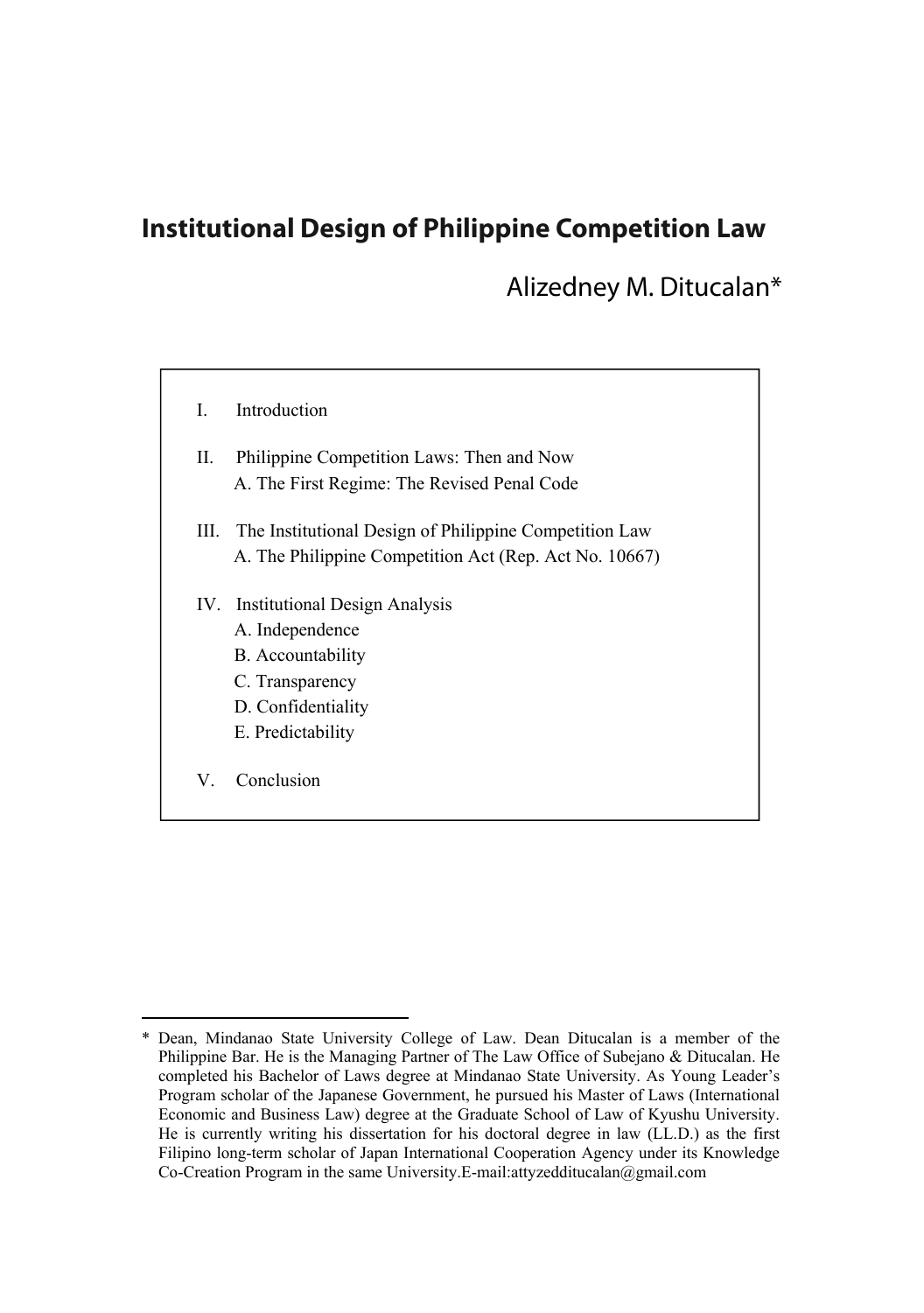# **Abstract**

 $\overline{a}$ 

After twenty-five years in the legislative mill, the Philippine Competition Act (PCA) was enacted into law in 2015, which established a national competition authority. But whether this law will truly change the landscape of competition in the market is an ambitious antitrust vision that requires years of competition law enforcement. On top of that, it demands for consideration and balancing of several competing norms and values within a well-designed competition law institution.

This study looks into the institutional design of the PCA vis-à-vis the presence of the "structure and design" of the normative criteria or values, which are considered the institutional prerequisites for an effective competition law enforcement regime. The institutional evaluation of the design and structure of the Philippine competition enforcement regime suggests that the normative criteria of designing competition law institution are formally embedded in the provisions of the PCA. Independence, accountability, transparency, and confidentiality are expressly entrenched in the language of the law. Relevant expertise in the discipline of competition law is considered in the selection of the personnel of the Philippine Competition Commission (PCC). The normative criteria or values appear to be formally implanted in the PCC's institutional design, an advantage of legal transplant that a new competition authority enjoys during its conceptualization and designing. Of course, the overall institutional design of the PCC is not without shortcomings, which require congressional amendments.

**Key Words:** Institutional design, Philippine, competition law, enforcement

Manuscript received: Feb. 27, 2018; review completed: Mar.21, 2018; accepted: May 16, 2018.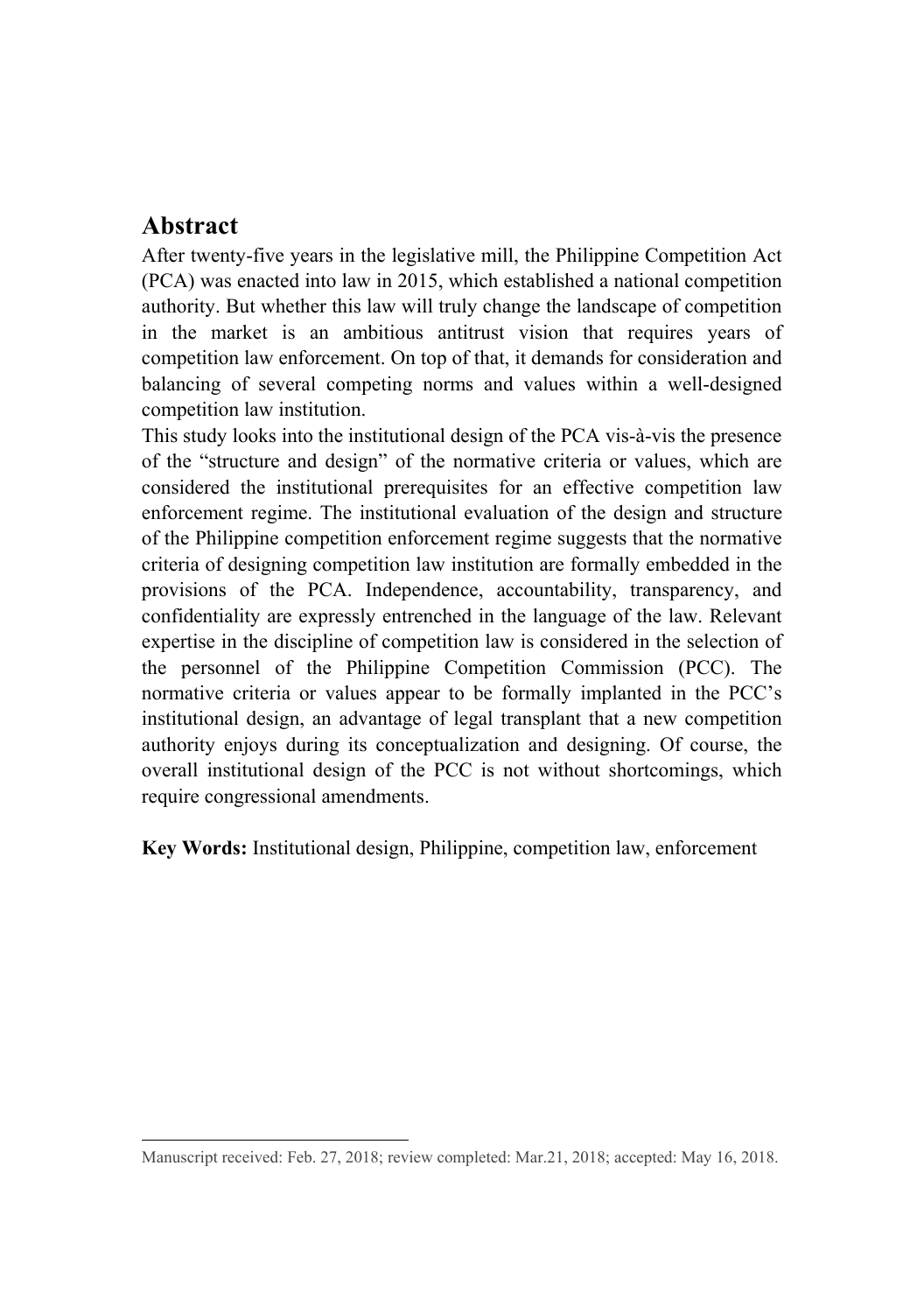# **I. Introduction**

It took twenty-five years for the Congress of the Philippines to pass a national competition law regime, the Philippine Competition Act, or the Republic Act 10667 (hereinafter "PCA").<sup>1</sup> Prior to the passage of the law, competition-related policy and law were scattered in various statutes, although the terms "competition law" and "antitrust" are still foreign to the Philippine jurisprudence. It is, in fact, a constitutional policy.<sup>2</sup> However, the enforcement regime had not fully developed. In the matter of the Philippine economy, these laws did not help competition to be fully established in all sectors of the economy, nor were existing competition in other sectors of the market enhanced.<sup>3</sup>

There are various factors suggested by scholars why competition law regime in the Philippines did not develop. Among the factors are *regulatory conflicts*, *regulatory capture*, *lack of coherent enforcement and comprehensive competition law*, and *lack of jurisprudence*. 4

The passage of the PCA is believed to be a gamechanger.<sup>5</sup> This is not, however, an easy task for the newly-established competition authority given the above-mentioned factors that have affected the development of competition law regimes in the Philippines. It is worthy to add that competition law is new to the bar and the bench, notwithstanding that the concept of the Sherman  $Act^6$  was long implanted in the Philippine legal system.<sup>7</sup> It was only recently that the idea of incorporating competition law in the curriculum of law schools began to surface as part of the advocacy

<sup>1)</sup> President Benigno S. Aquino IIIsigned the law on July 21, 2015.

<sup>2)</sup> *See* CONST. (1987), art. XII (Phil.).

<sup>3)</sup> ANTHONY AMUNATEGUI ABAD, RECOMMENDATION FOR PHILIPPINE ANTI-TRUST POLICY AND REGULATION (2005) (paper presented during the conference entitled "Policies to Strengthen Productivity in the Philippines," sponsored by the Asia-Europe Meeting (ASEM) Trust Fund, Asian Institute of Management Policy Center, Foreign Investment Advisory Service, Philippines Institute of Development Studies and the World Bank, June 27-28, 2005), https://xa.yimg.com/kq/groups/14704596/1781335377/name/Abad-word.pdf.

<sup>4)</sup> *See generally* Erlinda M. Medalla, *Government Policies and Regulations: Interface with Competition Policy*, *in* TOWARD A NATIONAL COMPETITION POLICY FOR THE PHILIPPINES 307 (Erlinda M. Medalla ed., 2002), http://dirp4.pids.gov.ph/ris/books/pidsbk02-competition.pdf.

<sup>5)</sup> Chris Schnabel, *Aquino Signs PH Competition Act, Amended Cabotage Law*, RAPPLER (published July 21, 2015, 11:03 AM, updated July 26, 2015, 1:26 PM), http://www.rappler. com/business/economy-watch/99954-philippine-competition-act-shipping-law-aquino.

<sup>6)</sup> Sherman Antitrust Act, 15 U.S.C. §§ 1-7 (2018).

<sup>7)</sup> *See* An Act to Prohibit Monopolies and Combinations in Restraint of Trade, Act No. 3247, (Dec. 1, 1925) (Phil.), http://www.chanrobles.com/acts/actsno3247.html.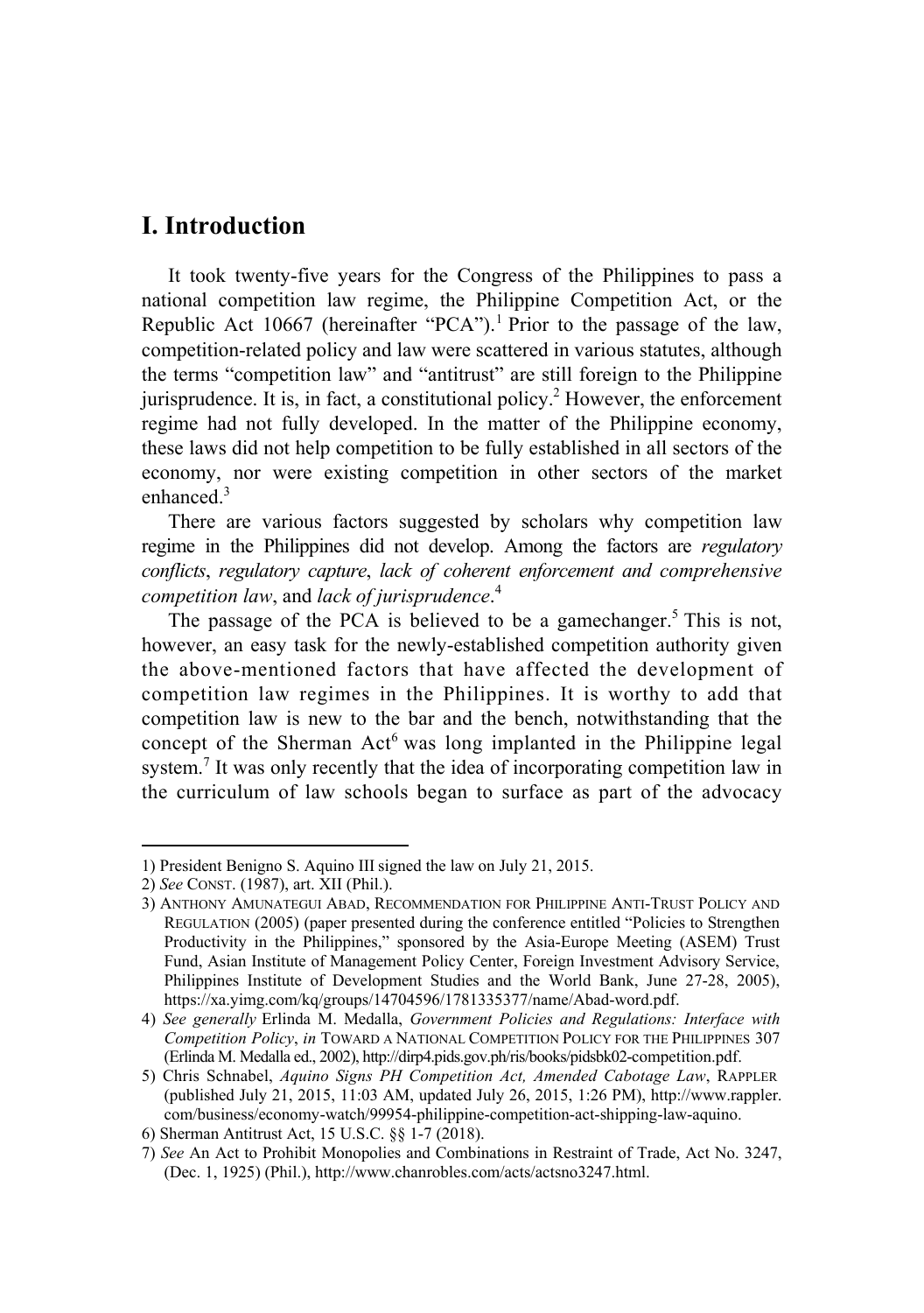program of the Philippine Competition Commission (hereinafter "PCC") and was also included in the 2018 Bar examination coverage, which now makes it a mandatory subject to be covered. <sup>8</sup> And with lack of experience in competition law enforcement, the PCC is constrained, as expected, to "cut and paste" antitrust rules and principles from developed economies into its enforcement framework. This is generally helpful as new competition law institutions have much to learn from the experiences of others, serving as a laboratory.<sup>9</sup>

Recognizing the ramifications of the above problems underpins the need to look into the institutional design of the new competition law authority because it is as important as the substance of competition law. Hence, this paper will evaluate the institutional design and structure of the new Philippine competition law regime through the lenses of normative criteria or values and best practices norms that are considered the *institutional prerequisites* for an effective competition law enforcement regime. Indeed, there is no perfect formula for an optimal enforcement mechanism but finding the existence of these norms in the competition law agency gives us an initial evaluation on the capacity and legitimacy of the agency in achieving its policy objectives of competition law enforcement and, perhaps, a window for policy reforms. Since the law was recently passed and the PCC is in its formative stage, this study will focus on the provisions of the PCA and the minutes of the deliberations of the Senate and the Bicameral Committee Conference of the House of Representatives and the Senate of the Philippines.

<sup>8)</sup> *See 2018 Bar Examinations Mercantile Law*, SUP. CT. PHIL., http://sc.judiciary.gov.ph/ baradmission/2018/05%20Mercantile%20Law%20Syllabus%202018.pdf (last visited Apr. 27, 2018). The PCC initiated a Call for Collaboration program together with the Philippine Association of Law Schools (PALS) for the crafting of syllabus for competition law. The first part of the Call for Collaboration was held on March 15 to 16, 2018. The author was one of the participants.

<sup>9)</sup> *See* Michal S. Gal, *When the Going Gets Tight: Institutional Solutions When Antitrust Enforcement Resources Are Scarce*, 41 LOY. U. CHI. L.J. 417, 419 (2010).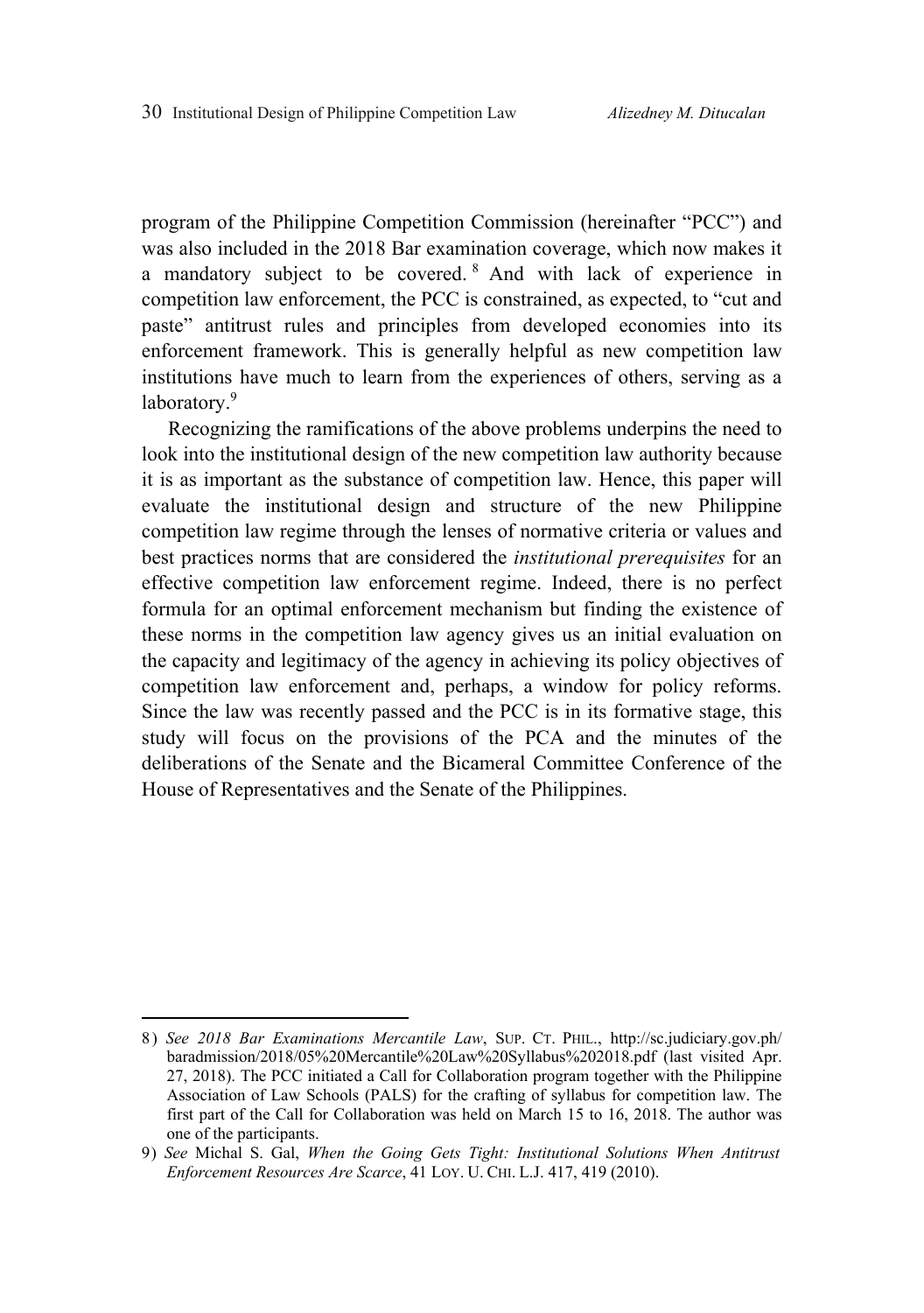# **II. Philippine Competition Laws: Then and Now**

## **A. The First Regime: The Revised Penal Code**

The first legal provisions enforced to deal with monopoly and combinations in restraint of trade can be found in Articles 543, 544, and 545 of the Spanish Penal Code during the Spanish occupation.<sup>10</sup> After the Spaniards ceded the Philippine territories to the Americans under the Treaty of Paris, the Philippine Legislature passed on December 1, 1925, Act. No. 3247 (*An Act to Prohibit Monopolies and Combinations in Restraint of Trade*),<sup>11</sup> which was based on the Sherman Act of the United States, supplementing the provisions of the *old* Spanish Penal Code. Later, with the passage of the Revised Penal Code (Act. No. 3815) (hereinafter "RPC"), <sup>12</sup> Article 186 of the RPC superseded Act. No. 3247.<sup>13</sup> Article 186 of the RPC punishes monopolies and combinations in restraint of trade when there is a: "(1) combination to prevent free market; (2) monopoly to restrain free competition in the market; and (3) manufacturer, producer, or processor or importer combining, conspiring or agreeing with any person to make transactions prejudicial to lawful commerce or to increase the market price of merchandise."14 Despite its long passage, the only cited case law, which can be found in the widely-used criminal law textbook in the Philippines, is the 1905 case of *U.S. vs. Fulgueras*15 which "involv[es] spreading of false rumors to restrain free competition under the regime of the old Penal Code."16 On monopoly, there were only two case laws:

<sup>10)</sup> *See* TRISTAN A. CATINDIG, THE ASEAN COMPETITION LAW PROJECT: THE PHILIPPINES REPORT (2001), http://www.jftc.go.jp/eacpf/02/philippines\_r.pdf.

<sup>11)</sup> Act No. 3247.

<sup>12)</sup> The Code was passed on December 8, 1930 but took effect on January 1, 1932.

<sup>13)</sup> *See generally* RAMON C. AQUINO, THE REVISED PENAL CODE: ARTICLES 114-367, at 332-34 (1961) (Article 186 of the Revised Penal Code was taken from Articles 543-535 of the old Penal Code and Sections 1-7 of Act No. 3247).

<sup>14)</sup> REVISED PENAL CODE, art. 186, Act No. 3815, as amended (Phil.). *See* LUIS B. REYES, THE REVISED PENAL CODE: CRIMINAL LAW 286-87 (2008) (The penalty imposable by law is *prision correctional* (six months and one day to six years) or a fine of PhP 200 to PhP 6,000 or both. If the offense affects any food substance, motor fuel or lubricants, or other articles of prime necessity, the penalty shall be that of *prision mayor* (six years and one day to twelve years).).

<sup>15)</sup> U.S. v. Fulgueras, G.R. No. 2176, (S.C., Apr. 18, 1905) (Phil.), https://www.lawphil.net/ judjuris/juri1905/apr1905/gr\_2176\_1905.html.

<sup>16)</sup> REYES, *supra* note 14 (before the PCA took effect into law, there were six pending cases for preliminary investigation at the Office for Competition of the Department of Justice).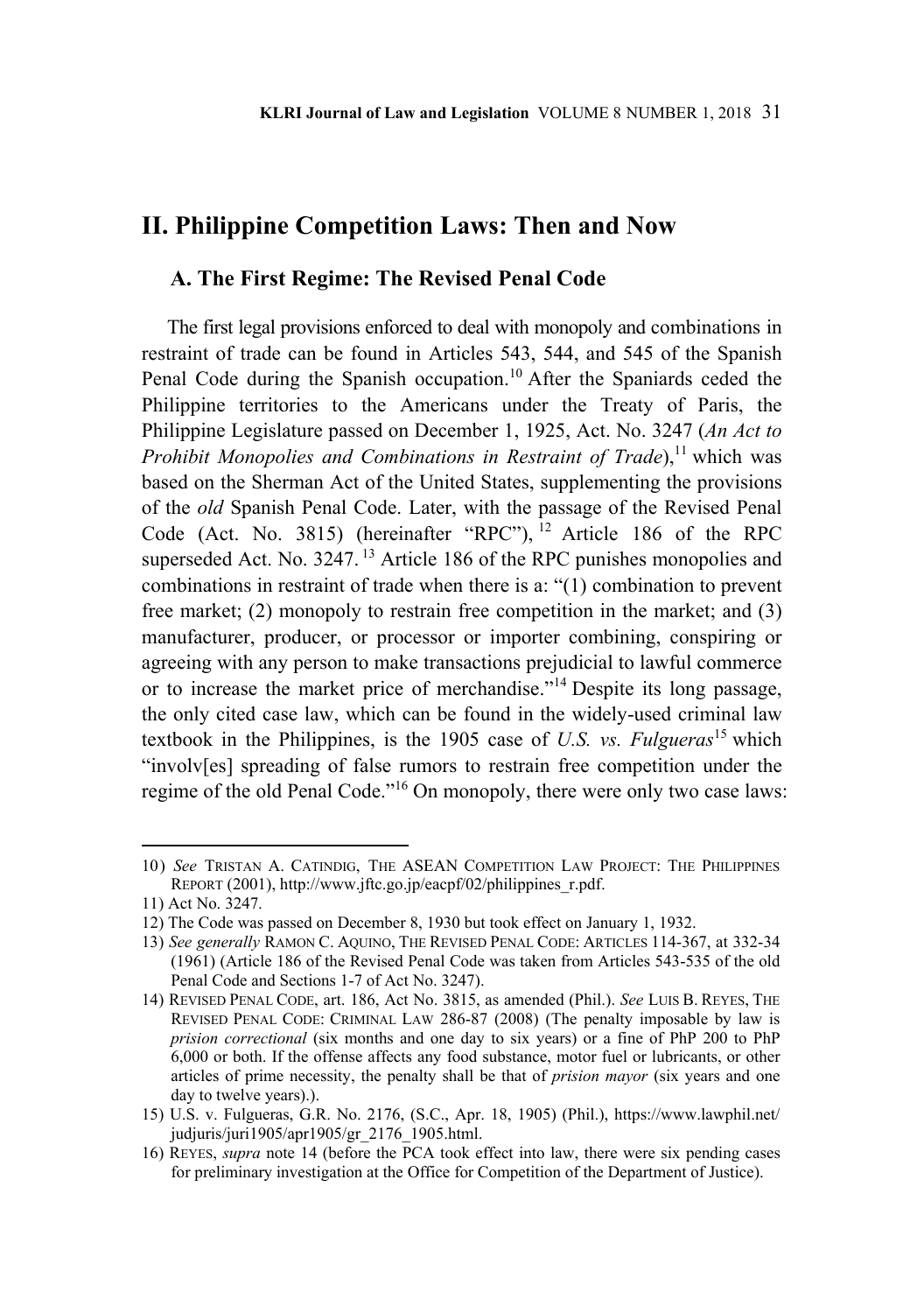32 Institutional Design of Philippine Competition Law *Alizedney M. Ditucalan* 

*Gokongwei, Jr., vs Security and Exchange Commission, et al.*17 and *Tatad* vs. *Secretary of Department of Energy, et al.*18

The Civil Code of the Philippines has also a separate provision that gives rise to a cause of action in case of unfair competition.<sup>19</sup> This is a separate cause of action. Article 28 of the New Civil Code provides,

Article 28. *Unfair competition* in agricultural, commercial or industrial enterprises or in labor through the use of force, intimidation, deceit, machinations or any other unjust, oppressive or highhanded method *shall give rise to a right of action* by the person who thereby suffers damage.<sup>20</sup>

Despite the apparent weak, or lack of, enforcement of the statutory regime under Article 186 of the Revised Penal Code, the Framers of the 1973 Philippine Constitution deemed it necessary to make it a constitutional policy and the same was carried into the 1987 Philippine Constitution.<sup>21</sup> Section 19 of Article XII explicitly states:

[T]he State shall *regulate or prohibit monopolies* when the public interests so requires. *No combinations in restraint of trade or unfair competition shall be allowed*. 22

Moreover, on top of the above-cited general laws, the Philippines has several special laws that deal with specific industries or sectors, such as

<sup>17)</sup> Gokongwei v. Sec. & Exch. Comm'n, G.R. No. L-45911, 89 S.C.R.A. 339 (Apr. 11, 1979) (Phil.).

<sup>18)</sup> Tatad v. Dep't of Energy, G.R. No. 14360 (S.C., Nov. 5, 1997) (Phil.), https://www.lawphil.net/ judjuris/juri1997/nov1997/gr\_124360\_1997.html.

<sup>19)</sup> CIVIL CODE, art. 28, Rep. Act 386, as amended (Phil.) ("*Unfair competition* in agricultural, commercial or industrial enterprises or in labor through the use of force, intimidation, deceit, machinations or any other unjust, oppressive or highhanded method *shall give rise to a right of action* by the person who thereby suffers damage.") (emphasis added), http://www.gov.ph/downloads/1949/06jun/19490618-RA-0386-JPL.pdf.

<sup>20)</sup> *Id.*

<sup>21)</sup> *See* CONST. (1987), art. XIV, § 2 (Phil.). *See also id.* art. XII, §§ 1, 13, 19 (National Economy and Patrimony); *id.* art. XIII, §§ 1, 2, 11 (Social Justice and Human Rights).

<sup>22)</sup> *Id.* art. XII (emphasis added).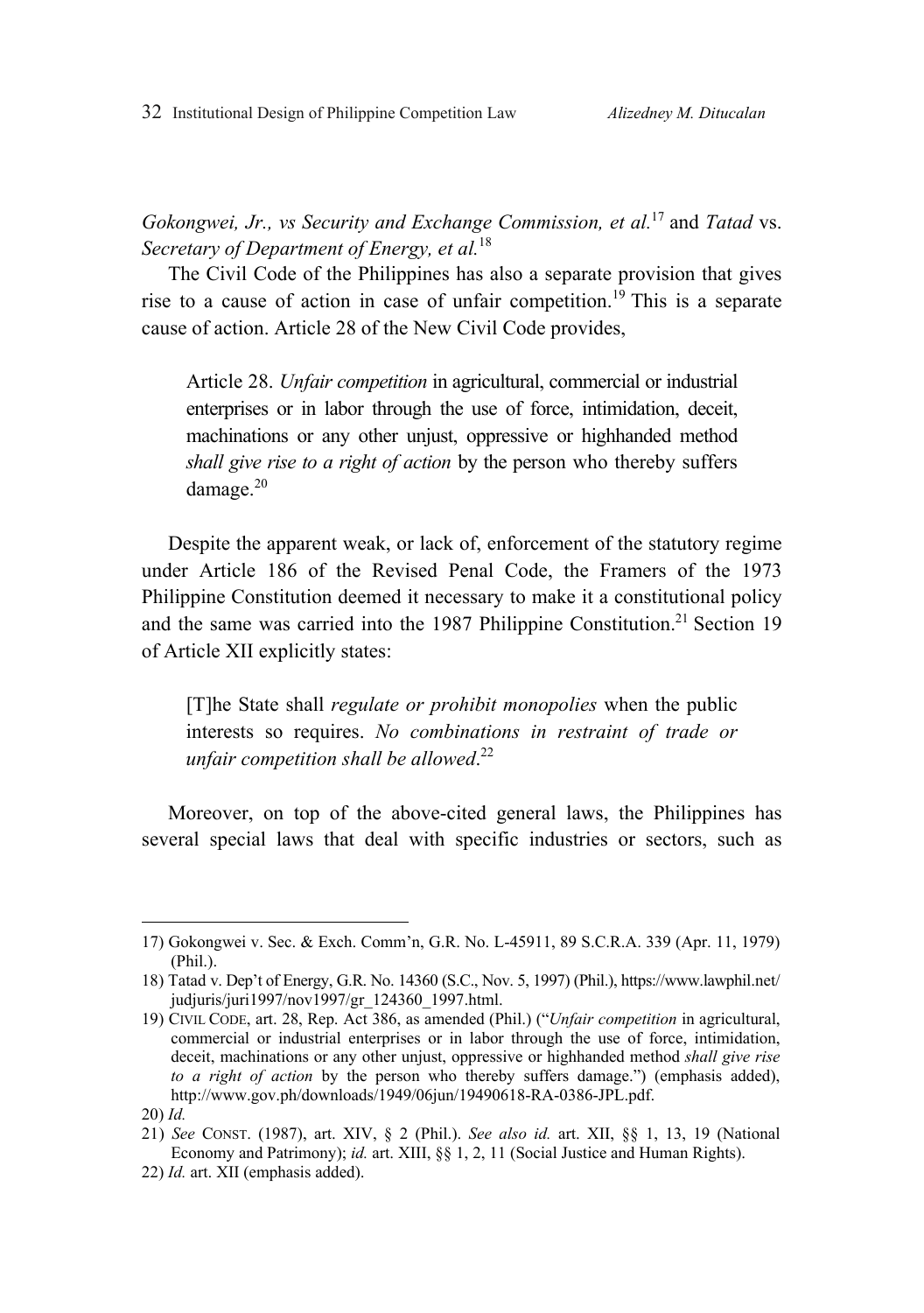energy, transportation, and communications, which have competition law aspects<sup>23</sup>

<sup>23)</sup> An Act Ordaining Reforms in the Electric Power Industry, Amending for the Purpose Certain Laws and for Other Purposes, Rep. Act No. 9136 (June 8, 2001) (Phil.), http://www.officialgazette.gov.ph/2001/06/08/republic-act-no-9136; An Act Providing the Rules for the Imposition of an Anti-Dumping Duty, Amending for the Purpose Section 301, Part 2, Title II, Book 1 of the Tariff and Customs Code of the Philippines, as Amended by Republic Act No. 7843, and for Other Purposes, Rep. Act No. 8752 (Aug. 12, 1999) (Phil.), https://www.lawphil.net/statutes/repacts/ra1999/ra\_8752\_1999.html; An Act to Promote Foreign Investments, Prescribe the Procedures for Registering Enterprises Doing Business in the Philippines, and for Other Purposes, Rep. Act No. 7042 (June 13, 1991) (Phil.), https://www.lawphil.net/statutes/repacts/ra1991/ra\_7042\_1991.html; The Consumer Act of the Philippines, Rep. Act No. 7394 (Apr. 13, 1992) (Phil.), https://www.lawphil.net/ statutes/repacts/ra1992/ra\_7394\_1992.html; An Act Allowing the Long-Term Lease of Private Lands by Foreign Investors, Rep. Act No. 7652 (June 4, 1993) (Phil.), http://www.officialgazette.gov.ph/1993/06/04/republic-act-no-7652; An Act Liberalizing the Entity and Scope of Operations of Foreign Banks in the Philippines and for Other Purposes, Rep. Act No. 7721 (May 18, 1994) (Phil.), http://www.bsp. gov.ph/downloads/ laws/RA7721.pdf; An Act Deregulating the Downstream Oil Industry, and for Other Purposes, Rep. Act No. 8479 (Feb. 10, 1998) (Phil.), http://www.officialgazette. gov.ph/1998/02/10/republic-act-no-8479; An Act Prescribing the Intellectual Property Code and Establishing the Intellectual Property Office, Providing for Its Powers and Functions, and for Other Purposes, Rep. Act No. 8293 (June 6, 1997) (Phil.), https://www.lawphil.net/statutes/repacts/ra1997/ra\_8293\_1997.html; An Act to Promote and Govern the Development of Philippine Telecommunications and the Delivery of Public Telecommunications Services, Rep. Act No. 7925 (Mar. 1, 1995) (Phil.), https://www.lawphil.net/statutes/repacts/ra1995/ra\_7925\_1995.html; An Act Amending Sections 11, 14, 19, 51 and 53 of Batas Pambansa Blg. 68 or the Corporation Code of the Philippines, (2016), B.P.Blg. 68 (Phil.), http://www.congress.gov.ph/ legisdocs/basic\_ 17/HB01324.pdf; An Act Amending Republic Act No. 5980, as Amended, Otherwise Known as the Financing Company Act, Rep. Act No. 8556 (Feb. 26, 1998) (Phil.), http://www.bsp.gov.ph/downloads/laws/RA8556.pdf; THE SECURITIES REGULATION CODE, Rep. Act No. 8799 (July 19, 2000) (Phil.), http://www.sec.gov.ph/wp-content/uploads/ 2015/11/Securities\_Regulation\_Code\_RA8799.pdf; An Act Amending Certain Provisions of Republic Act No. 7581, Entitled "An Act Providing Protection to Consumers by Stabilizing the Prices of Basic Necessities and Prime Commodities and by Prescribing Measures Against Undue Price Increases During Emergency Situations and Like Occasions" and for Other Purposes, Rep. Act No. 10623 (Sept. 6, 2013) (Phil.), http://www.officialgazette.gov.ph/2013/09/06/republic-act-no-10623; An Act Providing for the Regulation of the Organization and Operations of Banks, Quasi-Banks, Trust Entities and for Other Purposes, Rep. Act No. 8791 (May 23, 2000) (Phil.), https://www.lawphil.net/statutes/repacts/ra2000/ra\_8791\_2000.html; An Act Protecting Local Industries by Providing Safeguard Measures to Be Undertaken in Response to Increased Imports and Providing Penalties for Violation Thereof, Rep. Act No. 8800 (July 19, 2000) (Phil.), http://tariffcommission.gov.ph/ra-8800; A Decree to Consolidate and Codify All the Insurance Laws of the Philippines, Pres. Dec. 1460 (June 11, 1978) (Phil.), https://www.lawphil.net/statutes/presdecs/pd1978/pd 1460 1978.html; An Act, to Recognize the Civil Aeronautics Board and the Civil Aeronautics Administration to Provide for the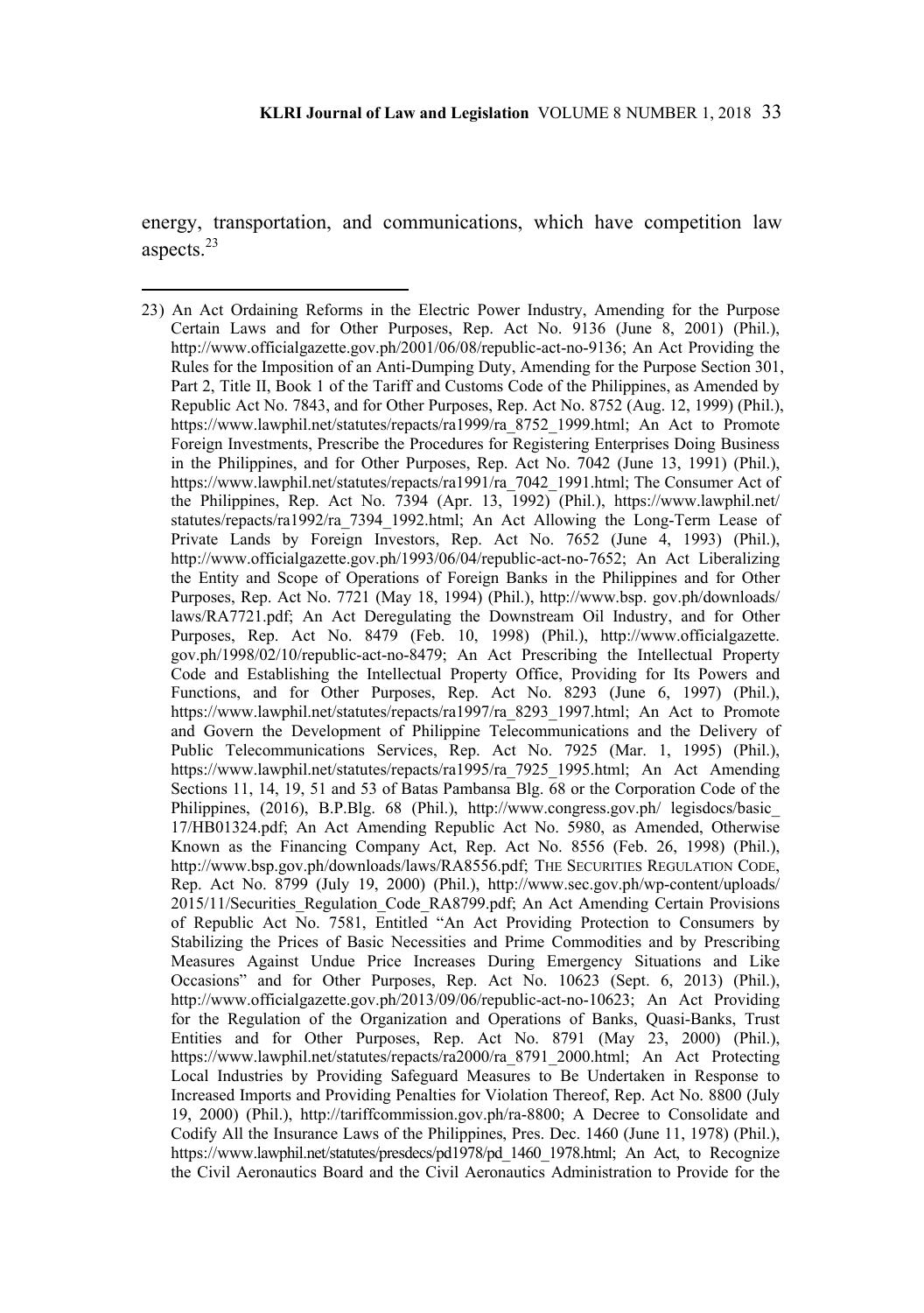# **III. The Institutional Design of the Philippine Competition Law**

The number of national competition authorities has tremendously increased and this phenomenon has also led to the increasing diversification of institutional models, 24 which almost blurs the formal characterization of the basic

24) The number of national competition law system in the world has tremendously increased. In 2014, the OECD reported a "600% increase in the number of jurisdictions with competition law enforcement since 1990, from fewer than 20 to about 120 today. *See* ORG. FOR ECON. CO-OPERATION & DEV., CHALLENGES OF INTERNATIONAL CO-OPERATION IN COMPETITION LAW ENFORCEMENT (2014), https://www.oecd.org/daf/competition/ Challenges-

Regulation of Civil Aeronautics in the Philippines and Authorizing the Appropriation of Funds Therefor, Rep. Act No. 776 (June 20, 1952) (Phil.), http://www.cab.gov.ph/ mandates/category/republic-act-no-776-2; An Act Providing for the Modernization, Standardization and Regulation of the Procurement Activities of the Government and for Other Purposes, Rep. Act No. 9184 (Jan. 10, 2003) (Phil.), https://www.lawphil.net/ statutes/repacts/ra2003/ra\_9184\_2003.html; An Act Promoting the Development of Philippine Domestic Shipping, Shipbuilding, Ship Repair and Ship Breaking, Ordaining Reforms in Government Policies Towards Shipping in the Philippines and for Other Purposes, Rep. Act No. 9295 (May 3, 2004) (Phil.), https://www.lawphil.net/ statutes/repacts/ra2004/ra\_9295\_2004.html; An Act Providing the Regulatory Framework for Securitization and Granting for the Purpose Exemptions from the Operation of Certain Laws, Rep. Act No. 9267 (Mar. 19, 2004) (Phil.), https://www.lawphil.net/ statutes/ repacts/ra2004/ra\_9267\_2004.html; An Act Providing for Cheaper and Quality Medicines, Amending for the Purpose Republic Act No. 8293 or the Intellectual Property Code, Republic Act No. 6675 or the Generics Act of 1988, and Republic Act No. 5921 or the Pharmacy Law, and for Other Purposes, Rep. Act No. 9502 (June 6, 2008) (Phil.), https://www.lawphil.net/statutes/repacts/ra2008/ra\_9502\_2008.html; An Act Amending the Cooperative Code of the Philippines to be Known as the "Philippine Cooperative Code of 2008", Rep. Act No. 9520 (Feb. 17, 2009) (Phil.), http://www.cda.gov.ph/resources/ issuances/philippine-cooperative-code-of-2008/republic-act-9520; An Act Regulating the Practice of Real Estate Service in the Philippines, Creating for the Purpose a Professional Regulatory Board of Real Estate Service, Appropriating Funds Therefor and for Other Purposes, Rep. Act No. 9646 (June 29, 2009) (Phil.), https://www.lawphil.net/statutes/ repacts/ra2009/ra\_9646\_2009.html; An Act Establishing Reforms in the Regulation of Rent of Certain Residential Units, Providing the Mechanisms Therefor and for Other Purposes, Rep. Act No. 9653 (July 14, 2009) (Phil.), https://www.lawphil.net/statutes/ repacts/ra2009/ra\_9653\_2009.html; An Act Strengthening and Rationalizing the Regulatory Capacity of the Bureau of Food and Drugs (BFAD) by Establishing Adequate Testing Laboratories and Field Offices, Upgrading Its Equipment, Augmenting Its Human Resource Complement, Giving Authority to Retain Its Income, Renaming It the Food and Drug Administration (FDA), Amending Certain Sections of Republic Act No. 3720, as Amended, and Appropriating Funds Thereof, Rep. Act No. 9711 (Aug. 18, 2009) (Phil.), https://www.lawphil.net/statutes/repacts/ra2009/ra\_9711\_2009.html; An Act Establishing the Pre-Need Code of the Philippines, Rep. Act No. 9829 (Dec. 3, 2009) (Phil.), https://www.lawphil.net/statutes/repacts/ra2009/ra\_9829\_2009.html.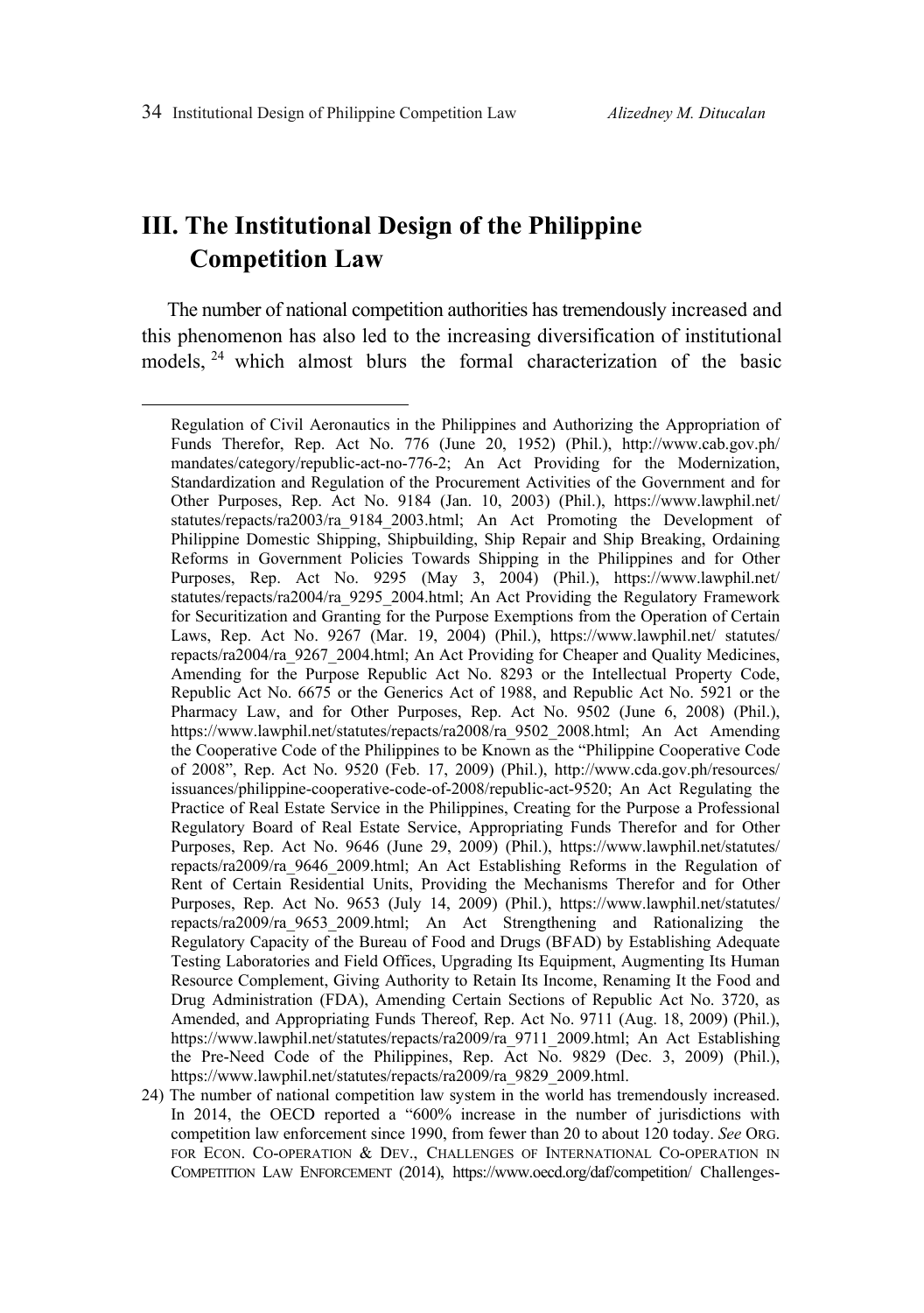institutional models, leading to *hybridization*. Legal scholars identified three basic institutional models: "(1) the *bifurcated judicial model*, in which specialized investigative and enforcement authorities bring formal complaints before the court [US Antitrust Division of the Department of Justice]; (2) the *bifurcated agency model*, in which specialized investigative and enforcement agencies bring formal complaints before separate, specialized adjudicative agencies [*e.g.*, Canada, South Africa, and Chile]; and (3) the *integrated agency model*, in which specialized agency undertakes investigative, enforcement and adjudicative activities [*e.g.*, EU, Japan, US, and China]."25 Some countries have also combined the elements of the basic models (*e.g.*, India, New Zealand and Australia).<sup>26</sup> At the outset, it bears noting that the formal distinction in institutional frameworks does not necessarily imply significant differences in functional outcomes<sup>27</sup> as the goals of competition policy and law have now become globally uniform.

Based on the three models, the structure and design of the Philippine competition law enforcement regime follow the "integrated agency model" on administrative matters and "bifurcated judicial model" for criminal enforcement and civil enforcement. The national competition law enforcement agency is the Philippine Competition Commission (hereinafter "PCC"). For criminal prosecution, the prosecution arm, the Office for Competition-Department of Justice (hereinafter "OFC-DOJ"), primarily handles the preliminary investigation and indictment.

Competition-Internat-Coop-2014.pdf. The number will continue to multiply as developing countries adopt national competition law. A recent example is the Competition Policy and Law (CPL) pursued within the framework of the Association of Southeast Asian Nations (ASEAN) as part of the blueprint in establishing a single market, the ASEAN Economic Community (AEC). In 2007, the ASEAN Economic Ministers established the ASEAN Experts Group on Competition Law (AEGC) as a regional forum to discuss and cooperate in CPL. It oversees the implementation of the competition policy-related tasks and activities, as specified in the AEC Blueprint. In 2010, AEGC completed the ASEAN Regional Guidelines on Competition Policy and the Handbook on Competition Policy and Law in ASEAN for Business. *See* ASSOC. OF SE. ASIAN NATIONS, GUIDELINES ON DEVELOPING CORE COMPETENCIES IN COMPETITION POLICY AND LAW FOR ASEAN (2012), https://asean-competition.org/file/post\_image/Regional%20Core%20Competencies.pdf.

<sup>25)</sup> Michael J. Trebilcock & Edward M. Iacobucci, *Designing Competition Law Institutions*, 25 WORLD COMPETITION 361 (2002).

<sup>26)</sup> *See* Eleanor M. Fox & Michael J. Trebilcock, *Introduction: The GAL Competition Project: The Global Convergence of Process Norms*, *in* THE DESIGN OF COMPETITION LAW INSTITUTIONS: GLOBAL NORMS, LOCAL CHOICES 1, 5 (Eleanor M. Fox & Michael J. Trebilcock eds., 2013).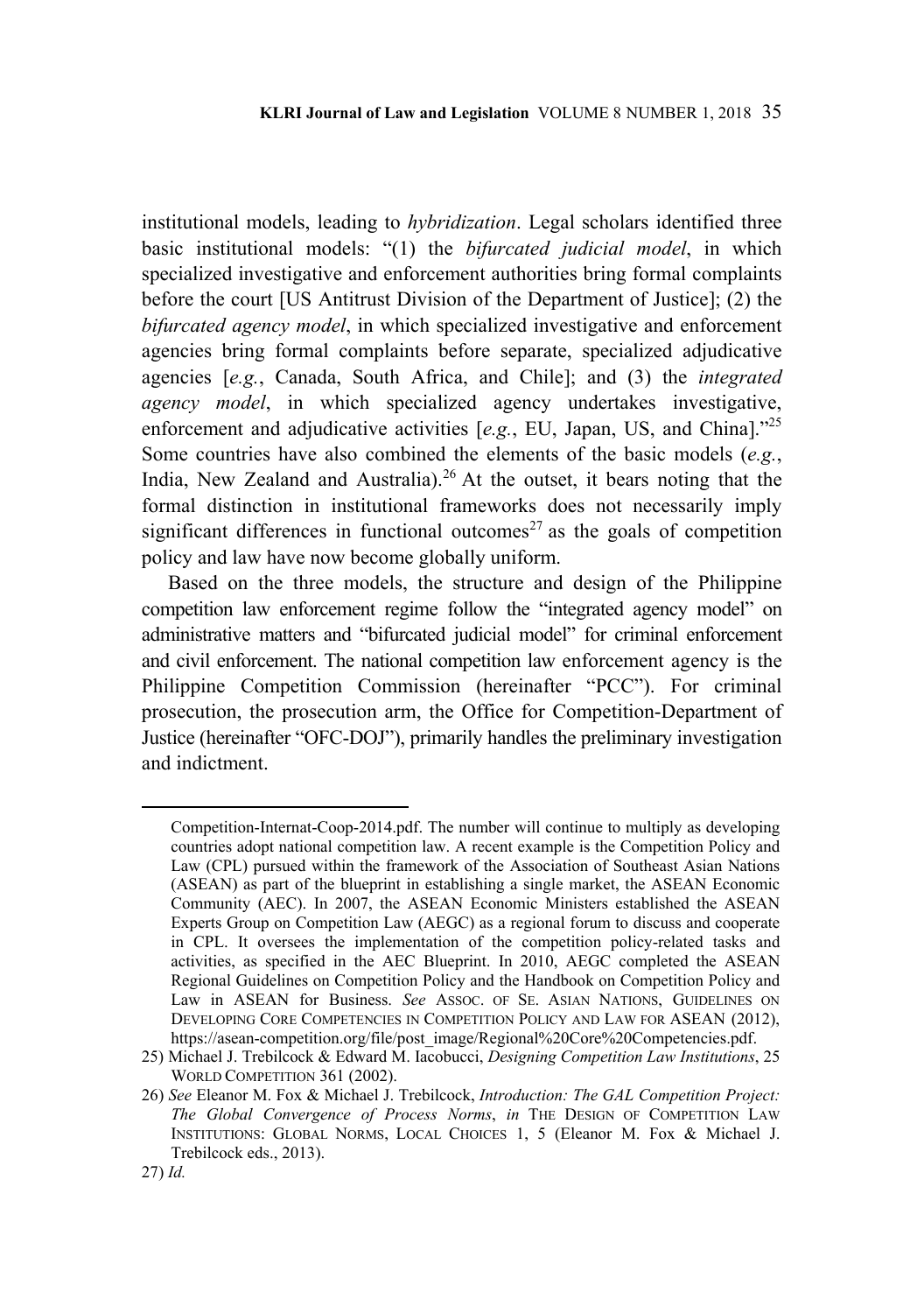# **A. The Philippine Competition Act (Rep. Act No. 10667)**

The PCA is a product of *Senate Bill No. 2282*28 and *House Bill No. 5286*<sup>29</sup> (originally named as Fair Competition Act of 2015). The first attempt to have a national competition law was filed during the Eighth Congress in the 1980s and since then such bill had been in the legislative mill for about twenty-five years. Several versions of the same were filed in the two Houses of Congress. Eventually, the Sixteenth Congress, through the committee chairmanship and authorship of Senator Paolo Benigno "Bam" A. Aquino, succeeded in resurrecting from the legislative mill this long overdue legislative and economic reform, which became law on July 21, 2015. One of the strong forces that led to the full support of this legislation in both Houses was the ASEAN Economic Integration. The enactment of the PCA, which slumbered in the Congress for twenty-five years, is seen by the public and private sectors as a "game changer."30

In a nutshell, the PCA mandates the creation of the PCC, which shall "implement the national competition policy"<sup>31</sup> of the government.<sup>32</sup> As a

<sup>28)</sup> S.B. No. 2282, 16th Cong., 2d Reg. Sess. (2014) (Phil.).

<sup>29)</sup> H.B. No. 5286, 16th Cong., 2d Reg. Sess. (2015) (Phil.).

<sup>30)</sup> Schnabel, *supra* note 5 (During the ceremonial signing of the law, President Aquino III hinted that the law is an opportunity to maximize the benefits of his "bosses" and will change "the crooked ways of lack of competition in business which do not benefit the people." On his part, Senate President Franklin Drilon said the new law[s] would help the country face the challenges and seize the opportunities that would arise from the Association of Southeast Asian Nations (ASEAN) market integration in December. The Speaker of the House Belmonte, on his part, said the new law would also encourage innovation and the production of more goods and services. "The Philippine Competition Act will usher in a new era of doing business in the country.").

<sup>31)</sup> An Act Providing for a National Competition Policy Prohibiting Anti-Competitive Agreements, Abuse of Dominant Position and Anti-Competitive Mergers and Acquisitions, Establishing the Philippine Competition Commission and Appropriating Funds Therefor, § 5, Rep. Act No. 10667 (July 21, 2015) (Phil.), http://www.officialgazette.gov.ph/2015/ 07/21/republicact-no-10667 [hereinafter Philippine Competition Act].

<sup>32)</sup> PCA Section 2 provides:

Sec. 2. Declaration of Policy. – The efficiency of market competition as a mechanism for allocating goods and services is a generally accepted precept. The State recognizes that past measures undertaken to liberalize key sectors in the economy need to be reinforced by measures that safeguard competitive conditions. The State also recognizes that the provision of equal opportunities to all promotes entrepreneurial spirit, encourages private investments, facilitates technology development and transfer and enhances resource productivity. Unencumbered market competition also serves the interest of consumers by allowing them to exercise their right of choice over goods and services offered in the market.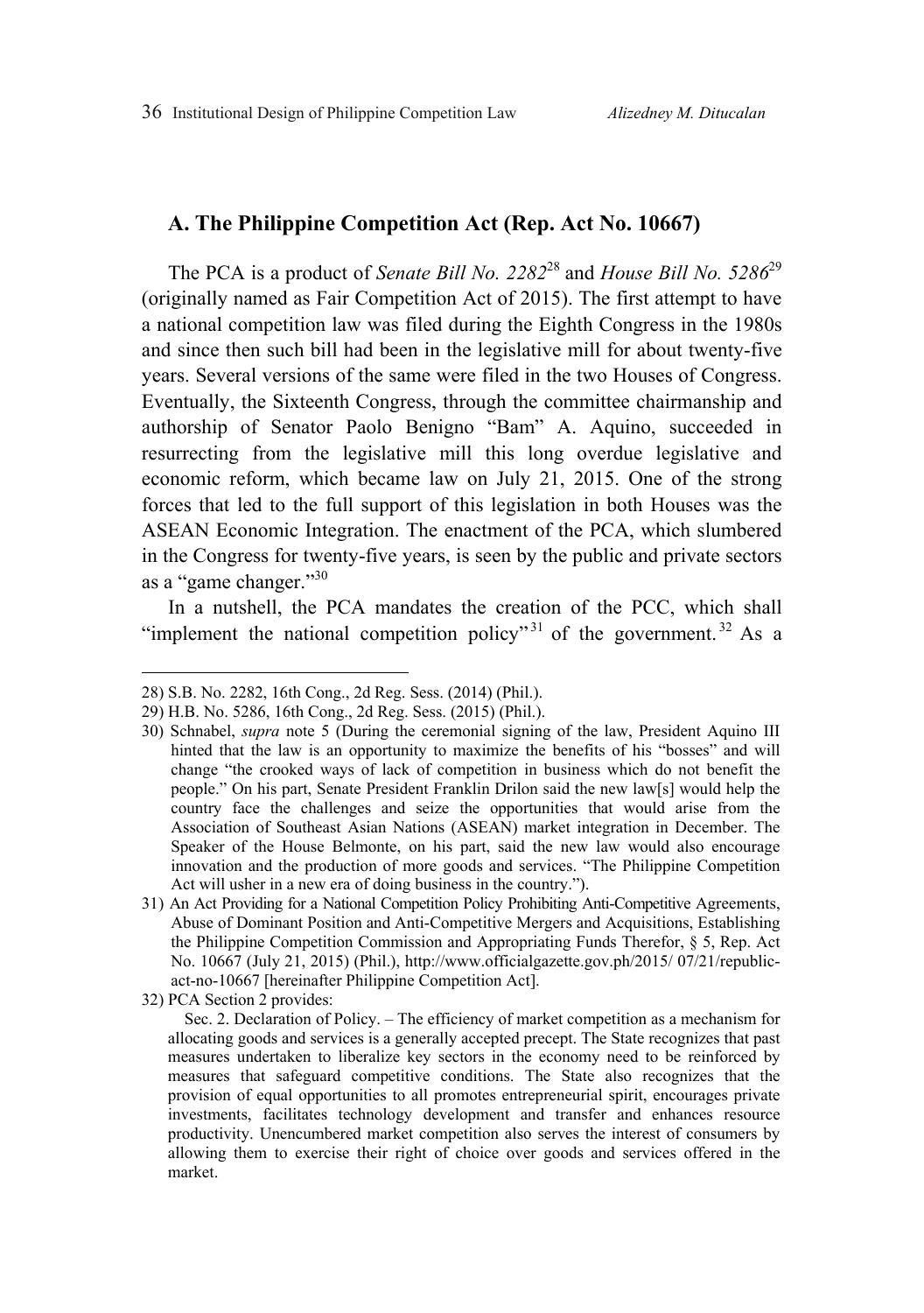*quasi-judicial* body, it has "original and primary jurisdiction over the enforcement and implementation" of the PCA.<sup>33</sup> The law is enforced through the PCC for preliminary investigation and administrative sanctions, through the OFC-DOJ for criminal prosecution, and through private parties for civil actions. The law mainly covers three antitrust subjects, *viz*: anticompetitive agreements, abuse of dominant position, and anti-competitive mergers and acquisitions.

### **1. The PCC's Enforcement Regime**

#### **a. Institutional Structure**

Competition law enforcement is now lodged in a single independent quasijudicial body, the PCC. It has original and primary jurisdiction over competition law matters. It is attached to the Office of the President.<sup>34</sup> The PCC is composed of a Chairperson and four Commissioners with the rank of cabinet secretary and undersecretaries, respectively, who must be experts in any of the following fields: *economics*, *law*, *finance*, *commerce or engineering*. 35 Section 7 of the PCA provides "[t]he term of office of the Chairperson and the Commissioners shall be seven (7) years without reappointment." 36 The

Pursuant to the constitutional goals for the national economy to attain a more equitable distribution of opportunities, income, and wealth; a sustained increase in the amount of goods and services produced by the nation for the benefit of the people; and an expanding productivity as the key to raising the quality of life for all, especially the underprivileged and the constitutional mandate that the State shall regulate or prohibit monopolies when the public interest so requires and that no combinations in restraint of trade or unfair competition shall be allowed, the State shall:

<sup>(</sup>a) Enhance economic efficiency and promote free and fair competition in trade, industry and all commercial economic activities, as well as establish a National Competition Policy to be implemented by the Government of the Republic of the Philippines and all of its political agencies as a whole;

<sup>(</sup>b) Prevent economic concentration which will control the production, distribution, trade, or industry that will unduly stifle competition, lessen, manipulate or constrict the discipline of free markets; and

<sup>(</sup>c) Penalize all forms of anti-competitive agreements, abuse of dominant position and anticompetitive mergers and acquisitions, with the objective of protecting consumer welfare and advancing domestic and international trade and economic development.

Philippine Competition Act § 2.

<sup>33)</sup> *Id.* § 12.

<sup>34)</sup> *Id.* § 5.

<sup>35)</sup> *Id.* § 6.

<sup>36)</sup> *Id.* § 7.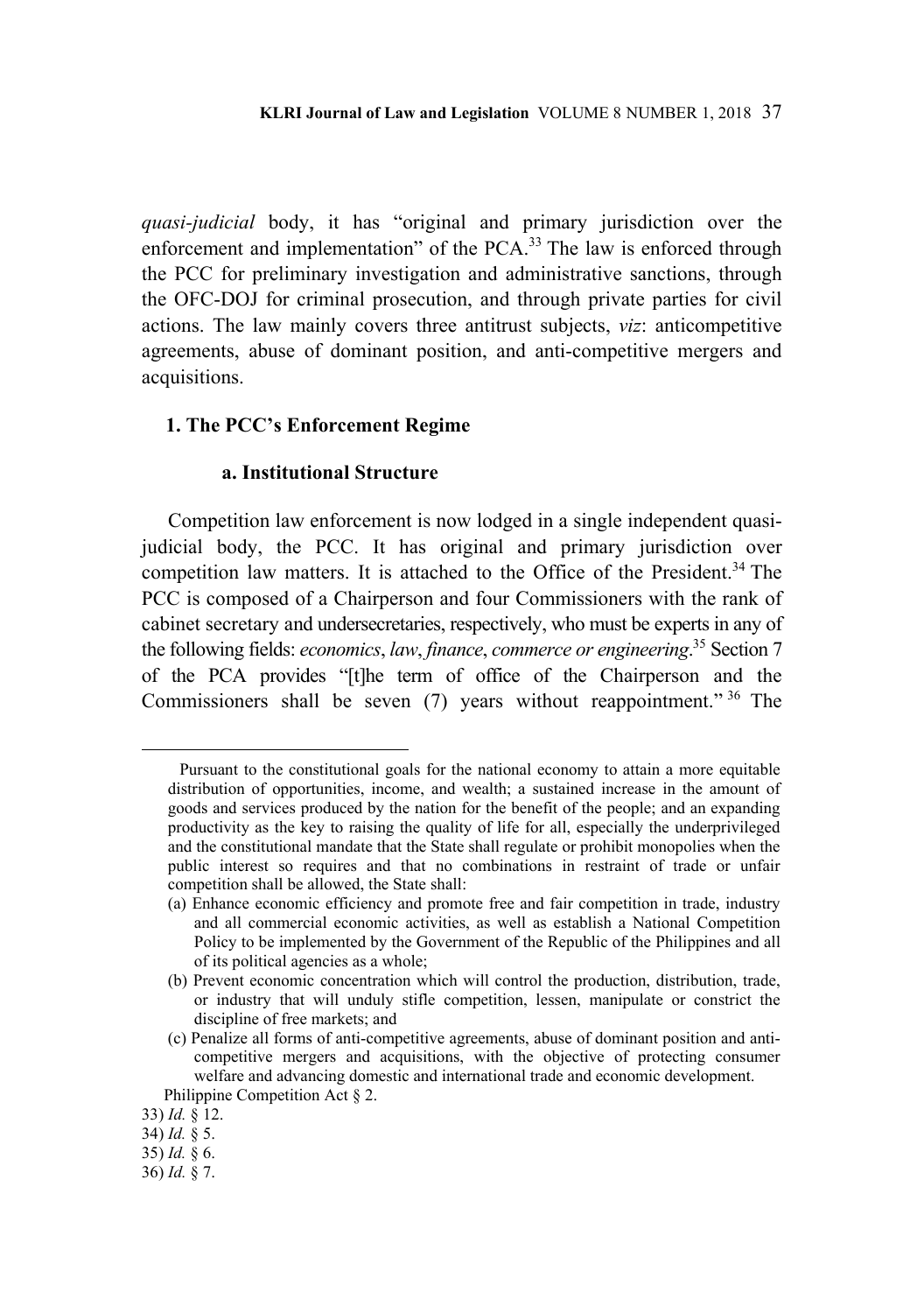original draft was to give the commissioners a term of fourteen years.<sup>37</sup>

There are six main Offices under the Office of the Executive Director.<sup>38</sup> Of the six Offices, two are strictly organized for competition law enforcement, which are the Competition Enforcement Office and the Mergers and Acquisitions Office.<sup>39</sup> Data obtained from the Civil Service Commission shows that the initial personnel complement of the PCC shall have a total of 200 positions or employees, including members.<sup>40</sup>

During their tenure, the Commissioners are strictly enjoined to avoid conflict of interest in the conduct of their office.<sup>41</sup> In doing so, they are prohibited to hold any other office or employment and to practice, directly or indirectly, any profession except teaching capacity.42 They are also prohibited to have a business interest in any franchise or special privileges granted by the government.43 The Chairperson, the Commissioners, officers, employees, and agents of the PCC enjoy immunity from suits in connection with any act committed or omitted by them in the performance of their office, except for those done in evident bad faith or gross negligence.<sup>44</sup>

### **b. Powers and Functions**

The powers and functions of the PCC can be generally classified into

<sup>37)</sup> Minutes of Bicameral Conference Committee on the Disagreeing Provisions of Senate Bill No. 2282 and House Bill No. 5286 (June 8, 2015) [hereinafter Bicameral Conference Minutes] (on file with author).

<sup>38)</sup> *PCC Offices*, PHIL. COMPETITION COMMISSION, http://phcc.gov.ph/about-us/offices (last visited Apr. 27, 2018) (the six Offices are: *Competition Enforcement Office*, *Mergers and Acquisitions Office*, *Economics Office*, *Communications and Knowledge Management Office*, *Administrative and Legal Office*, and *Finance, Planning and Management Office*). 39) *Id.*

<sup>40)</sup> Letter from Arsenio M. Balisacan, Chairman, Phil. Competition Comm'n, to Alicia dela Rosa-Bala, Chairperson, Civil Serv. Comm'n (May 30, 2016) (on file with author) (The data also show the following positions and their corresponding numbers in the two main enforcement Offices: For the Competition Enforcement Office, under the *Monitoring and Investigation Division*, there are eight investigation agents with two legal assistants, while under its *Adjudication Division* are ten PCC attorneys and four legal assistants (this excludes two directors, one secretary, and one driver). For mergers and acquisitions under Merger and Acquisition Office, there are six attorneys, four economists, and two legal assistants, while its *Adjudication Division* is composed of ten attorneys and four legal assistants (this excludes two directors, one secretary, and one driver)).

<sup>41)</sup> Philippine Competition Act § 8.

<sup>42)</sup> *Id.* 

<sup>43)</sup> *Id.*

<sup>44)</sup> *Id.* § 42 (Immunity from Suit).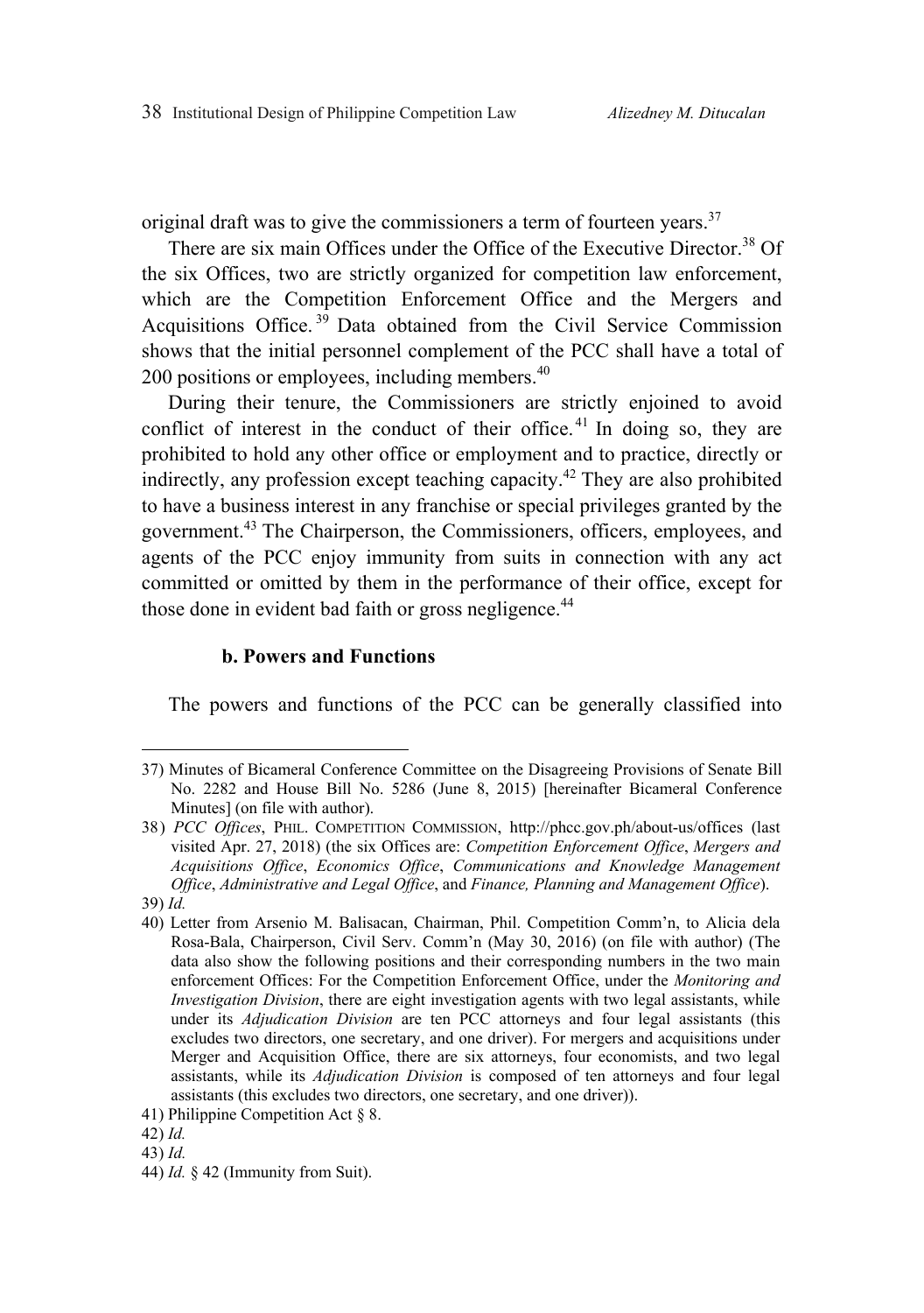*quasi-legislative* and *quasi-judicial*, but the nature of its primary powers and functions is more quasi-judicial.<sup>45</sup>

In the exercise of its administrative power (quasi-judicial) to determine whether a conduct or an agreement is in violation of the PCA, or such merger or acquisition *substantially prevents, restricts, or lessens competition* (hereinafter "SLC") in the relevant market, the PCC performs a tripartite role as investigator, prosecutor, and administrative judge. 46 Aside from hefty administrative fine that it can impose on conduct or agreement that results to SLC, the PCC may impose a *behavioral remedy*<sup>47</sup> and *structural remedy* (injunctions, divestment, or disgorgement).48 However, the structural remedies of divestment or disgorgement can only be used if there is no equally effective behavioral remedy or the behavioral remedy is more burdensome.<sup>49</sup>

There are also other powers of the PCC that are essential, if not indispensable in the exercise of its quasi-judicial function. These are the powers to punish for *contempt*, to issue subpoenas (*duces tecum* and *ad testificandum*), to summon witnesses and administer oaths, and to issue interim orders (show cause and cease and desist orders).<sup>50</sup> The PCC may also inspect the premises and the records of the entity subject of investigation, but this can only be done upon the order of the court.<sup>51</sup>

On the other hand, there are also rule-making powers of the PCC that are important to highlight. Aside from its power to promulgate the Implementing Rules and Regulations of the PCA, the PCC may adjust or determine the *thresholds* for notification and the requirements and procedures for notification. Just recently,

<sup>45)</sup> CARLO L. CRUZ, PHILIPPINE ADMINISTRATIVE LAW (2007) (The *quasi-legislative power* may be defined as the authority delegated by the law-making body to the administrative body to adopt rules and regulations intended to carry out the provisions of a law and implement legislative policy. The *quasi-judicial power* has been defined as the power of the administrative authorities to make determinations of facts in the performance of their official duties and to apply the law as they construe it to the facts so found.).

<sup>46)</sup> Philippine Competition Act § 12(a).

<sup>47)</sup> *See* PHIL. COMPETITION COMM'N, RULES OF PROCEDURE OF THE PHILIPPINE COMPETITION COMMISSION § 6.23 (2017) [hereinafter PCC RULES OF PROCEDURE], http://phcc.gov.ph/ wp-content/uploads/2017/09/2017-PCC-RULES-OF-PROCEDURE\_CKMO.pdf ("A *behavioral remedy* is a measure that obliges the Entity concerned to act in a specific way, or to cease or refrain from engaging in specific conduct.") (emphasis added).

<sup>48)</sup> *Id.* § 6.24 ("Structural remedy – A structural remedy is a measure that effectively changes the structure of the market in order to maintain, enhance, or restore the competitive structure thereof.").

<sup>49)</sup> *Id.* § 6.28 (this is copied from Council Regulation 1/2003, art. 7(4), 2002 O.J. (L 1) 1 (EC)).

<sup>50)</sup> Philippine Competition Act § 12.

<sup>51)</sup> *Id.* § 12(g).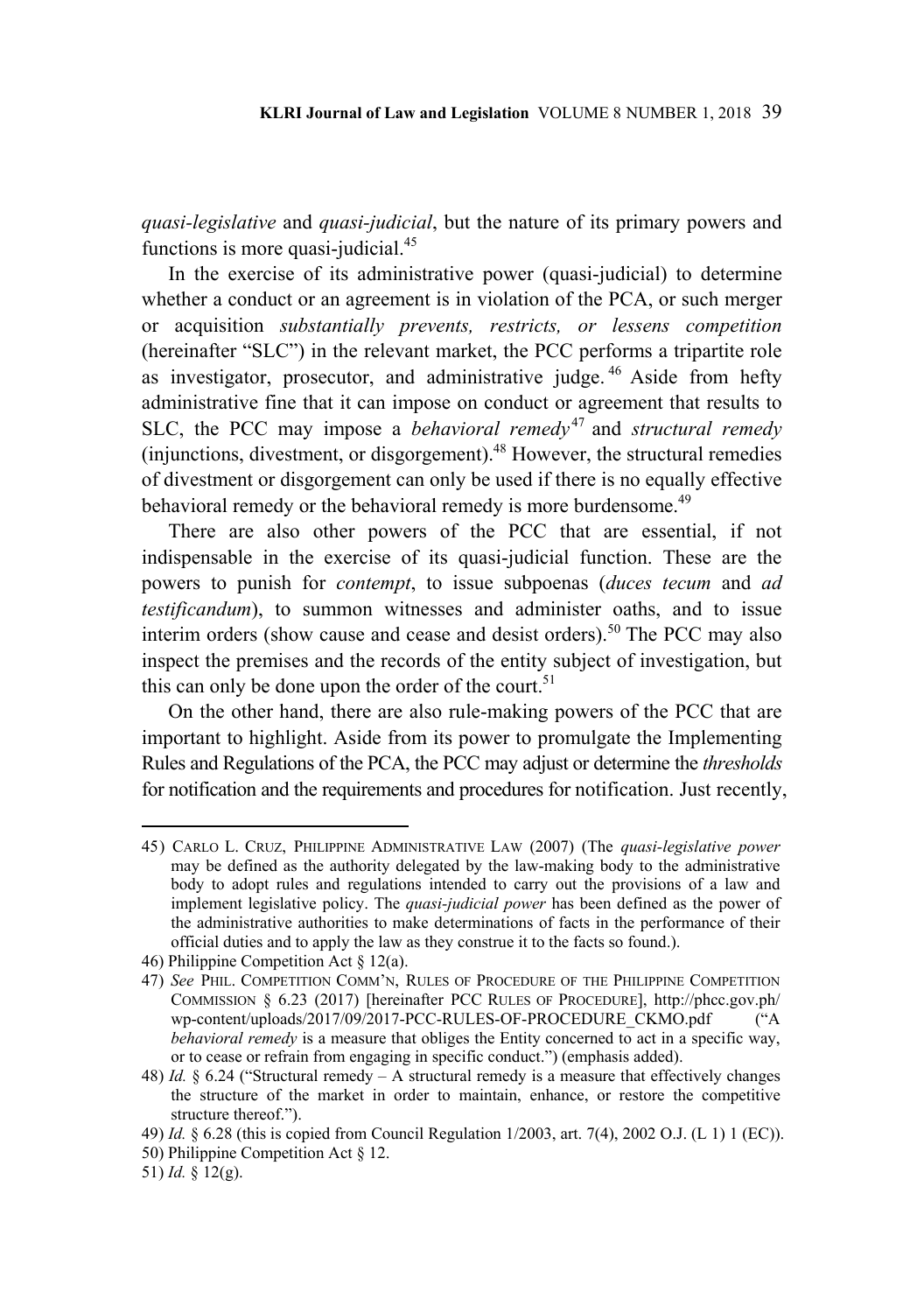the PCC issued Circular No. 18-001 increasing the initial threshold for compulsory notification under § 17 of the PCA from PhP one billion to PhP two billion for the value of transactions, and PhP five billion for the value of assets<sup>52</sup>

Prior to the enactment of the PCA, the OFC-DOJ, pursuant to Executive Order 45 of 2011,<sup>53</sup> exercised some of the major powers discussed above. In a nutshell, all controversies concerning the provisions of the PCA or the enforcement and regulation of all competition-related issues are primarily lodged with the PCC, even if the case involves either or both competition and non-competition issues. The concerned sector regulator shall, however, be consulted and afforded reasonable opportunity to render its own opinion and recommendation before the PCC makes a ruling.<sup>54</sup> Unfortunately, the repealing provision on the power of the Energy Regulatory Commission (hereinafter "ERC"),  $55$  the electricity sector regulator, is problematic. Unless amended or settled by the Supreme Court in a proper case, there is now an ambiguity regarding whether the power of the ERC to investigate and punish anti-competitive conducts and agreements in the electricity sector is transferred to the PCC.

# **2. Procedural Characteristics**

#### **a. Enforcement, Appeal and Execution**

The three important adjudicative functions of the PCC are: the (1) power to determine anti-competitive agreement and conduct, (2) power of preliminary inquiry, and (3) power to review mergers and acquisitions. In the exercise of its rule-making power, the PCC promulgated separate rules for investigations, hearings and proceedings, and mergers and acquisitions reviews.<sup>56</sup>

On the one hand, the procedural rule on anti-competitive agreement and

<sup>52)</sup> PHIL. COMPETITION COMM'N, PCC MEMORANDUM CIRCULAR NO. 18-001 (2018), http://phcc. gov.ph/pcc-memorandum-circular-18-001-amendment-rule-4-section-3-implementing-rule s-regulations-republic-act-no-10667-threshold-adjustment.

<sup>53)</sup> Designating the Department of Justice as the Competition Authority, Exec. Ord. No. 45 (June 9, 2011) (Phil.), http://www.officialgazette.gov.ph/2011/06/09/executive-order-no-45-s-2011.

<sup>54)</sup> Philippine Competition Act § 32.

<sup>55)</sup> *Id.* § 55.

<sup>56)</sup> PCC RULES OF PROCEDURE, *supra* note 47; PHIL. COMPETITION COMM'N, PCC RULES ON MERGER PROCEDURE (2017), http://phcc.gov.ph/mergerprocedurerules2017.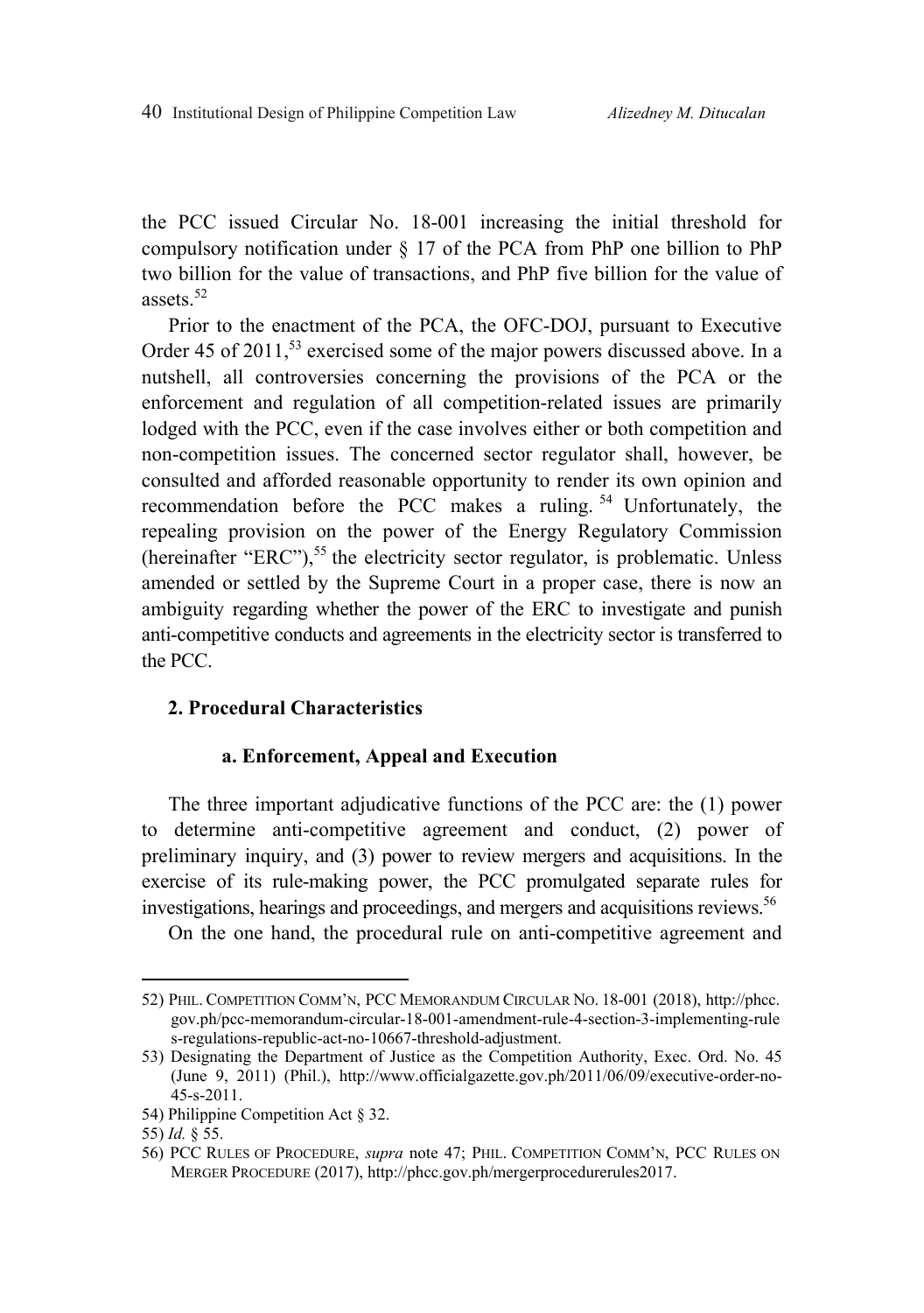conduct and preliminary inquiry as spelled out in the 2017 Rules of Procedure of the Philippine Competition Commission is pattered from the EU Competition Law, particularly Regulation  $1/2003$ .<sup>57</sup> On the other hand, the rule on merger review is closer to the US merger regulations.

The power of the PCC in determining whether there is a violation of the PCA is divided into three stages: (1) preliminary inquiry, (2) full administrative investigation, and (3) adjudication. The preliminary inquiry (hereinafter "PI") and full investigation are conducted by the Enforcement Office. The PI may be commenced by a verified complaint, referral by a regulatory body, or upon a *motu proprio* order of the PCC<sup>58</sup> and the inquiry is for the purpose of ascertaining whether there are reasonable grounds to conduct a full administrative investigation (hereinafter "FAI").<sup>59</sup> The law does not require that the complainant be an injured party for him to be able to file a complaint.60 It is submitted that a *consumer-standing* is enough to initiate a fact-finding and the law only requires *reasonable grounds*. 61

After the conduct of PI which must be completed within ninety days, the Enforcement Office shall terminate the PI; if there are reasonable grounds, the Enforcement Office shall issue a resolution to proceed for a FAI.<sup>62</sup>

The FAI is intended to determine the sufficiency to charge an entity for violation of the PCA.63 If after terminating the FAI and there exists *sufficient basis*64 to charge the entity, the Enforcement Office shall file a Statement of Objection with the PCC charging the entity for violation of the PCA.<sup>65</sup> For a criminal case, the PCC may file a complaint before the Department of Justice, if evidence warrants, at any time after the termination of the PI for preliminary investigation.<sup>66</sup>

Upon the filing of the Statement of Objection with the PCC, the latter will summon the respondent-entity to file its *verified* answer. The standard of

<sup>57)</sup> Council Regulation 1/2003, *supra* note 49.

<sup>58)</sup> *See* PCC RULES OF PROCEDURE, *supra* note 47, §§ 2.1, 2.2.

<sup>59)</sup> *Id.* § 2.1.

<sup>60)</sup> Philippine Competition Act § 31 (merely mentions "interested" party).

<sup>61)</sup> *Id.*

<sup>62)</sup> PCC RULES OF PROCEDURE, *supra* note 47, § 2.5.

<sup>63)</sup> *Id.* § 2.8.

<sup>64)</sup> *Id.* § 2.11 ("Sufficient basis means the existence of such facts and circumstances that would endanger reasonable belief that there is a violation of the Act, its implementing rules, or other competition laws, and that the Entity subject of the [Statement of Objection] probably committed it.").

<sup>65)</sup> *Id.*

<sup>66)</sup> *Id.* § 2.18.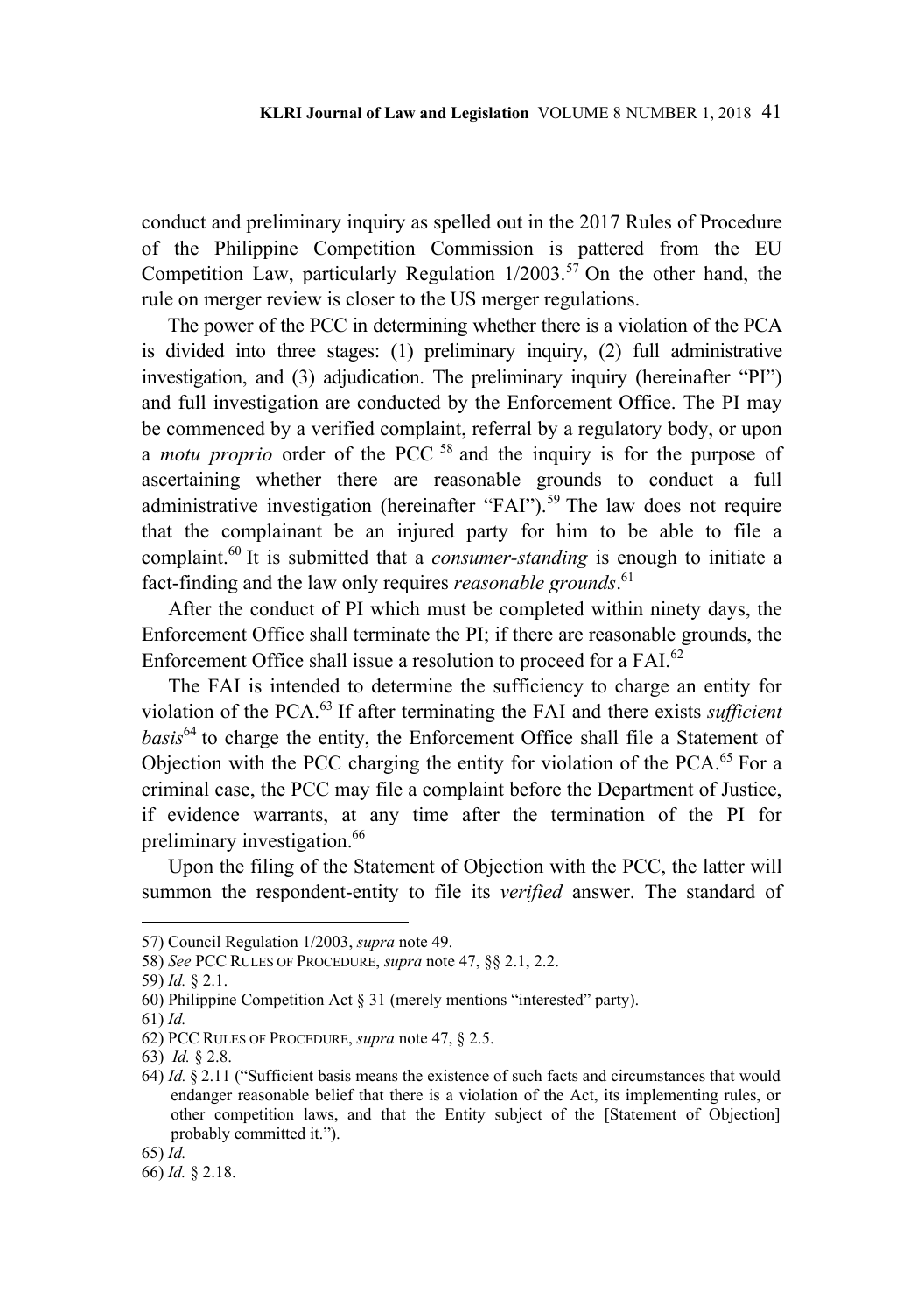proof required to justify administrative sanction or penalty is *substantial evidence*. 67 Technicality shall not be strictly applied and, as a general rule, all hearings shall be public.<sup>68</sup> To adopt any ruling or decision, the affirmative vote of three members is needed.<sup>69</sup>

Decisions and final orders of the PCC shall be appealable to the Court of Appeals under Rule 43 of the Rules of Civil Procedure.<sup>70</sup> Unless ordered otherwise by the Court of Appeals, the filing of an appeal does not suspend the execution of the final decision or resolution of the PCC.<sup>71</sup> However,  $\&$  40 of the PCA states that a writ of execution may be issued by the PCC to enforce its decision and the payment of the administrative fines *upon finality*. 72 According to § 4.55, Rule IV of the PCC Rules of Procedure, there is finality in decisions and orders when there was no motion for reconsideration filed or the same was not appealed to the Court of Appeals.<sup>73</sup> This creates an ambiguity on the rule regarding whether an appeal automatically stays an order, ruling or decision sought to be reviewed.

The appeal under Rule 43 of the 1997 Rules of Civil Procedure<sup>74</sup> is broad enough that it may *reverse* or *modify* the award, judgment, final order or resolution of the PCC. The Court of Appeals can review both questions of fact and of law of the PCC. However, the findings of facts when supported by substantial evidence shall be binding on the Court of Appeals.<sup>75</sup>

Aside from the appeal under Rule 43, parties may be available of the remedies of Special Civil Actions of *Certiorari*, *Prohibition* or *Mandamus*76 if the PCC acted without or in excess of its jurisdiction or with grave abuse of discretion amounting to lack or excess of jurisdiction.77 In either case, the adverse party in the decision of the Court of Appeals may elevate the case to the Supreme Court for review.<sup>78</sup>

As a general rule, only the Court of Appeals and the Supreme Court can

<sup>67)</sup> *Id.* § 4.2.

<sup>68)</sup> *Id.* §§ 4.4, 4.5.

<sup>69)</sup> *Id.* § 4.8.

<sup>70)</sup> *Id.* § 5.1; PHIL. R. CIV. P. 43 (1997).

<sup>71)</sup> PCC RULES OF PROCEDURE, *supra* note 47, § 7.2.

<sup>72)</sup> Philippine Competition Act § 40.

<sup>73)</sup> PCC RULES OF PROCEDURE, *supra* note 47, § 4.55.

<sup>74)</sup> PHIL. R. CIV. P. 43.

<sup>75)</sup> *Id.* 43, § 10.

<sup>76)</sup> *See id.* 65 (for the requirements and concept of special civil actions*)*.

<sup>77)</sup> *See id.*

<sup>78)</sup> *Id.* 45, 65.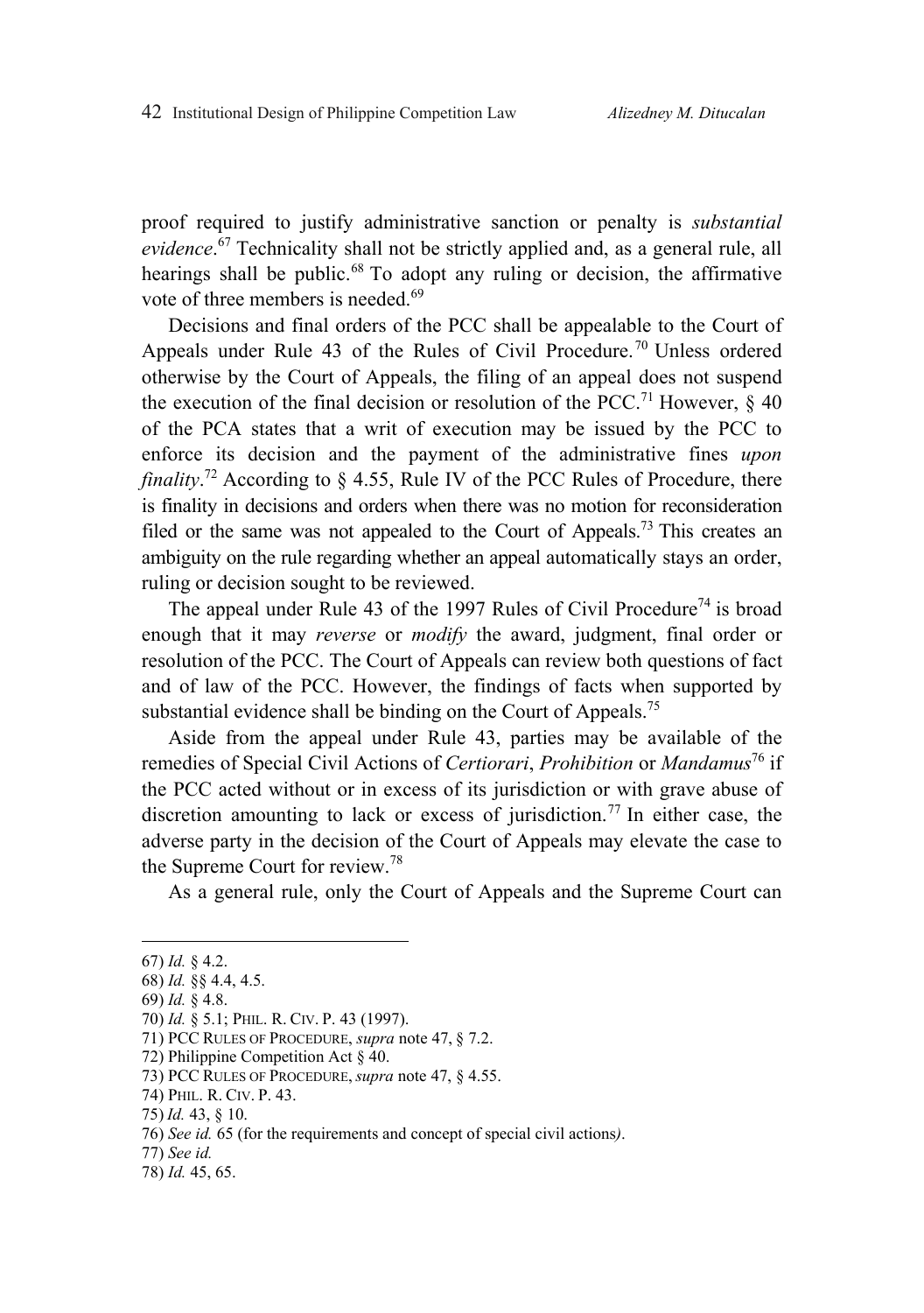issue a temporary restraining order or an injunction, except when the matter is of extreme urgency involving a constitutional issue, such that the nonissuance of a temporary restraining order will result in grave injustice and irreparable injury to the public.<sup>79</sup>

### **b. Mergers and Acquisitions Review**

As a general rule, the PCC has the power to prohibit mergers or acquisitions that will result in a SLC.

#### **i. Compulsory Regime**

The parties to a merger or an acquisition that falls within the threshold $80$ are required to notify the PCC through its Mergers and Acquisitions Office within waiting period of thirty days after a definitive agreement is reached.<sup>81</sup> Within the waiting period, the parties are prohibited to consummate the  $M&A<sup>82</sup>$  An M&A consummated in violation of this compulsory regime shall be considered void and the parties shall be imposed an administrative fine of 1% to 5% of the value of the transaction.<sup>83</sup> The statutory waiting period of thirty days may be extended by the PCC for an additional sixty days.<sup>84</sup> The total period for the review of the PCC shall not exceed ninety days from the initial notification.<sup>85</sup>

 $\overline{a}$ 

85) *Id.* ¶ 3.

<sup>79)</sup> Philippine Competition Act § 46 ("Prohibition on the Issuance of Temporary Restraining Orders, Preliminary Injunctions and Preliminary Mandatory Injunctions").

<sup>80)</sup> Initially, Section 17 of the PCA has set the transactional value to PhP one billion for mandatory notification. But just recently, in its Memorandum Circular No. 18-001, the PCC raised the new thresholds to PhP five billion for the Size of Person, and PhP two billion for the Size of Transaction as defined in the Implementing Rules and Regulations. This is the first time the PCC has adjusted the thresholds since the PCA was enacted with the PhP one billion default threshold. To date, the PCC has received 152 notifications (equivalent to 134 transactions) and approved 125 transactions worth a total of PhP 2.25 trillion, while others are in different stages of review. Majority of these came from the manufacturing, financial, electricity, real estate and transportation sectors. *See PCC Adjusts Thresholds for Compulsory M&A Notifications*, PHIL. COMPETITION COMMISSION (Mar. 5, 2018), http://phcc.gov.ph/pcc-adjusts-thresholds-compulsory-ma-notifications (press release).

<sup>81)</sup> Philippine Competition Act § 17.

<sup>82</sup>*) Id.*

<sup>83</sup>*) Id.*

<sup>84</sup>*) Id.*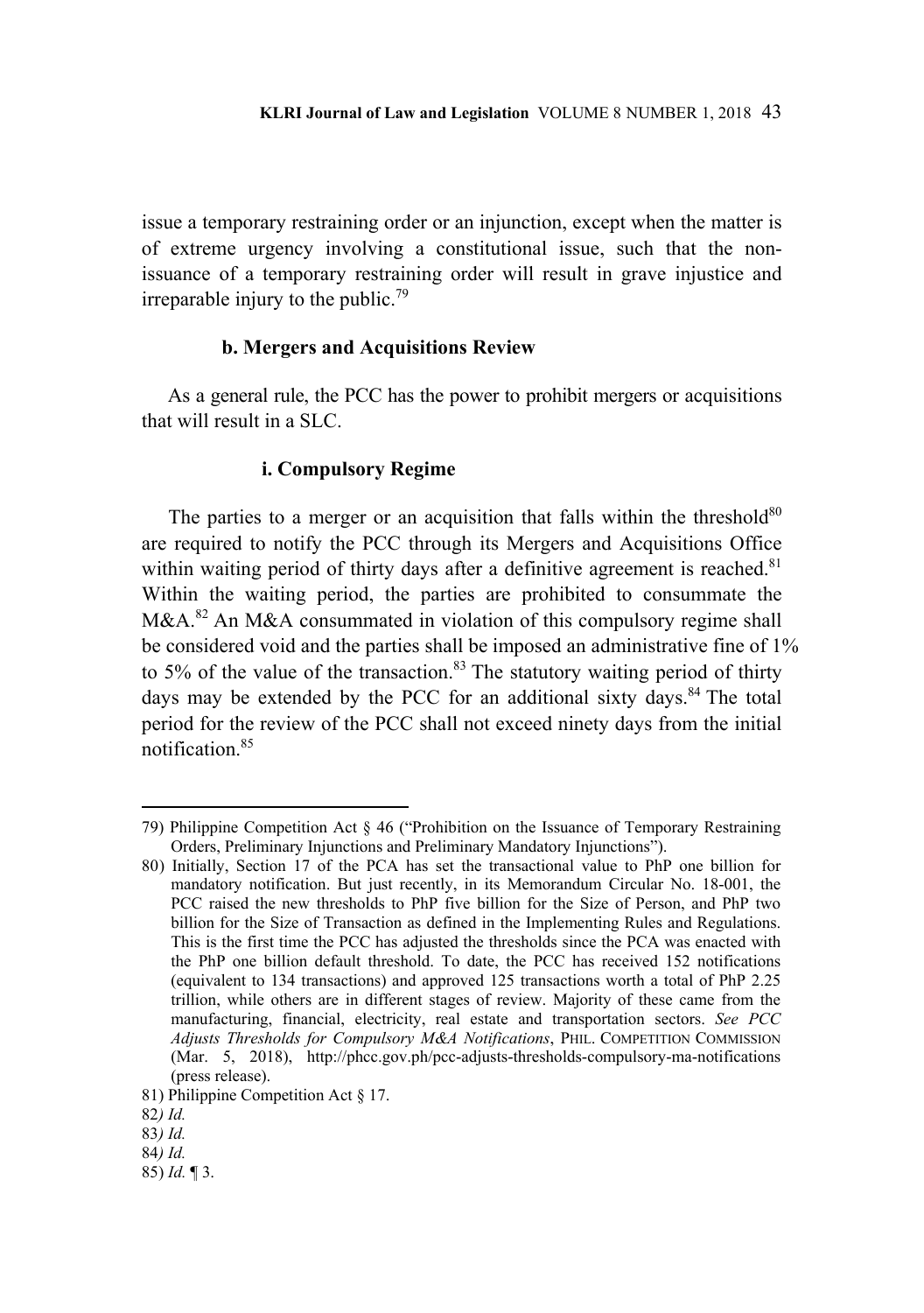If the period expired and no decision has been promulgated for whatever reason, the merger or acquisition shall be deemed cleared for SLC.<sup>86</sup> The favorable recommendation from a governmental agency with a competition mandate offers is a *disputable presumption* that the proposed M&A is not anticompetitive.<sup>87</sup>

#### **ii. Phase of Review**

There are two phases of the merger review. A *Phase 1* review takes for a maximum period of thirty days from complete notification and payment. This involves an assessment to determine if the notified merger raises any competition concerns that would warrant comprehensive review. If no competition concerns are found, the merger may be cleared within the period for Phase 1 review.<sup>88</sup>

A *Phase 2* review is a more detailed and in-depth assessment of the merger and takes for a maximum period of sixty days.<sup>89</sup> Before the PCC renders a decision, the parties may propose commitments that would remedy, mitigate, or prevent SLC.

At the end of the Phase 1 or 2 review process, if the PCC finds out that the merger or acquisition *substantially prevent*, *restrict* or *lessen* competition in the relevant market or in the market for goods and is not deemed exempted under  $\S$  21 of the PCA,<sup>90</sup> the PCC may order to (1) prohibit the M&A, or (2)

 $\overline{a}$ 

*Provided,* That an entity shall not be prohibited from continuing to own and hold the stock or other share capital or assets of another corporation which it acquired prior to the approval of this Act or acquiring or maintaining its market share in a relevant market through such means without violating the provisions of this Act:

*Provided, further,* That the acquisition of the stock or other share capital of one or more corporations solely for investment and not used for voting or exercising

<sup>86)</sup> *Id.* ¶ 4.

<sup>87)</sup> *Id.* ¶ 6.

<sup>88)</sup> PCC RULES ON MERGER PROCEDURE, *supra* note 56.

<sup>89)</sup> *See id.*

<sup>90)</sup> *See* § 21, which provides:

Exemptions from Prohibited. Mergers and Acquisitions. – Merger or acquisition agreement prohibited under Section 20 of this Chapter may, nonetheless, be exempt from prohibition by the Commission when the parties establish either of the following:

<sup>(</sup>a) The concentration has brought about or is likely to bring about gains in efficiencies that are greater than the effects of any limitation on competition that result or likely to result from the merger or acquisition agreement; or

<sup>(</sup>b) A party to the merger or acquisition agreement is faced with actual or imminent financial failure, and the agreement represents the least anti-competitive arrangement among the known alternative uses for the failing entity's assets: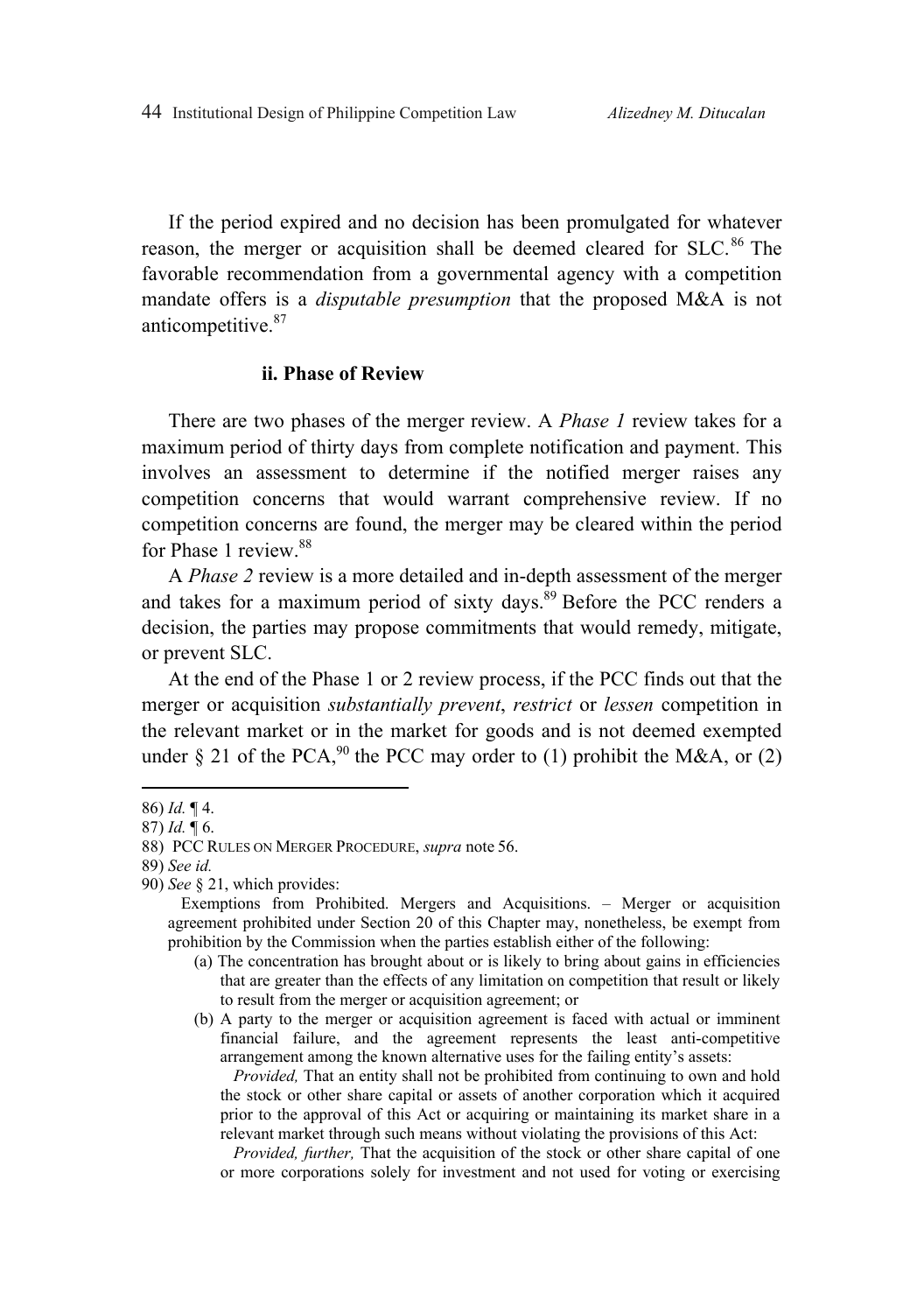prohibit the M&A unless and until it is modified by changes specified by the PCC, or (3) prohibit the M&A unless and until the pertinent party or parties enter into legally enforceable agreements specified by the PCC.<sup>91</sup>

A party seeking exemption under § 21 of the PCA must demonstrate significant gains in the implementation of the agreement.<sup>92</sup> As a default rule, favorable ruling clearing the M&A from SLC is final, except when there is fraud or false material information  $93$ 

### **3. Private Enforcement**

Violation of the PCA may be enforced through a private action by a person who suffers *direct* injury by reason of any violation of the provisions of the PCA. The action is separate and independent, which means that this action may be instituted simultaneously with the administrative case before the PCC and with the criminal case instituted by the OFC-DOJ. The law only requires that the *preliminary inquiry* of the PCC be completed.<sup>94</sup> Under Philippine Rules of Evidence, the quantum of proof required for a civil action is the *preponderance of evidence*. 95 "Preponderance of evidence is meant simply evidence which is of greater weight, or more convincing than that which is offered in opposition to it."<sup>96</sup> This private action under  $\S$  45 is without prejudice an action for damages under Article 28 of the New Civil Code.

### **4. Criminal Action (Office for Competition)**

Section 14 of the PCA criminalizes two types of anti-competitive agreements: those that are *per se* prohibited<sup>97</sup> and those that have object or effect of

control and not to otherwise bring about, or attempt to bring about the prevention, restriction, or lessening of competition in the relevant market shall not be prohibited.

Philippine Competition Act § 21.

<sup>91)</sup> *See id.* § 18.

<sup>92)</sup> *Id.* § 22.

<sup>93)</sup> *Id.* § 23.

<sup>94)</sup> *Id.* § 45.

<sup>95)</sup> PHIL. REVISED R. EVID. 133, § 1 (1989).

<sup>96)</sup> Rivera v. Court of Appeals, G.R. No. 115625, (S.C., Jan. 23, 1998) (Phil.), http://sc.judiciary. gov.ph/jurisprudence/1998/jan1998/115625.htm.

<sup>97) (</sup>a) The following agreements, between or among competitors, are per se prohibited: (1) Restricting competition as to price, or components thereof, or other terms of trade;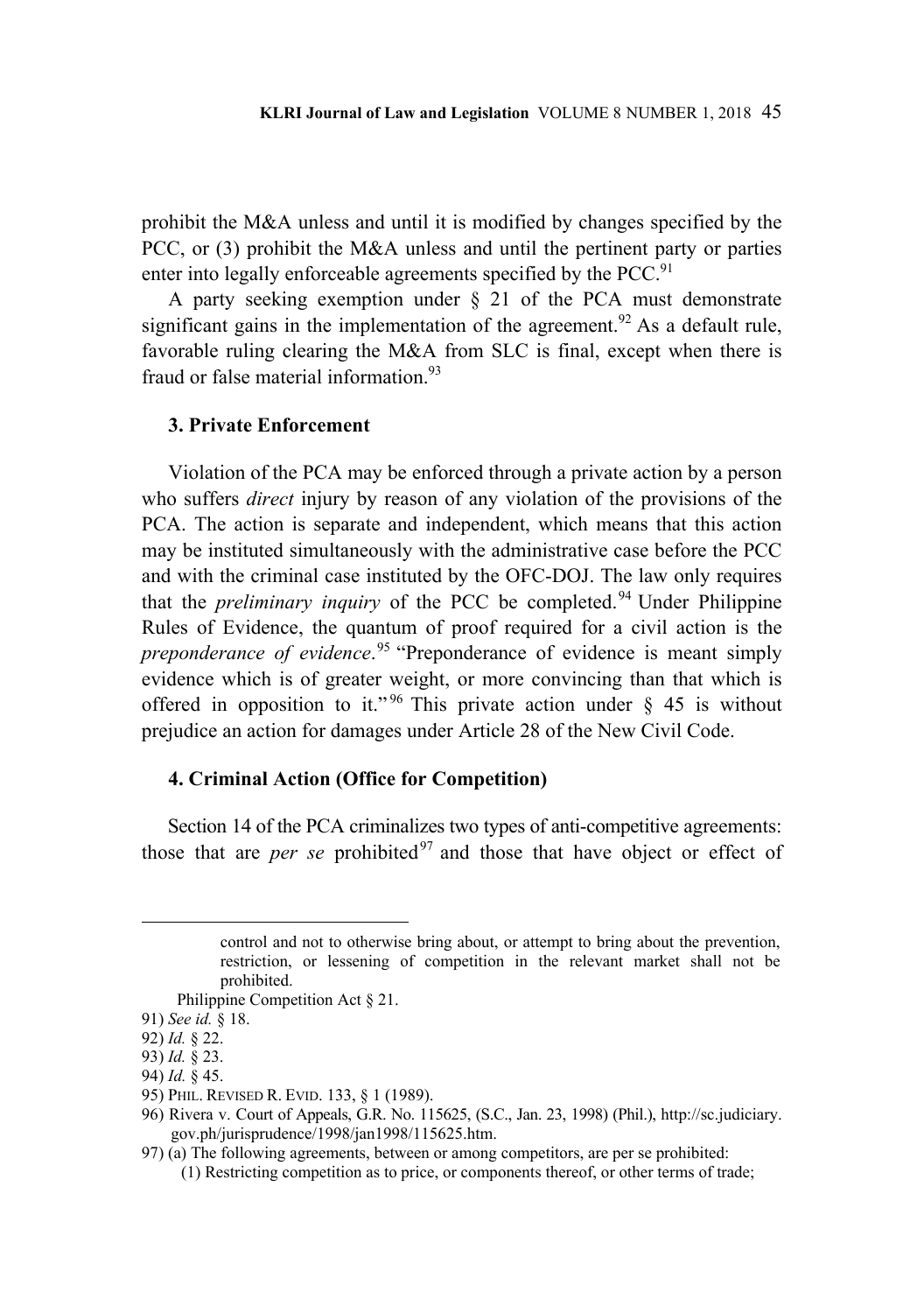substantially preventing, restricting or lessening competition.<sup>98</sup> The determination of whether a criminal action shall be instituted is lodged with the OFC-DOJ. The OFC-DOJ cannot, however, conduct a *preliminary investigation* until the PI under § 31 of the PCA is completed and the PCC has filed a criminal complaint before the OFC-DOJ.99 If *probable cause* exists, the OFC-DOJ files a criminal information before the Regional Trial Court. 100 While the determination of probable cause to charge an entity is the sole function of the OFC-DOJ, the trial court may, in the protection of one's fundamental right to liberty, dismiss the case if, upon a personal assessment of the evidence, it finds that the evidence does not establish probable cause.<sup>101</sup>

# **IV. Institutional Design Analysis**

The institutional design of a competition law regime is a prerequisite to effective enforcement. Understanding, therefore, the institutional design and structure of a competition law institution gives us valuable insights into how structure and operations of public institution has shaped policy outcomes.<sup>102</sup> In comparing a competition law institution to a well-designed house, *Prof. Eleanor M. Fox* of the New York University School of Law wrote: "[g]ood

- (1) Setting, limiting, or controlling production, markets, technical development, or investment;
- (2) Dividing or sharing the market, whether by volume of sales or purchases, territory, type of goods or services, buyers or sellers or any other means.

- 100) Bautista v. Court of Appeals, G.R. No. 143375 (July 6, 2001) (Phil.), http://sc.judiciary. gov.ph/jurisprudence/2001/jul2001/143375.htm (probable cause has been defined as the existence of such facts and circumstances as would excite the belief in a reasonable mind, acting on the facts within the knowledge of the prosecutor, that the person charged was guilty of the crime for which he was prosecuted).
- 101) Mendoza v. People, G.R. No. 197293 (Apr. 21, 2014) (Phil.), https://www.lawphil.net/judj uris/juri2014/apr2014/gr\_197293\_2014.html.
- 102) *See* William E. Kovacic, *The Institutions of Antitrust Law: How Structure Shapes Substance*, 110 MICH. L. REV. 1019 (2012) (this is a review of DANIEL A. CRANE, THE INSTITUTIONAL STRUCTURE OF ANTITRUST ENFORCEMENT (2011)).

 <sup>(2)</sup> Fixing price at an auction or in any form of bidding including cover bidding, bid suppression, bid rotation and market allocation and other analogous practices of bid manipulation.

Philippine Competition Act § 45.

<sup>98) (</sup>b) The following agreements, between or among competitors which have the object or effect of substantially preventing, restricting or lessening competition shall be prohibited:

*Id.*

<sup>99)</sup> *See* Philippine Competition Act §§ 13, 31.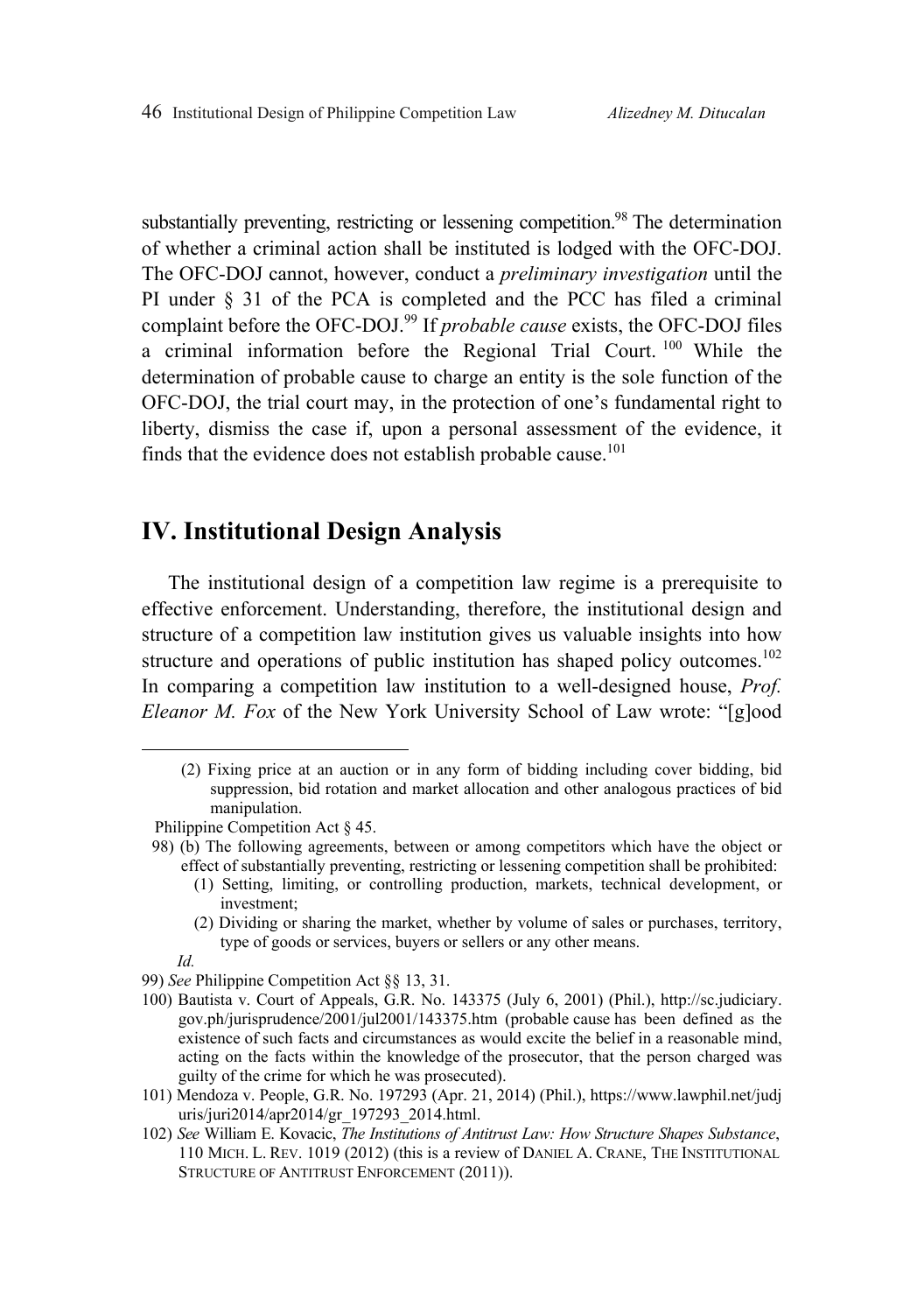institutional design is a critical component of good competition policy and competition law enforcement. The design of the institutions is like the design of a house: it must facilitate life within the house. Good institutional design takes account of the family's values and empowers life within walls."103 To paraphrase Prof. Fox, institutional design is akin to the architectural design of a beautiful house. Such design must reflect the personality of the owner and serve a purpose.

In the case of a newly-created competition law enforcement agency, it is important to look into its institutional make-up. Any regulatory agency struggles with capacity building owing to the limits of its institutional endowments,<sup>104</sup> the economic, legal and political conditions of the jurisdiction, public perception, *anti-institutions*, 105 and the market structure of the jurisdiction. In the words of *Graham T. Allison* in his widely-quoted *Essence of Decision: Explaining the Cuban Missile Crisis*, "[i]f analysts and operators are to increase their ability to achieve the desired policy outcomes . . . we shall have to find ways of thinking harder about the problem of 'implementation,' that is, the path between the preferred solution and the actual performance of the government."<sup>106</sup>

As there are no hard-and-fast rules or clear-cut methodology in institutional design and structure analysis, we shall be guided by well-accepted normative criteria and values in designing competition law institutions and the best practices for governance of regulators.<sup>107</sup>

In evaluating competition law institutions, *Trebilcock* and *Iacobucci* enumerated ten normative criteria in a dyadic form, emphasizing the tradeoffs of these values which they termed "bipolar value tension."108 These are independence, accountability, expertise, detachment, transparency, confidentiality, administrative efficiency, due process, predictability, and flexibility.<sup>109</sup> For them, this list is inherently uncontroversial. $110$ 

<sup>103)</sup> Eleanor M. Fox, *Antitrust and Institutions: Design and Change*, 41 LOY. U. CHI. L.J. 473, 487 (2010).

<sup>104)</sup> To read more on the effect of scarcity of institutional endowment, see Gal, *supra* note 9, for an exhaustive discussion.

<sup>105)</sup> Daniel A. Crane defines anti-institutions as those political and legal forces that arise to counter the directional pull of institutions. *See* Kovacic, *supra* note 102.

<sup>106)</sup> GRAHAM T. ALLISON, ESSENCE OF DECISION: EXPLAINING THE CUBAN MISSILE CRISIS (1971).

<sup>107)</sup> *See generally* Trebilcock & Iacobucci, *supra* note 25.

<sup>108)</sup> *See id.*

<sup>109)</sup> *Id.* 

<sup>110)</sup> There are two versions of the paper *Designing Competition Law Institutions* of Michael J. Trebilcock and Edward M. Iacobucci. The first longer version was published in 2002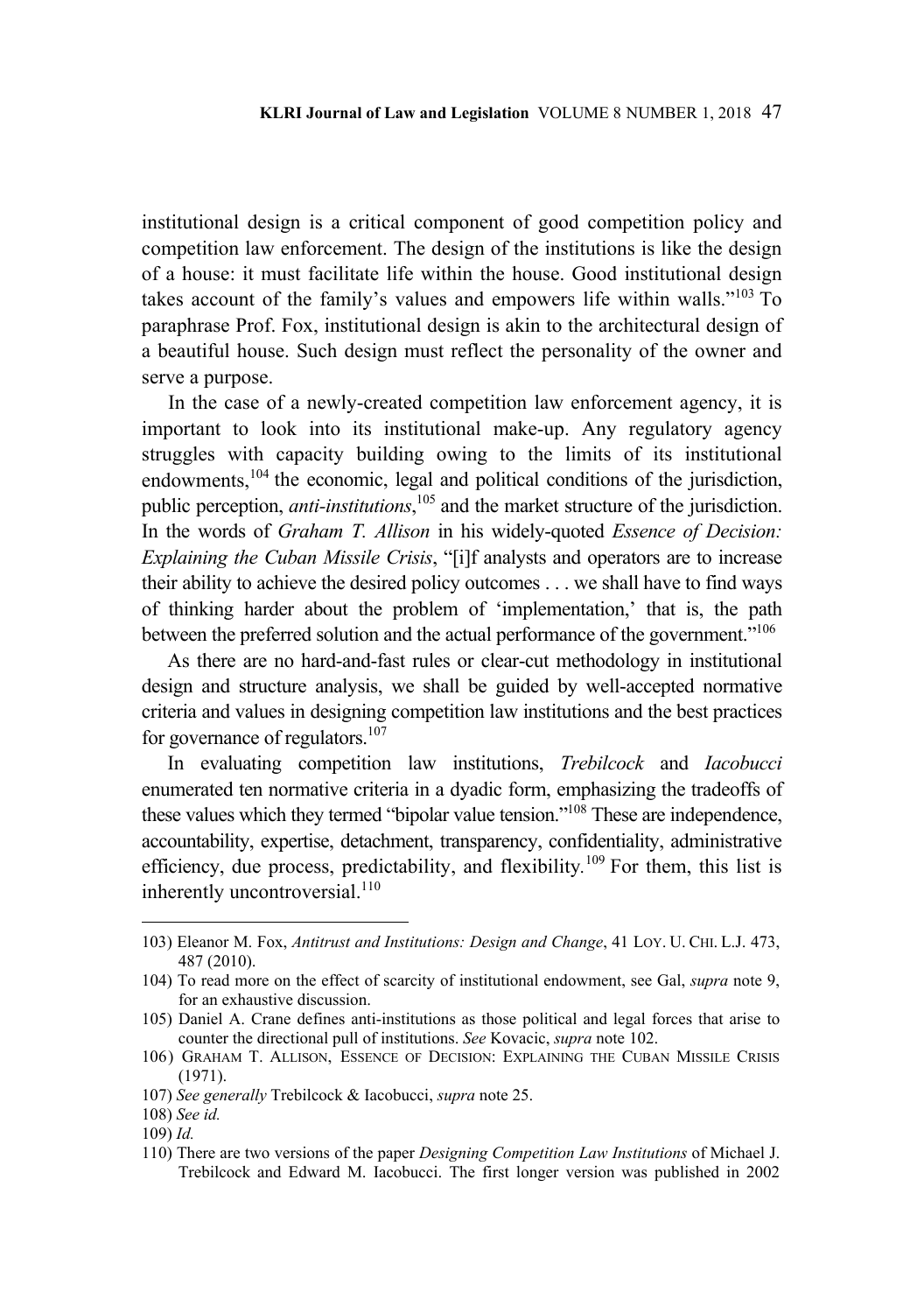On the other hand, the United Nations Conference on Trade and Development (UNCTAD) adopted a shorter list of normative criteria, which it considered as what characterized efficient public regulatory bodies. These are: "independence; transparency; accountability; assuring due process; being well funded in proportion to the mandate; being staffed by well-educated, well-trained and non-corrupt persons; and having an appellate process that itself is well structured and non-corrupt."<sup>111</sup>

In related works, like the draft proposal by the Due Process Task Force of the Competition Committee of the United States Council for International Business citing transparency, engagement, confidentiality, due process/fairness, non-discrimination, and accountability, <sup>112</sup> these norms are considered as a framework for best practices. According to the Task Force,

the foregoing best practices, if adopted, not only would ensure that companies are accorded procedural fairness, but also would more effectively promote the policies that underlie competition laws, promote greater respect for competition law and its enforcement and ensure more efficient utilization of the enforcement resources of competition authorities worldwide, without jeopardizing the legitimate enforcement interests of any jurisdiction.<sup>113</sup>

The Organization for Economic Co-operation and Development (OECD) has also formulated its Best Practice Principles on the Governance of Regulators,114 which applies to competition law institutions. For the OECD, the core seven principles of good governance are: "role clarity, preventing undue influence and maintaining trust, decision making and governing body structure for independent regulators, accountability and transparency, engagement,

World Competition by Kluwer Law International. *Id.* The subsequent shorter version appeared in the Spring 2010 issue of Loyola University Chicago Law Journal. Michael J. Trebilcock & Edward M. Iacobucci, *Designing Competition Law Institutions: Values, Structure, and Mandate*, 41 LOY. U. CHI. L.J. 455 (2010).

<sup>111)</sup> U.N. Conference on Trade and Development, *Foundations of an Effective Competition Agency*, U.N. Doc. TD/B/C.I/CLP/8/Corr.1 (May 9, 2011) [hereinafter UNCTAD Foundations].

<sup>112)</sup> U.S. COUNCIL FOR INT'L BUS., RECOMMENDED FRAMEWORK FOR BEST PRACTICES IN INTERNATIONAL COMPETITION LAW ENFORCEMENT PROCEEDINGS (2009), https://www.usci b.org/docs/2009\_11\_04\_antitrust.pdf.

<sup>113)</sup> *Id.*

<sup>114)</sup> *OECD Best Practice Principles on the Governance of Regulators*, OECD, http://www. oecd.org/gov/regulatory-policy/governance-regulators.htm (last visited Apr. 27, 2018) [hereinafter *OECD Principles*].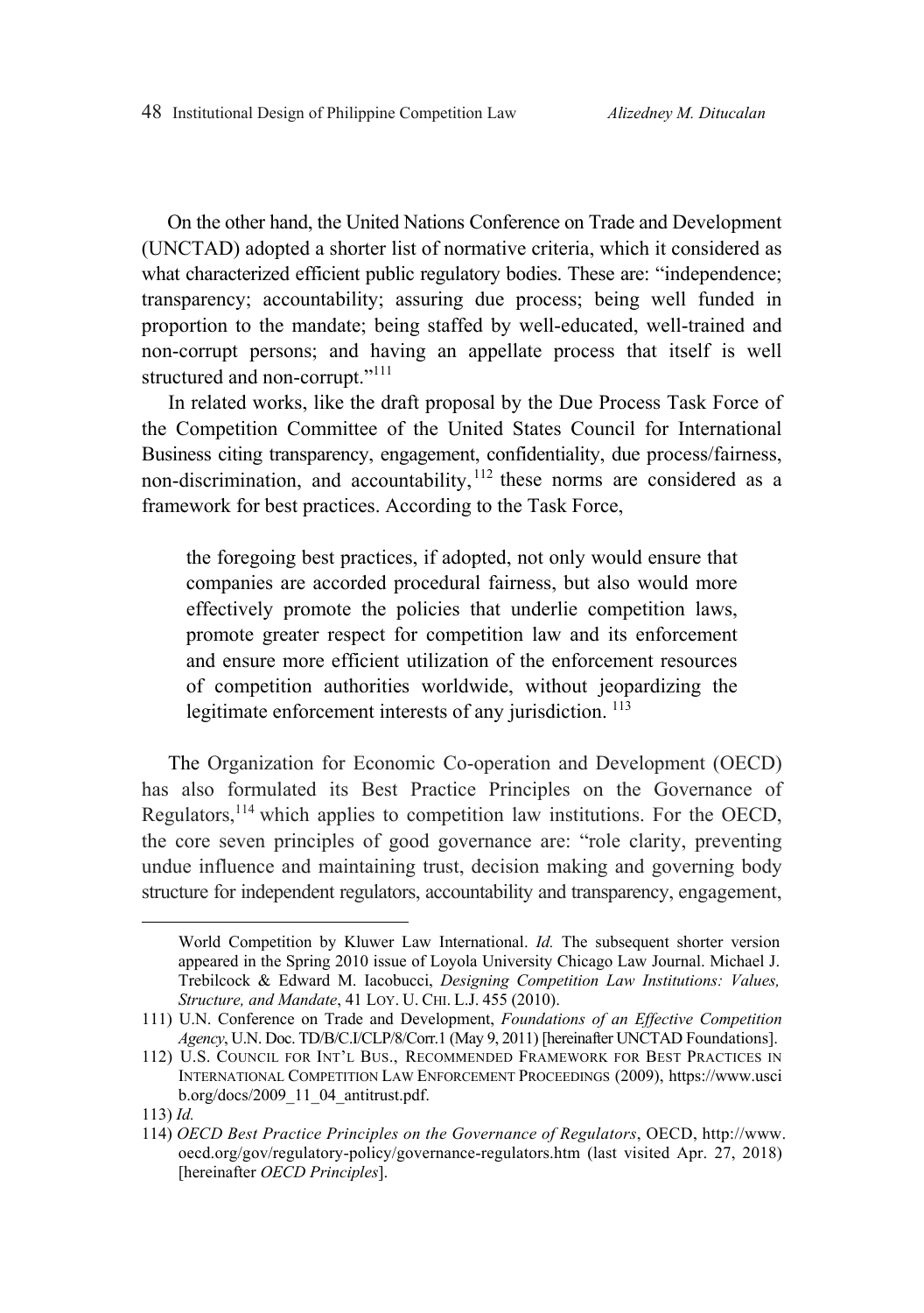funding and performance evaluation."<sup>115</sup> These seven principles aim to develop a framework for achieving good regulatory governance.<sup>116</sup> Moreover, the Global Administrative Law (GAL) Competition Project: The Global Convergence of Process Norms which did an institutional analysis of at least nine major competition authorities in the world also used the following institutional performance norms: decision-making (due process norm), expertise, predictability, transparency, and accountability.<sup>117</sup>

Based on the above surveys of related literature, it was observed that there is no uniform list of normative values, but the common and most important norms are *independence*, *transparency*, *predictability*, *accountability*, *confidentiality*, and *predictability*, which will be the focus of this study.

### **A. Independence**

Independence of the PCC is statutorily guaranteed. Section 5 of the PCA provides,

SEC. 5. PHILIPPINE COMPETITION COMMISSION. To implement the national competition policy and attain the objectives and purposes of this Act, an *independent* quasi-judicial body is hereby created.<sup>118</sup>

The PCC is an attached agency of the Office of the President. 119 The Chairman and Commissioners hold an equivalent rank of a cabinet secretary and under-secretaries, respectively. The fact that it is an *attached* agency to the Office of the President does not theoretically diminish its independence. Under the Philippine Administrative Law, the purpose of attaching one functionally interrelated government agency to another is to attain "policy and program coordination." 120 Accordingly, "an attached agency has a larger measure of independence from the department to which it is attached than one which is under departmental supervision and control or administrative supervision. This is borne out by the 'lateral relationship' between the

<sup>115)</sup> *Id.*

<sup>116)</sup> *Id.*

<sup>117)</sup> Fox & Trebilcock, *supra* note 26.

<sup>118)</sup> Philippine Competition Act § 5 (emphasis added).

<sup>119)</sup> *Id.* § 5, ¶ 2.

<sup>120)</sup> CRUZ, *supra* note 45. *See* Beja v. Court of Appeals, G.R. No. 97149 (S.C., Mar. 31, 1992) (Phil.), https://www.lawphil.net/judjuris/juri1992/mar1992/gr\_97149\_1992.html.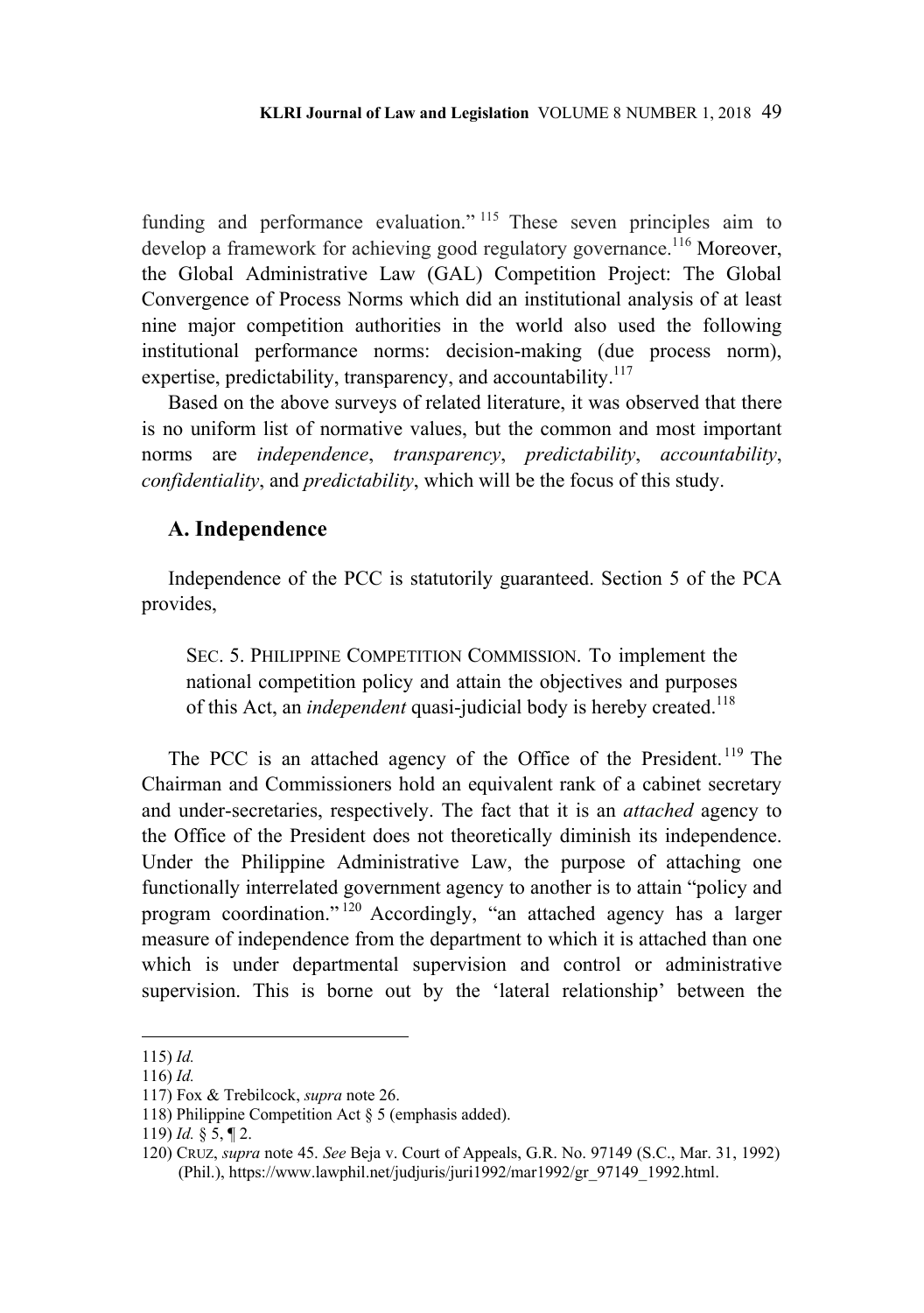department and the attached agency."121 This concept of *attachment* under the Philippine Administrative Code of 1987 needs to be re-examined, in so far as ensuring the optimum independence of a national competition agency, in the light of the best practices for governance of regulators.<sup>122</sup>

The independence of the PCC is also reinforced by other provisions in the PCA, such as the power to appoint,<sup>123</sup> security of tenure of the commissioners,<sup>124</sup> general prohibition on the issuance of temporary restraining order, preliminary injunctions and preliminary mandatory injunctions, $125$  and immunity from suit of the commissioners, officers, employees and agents of the PCC.<sup>126</sup> The grant of immunity from suit is unique for the PCC.

It is, therefore, safe to say that the institutional design of the PCC has put in place frameworks that reinforces the indicators of formal or *de jure* independence. However, "enshrining independence within the institutional framework does not guarantee that the regulator's behaviour and decisions will be independent."<sup>127</sup> According to Maher, "[b]ut independence is not simply a matter of bureaucratic structure" as this depends on several variables which "most importantly status endowments, resource endowments, the nature of its regulatory powers, and the cultural and constitutional constraints under which it labour." $128$  Maher further argues that

[i]n thinking about the 'independence' of competition agencies, we have to be careful not to confuse formal or statutory independence (i.e., the 'independent regulatory agency' model as advanced by many international economic development agencies) with actual independence. Competition agencies can still be de facto independent even where they lack formal independence.<sup>129</sup>

<sup>121)</sup> Beja. vs. Court of Appeals, G.R. No. 97149.

<sup>122)</sup> *See*, *e.g.*, UNCTAD Foundation, *supra* note 111; *OECD Principles*, *supra* note 114.

<sup>123)</sup> *See* Philippine Competition Act § 11.

<sup>124)</sup> *See id.* § 7.

<sup>125)</sup> *See id.* § 47.

<sup>126)</sup> *See id.* § 42.

<sup>127)</sup> Mark Thatcher, *Regulation After Delegation: Independent Regulatory Agencies in Europe*, 9 J. EUR. PUB. POL'Y 954 (2002).

<sup>128)</sup> Imelda Maher, *The Institutional Structure of Competition Law*, *in* ASIAN CAPITALISM AND THE REGULATION OF COMPETITION: TOWARDS A REGULATORY GEOGRAPHY OF GLOBAL COMPETITION LAW 55, 61-63 (Michael W. Dowdle, John Gillespie & Imelda Maher eds., 2013).

<sup>129)</sup> *Id.*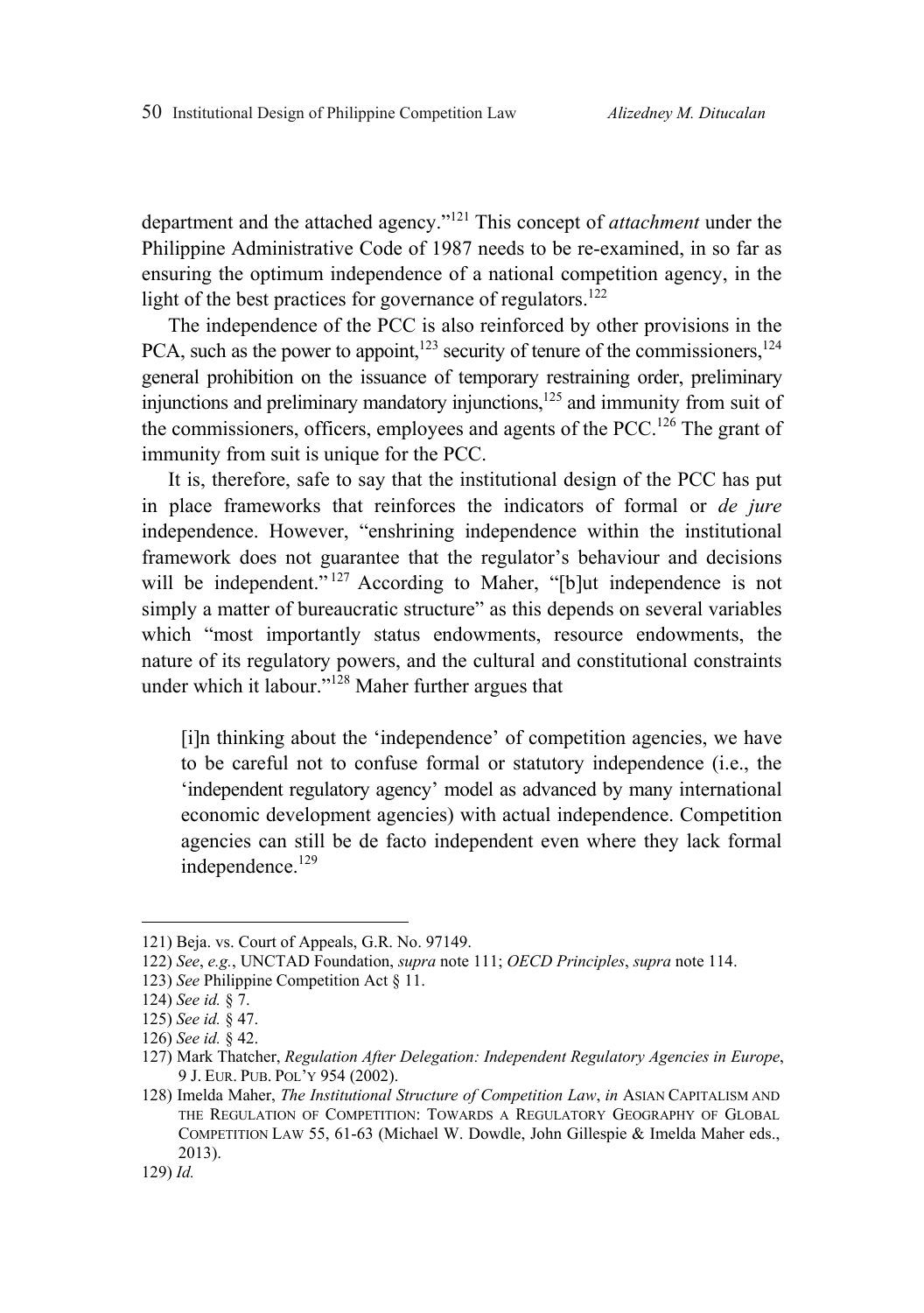It is therefore essential that the regulator "must ensure a culture of independence, strong leadership and an appropriate working relationship with government and other stakeholders."130

It is also said that "the principle also encompasses independence from government and other public bodies to shy away from politicians who might use competition law for political ends or industrial goals unrelated to competition policy."131 This is even more relevant to the PCC as entities within its regulatory jurisdiction include government-owned or controlled corporations.132

Being an *attached* agency to the Office of the President, the PCC cannot be absolutely and practically insulated from politics. The Office of the President may request the Chairman and Commissioners to join the cabinet meetings. The PCC is transitioning to full implementation of the PCA at the same time that the Philippines is having a new political environment. Surely, it has to deal with an unconventional national figure, President Rodrigo Roa Duterte, who has captured both domestic and international media because of his tough-talking image.<sup>133</sup> This is not to say though that the President will influence how the PCC will act. Statutorily, the President cannot directly influence the decision making of the PCC as independent quasi-judicial agency; but politically, he can put pressure to the agency in several ways and means, such as asking his allies in Congress to conduct a congressional inquiry, asking the Department of Justice to file charges, etc.

As explained earlier, independence is not simply a matter of "bureaucratic structure" as this depends on several variables, which include human resource

<sup>130)</sup> *OECD Principles*, *supra* note 114.

<sup>131)</sup> Sofia Alves, Jeroen Capiau & Ailsa Sinclair, *Principles for the Independence of Competition Authorities*, 11 COMPETITION L. INT'L 13 (2015).

<sup>132)</sup> *See* Philippine Competition Act § 4(h).

<sup>133)</sup> Some of the controversial headlines of President Duterte: Virgil Lopez, *Duterte to UN Rapporteurs: 'Go Home and Get Some Sleep'*, GMA NEWS (June 8, 2016, 3:52 PM), http://www.gmanetwork.com/news/story/569215/news/nation/duterte-to-un-rapporteursgo-home-and-get-some-sleep; Lara Tan, *U.N. Chief Condemns Duterte's 'Apparent Endorsement' of Killings*, CNN PHILIPPINES (June 11, 2016, 11:44 AM), http:// cnnphilippines.com/news/2016/06/10/Duterte-media-killings-extrajudicial-killings-UN.html; Nestor P. Burgos Jr. & Victor Anthony V. Silva, *Duterte Dares US, Australia to Cut Ties*, INQUIRER.NET (Apr. 22, 2016, 12:38 AM), http://newsinfo.inquirer.net/780825/dutertedares-us-australia-to-cut-ties; *Rodrigo Duterte, 'Trump' of Philippines, Wins Presidential Election*, NBC NEWS (May 10, 2016, 5:35 AM), http://www.nbcnews. com/news/ world/rodrigo-duterte-trump-philippines-wins-presidential-election-n571021.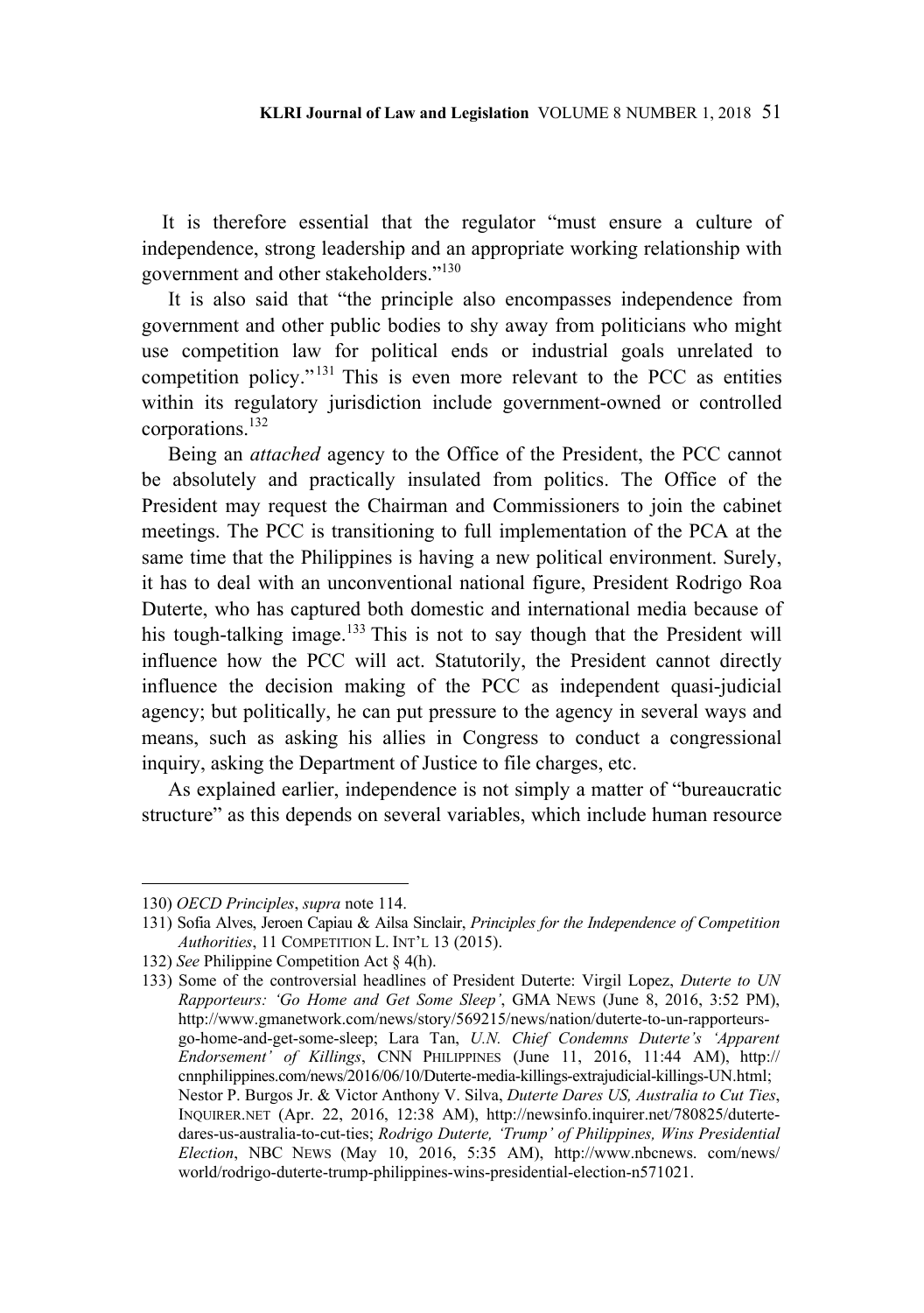endowments. It is one of the major determinants of whether an authority can act independently, as well as function effectively.<sup>134</sup>

The law mandates that the PCC must have an *adequate* staff. What is adequate is a function of the size of the country or its economy.<sup>135</sup> Are the 200 personnel proportionately adequate to the size of the economy of the Philippines? As a quick briefer, the Philippines is now one of the fastest growing economies in the world, having an economic forecast growth of 6.9% in 2016 and  $6.5\%$  by 2017.<sup>136</sup> In the Philippine Securities and Exchange Commission's (SEC) Annual Report of 2014, the Philippine corporate sector was composed of 870,235 firms; 65.26% of which were active.<sup>137</sup> Among the active firms, 54.58% were stock corporations; 28.88% were non-stock corporations; and the rest were partnerships.<sup>138</sup> In evaluating the proportionality of the 200 positions, we must also consider the number of unique positions dedicated to strict competition law enforcement. Attracting well-educated and highly-trained staff is not a problem within the framework of the PCC because the law exempts it from the Salary Standardization Act.<sup>139</sup>

Attracting the best and brightest, however, poses a great challenge. The PCC needs to break the culture of fraternity or exclusivity in the Philippines, especially so that fraternity is well-entrenched in the legal profession. To do this, it must ensure diversity in the recruitment of its key personnel (this may be too late, but the PCC might consider it when it expands its organizational make-up). Currently, all the commissioners are graduates of the University of the Philippines and the key officials, lawyers and economist are almost all from either the University of the Philippines or Ateneo de Manila University.<sup>140</sup> Some of them are also coming from the major corporate law firms in the Philippines. Arguably, law firms, in some way or the other, contribute to the process of regulatory capture (or corruption) through the partner's *networks* in

<sup>134)</sup> *See* Alves, Capiau & Sinclair, *supra* note 131; Maher, *supra* note 128.

<sup>135)</sup> Alves, Capiau & Sinclair, *supra* note 131.

<sup>136)</sup> *Philippines: Economy*, ASIAN DEV. BANK, www.adb.org/countries/philippines/economy (last visited Apr. 27, 2018).

<sup>137 )</sup> SEC. & EXCH. COMM'N, 2014 ANNUAL REPORT (2015), http://www.sec.gov.ph/wpcontent/uploads/2015/10/2014-Fostering-Good-Corporate-Governance.pdf (Phil.).

<sup>138)</sup> *Id.*

<sup>139)</sup> *See Careers*, PHIL. COMPETITION COMMISSION, http://phcc.gov.ph/careers (for example, the annual salary of a director is ranging from 1,470,000 to 2,031,600, exclusive of allowances, benefits and incentives).

<sup>140)</sup> The writer validated this by checking the Linkedln accounts of the PCC employees.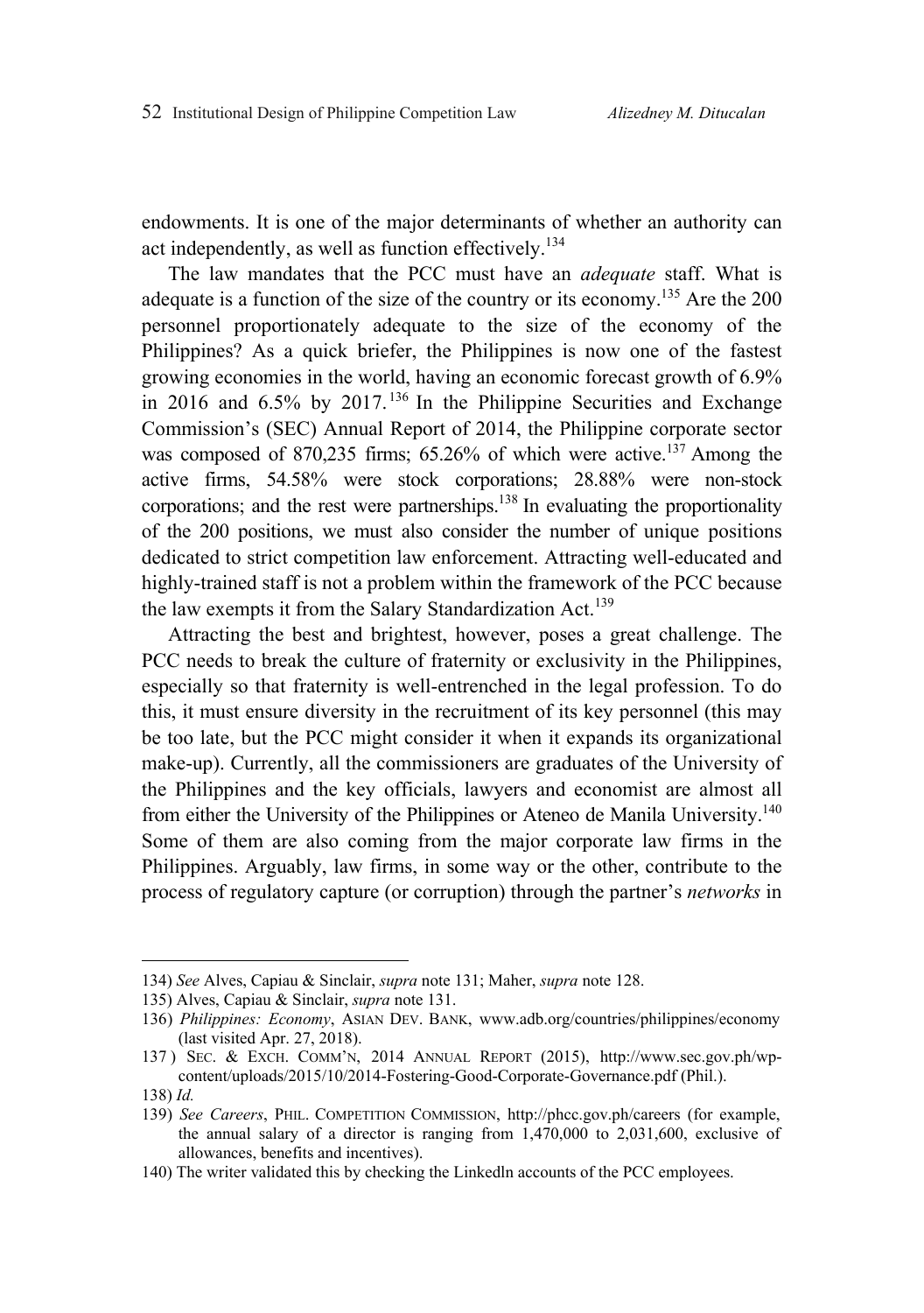the regulatory body. These networks could either be from fraternal affiliation, previous transactions or employment, or simply through alumni networks.

It is indubitable that the credentials of the PCC's commissioners and key officials are all impressive. However, the concentration (leadership perspective or leadership bias) may serve as barriers to diversity, like that of a monopolistic firm, which when abused, will foreclose competition and will result to the barrier to entry.

### **B. Accountability**

Because of the severe problem of corruption in the bureaucracy, accountability in government institutions remains weak, notwithstanding the fact that the Philippines has tough laws on accountability. Accountability is essential because it balances independence;<sup>141</sup> otherwise the latter will usher abuse and misuse of power. Accountability also leads to responsible regulatory enforcement it reinforces fairness.

The PCA has the typical accountability framework of a regulatory agency. *First*, the law mandates the creation of a Congressional Oversight Committee.<sup>142</sup> *Second*, its decision is subject to judicial review.<sup>143</sup> While the law speaks only of appeal, this does not (should not) diminish the power of the courts to issue extraordinary writs, such as the special civil actions of *prohibition*, *mandamus*, and *certiorari* under the rules of Court. These special civil actions are essential accountability mechanisms to correct the grave

<sup>141)</sup> *See* UNCTAD Foundation, *supra* note 111.

<sup>142)</sup> Philippine Competition Act § 49 ("Sec. 49. *Congressional Oversight Committee.* – To oversee the implementation of this Act, there shall be created a Congressional Oversight Committee on Competition (COCC) to be composed of the Chairpersons of the Senate Committees on Trade and Commerce, Economic Affairs, and Finance, the Chairpersons of the House of Representatives Committees on Economic Affairs, Trade and Industry, and Appropriations and two (2) members each from the Senate and the House of Representatives who shall be designated by the Senate President and the Speaker of the House of Representatives: *Provided,* That one (1) of the two (2) Senators and one (1) of the two (2) House Members shall be nominated by the respective Minority Leaders of the Senate and the House of Representatives. The Congressional Oversight Committee shall be jointly chaired by the Chairpersons of the Senate Committee on Trade and Commerce and the House of Representatives Committee on Economic Affairs. The Vice Chairperson of the Congressional Oversight Committee shall be jointly held by the Chairpersons of the Senate Committee on Economic Affairs and the House of Representatives Committee on Trade and Industry. The Secretariat of the COCC shall be drawn from the existing personnel of the Senate and House of Representatives committees comprising the Congressional Oversight Committee.").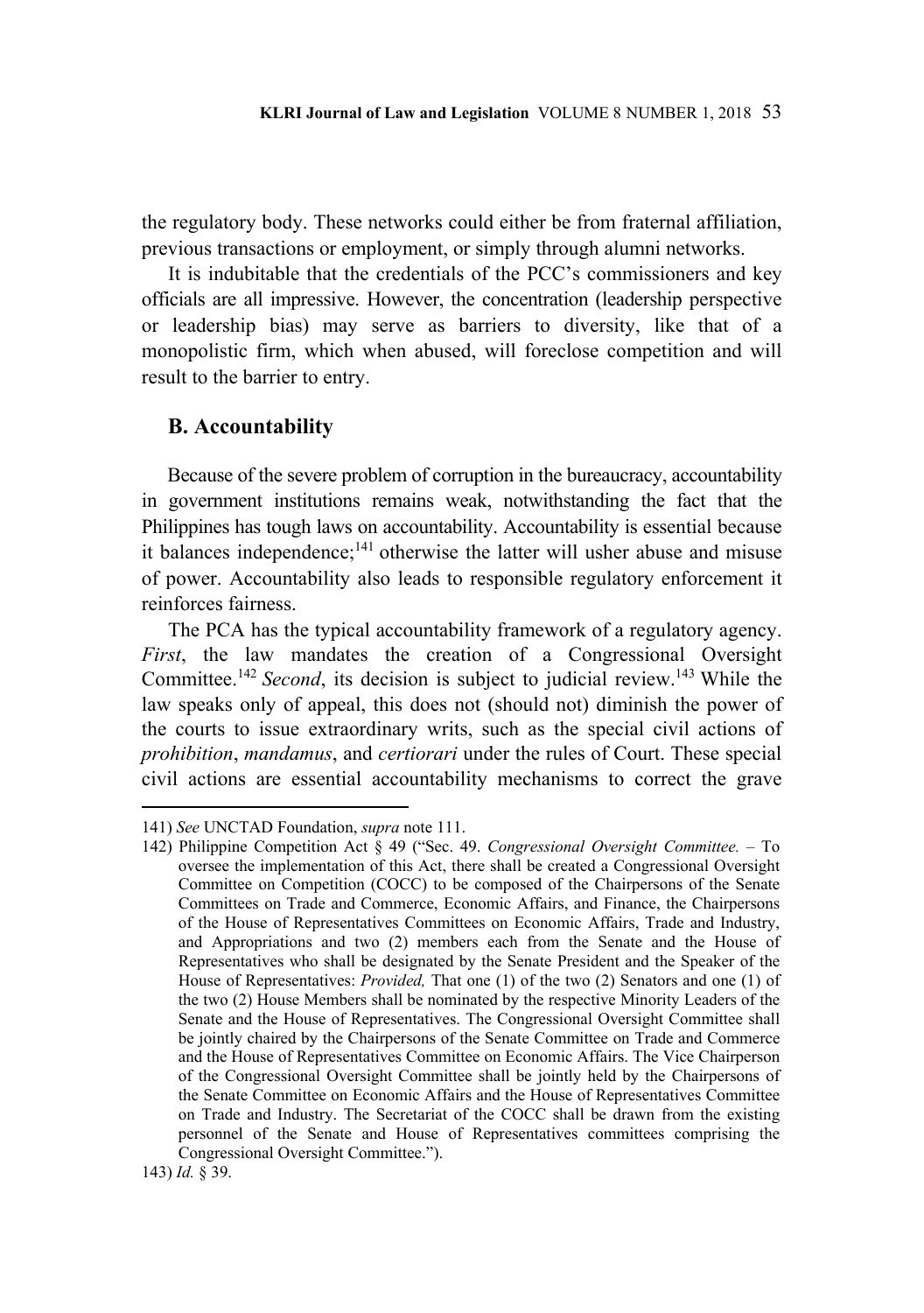abuse of jurisdiction. *Third*, the act of the PCC is subject to injunctions by the Court of Appeals and the Supreme Court and in exceptional cases by the court of general jurisdiction (Regional Trial Court). <sup>144</sup> *Fourth*, the PCC is an attached agency to the Office of the President. *Fifth*, the law mandates the PCC to publish its final decision, orders and rulings on its official website.<sup>145</sup> *Finally*, the President approves the salary classification of the entire personnel of the PCC, including the Chairman and Commissioners.

As this formal framework of public accountability is common to all regulatory agencies in the Philippines, it remains to be seen in the future how this mechanism will work in antitrust enforcement, especially in promoting fairness.

The unique grant of immunity from suit<sup>146</sup> may have, however, diluted the value of ensuring accountability. While the immunity provision should not be interpreted to grant an absolute immunity from suit, it has added additional elements to crimes usually committed by public officers under its exception clause making it very difficult to make employees of the PCC accountable for their malfeasance and misfeasance. This provision also suffers two fundamental constitutional infirmities, *viz*: (1) it violates the equal protection clause of the 1987 Constitution of the Philippines for being a class legislation;<sup>147</sup>

 $\overline{a}$ 

**THE CHAIRMAN (SEN AQUINO).** We should – **SEN. PIMENTEL.** Do you want to grant members to the commission?

because their work is **highly sensitive, very contentious**— …

<sup>144)</sup> *See id.* § 47.

<sup>145)</sup> *See id.* § 52 (Transparency Clause).

<sup>146)</sup> *Id.* § 42 ("Sec. 42. *Immunity from Suit. –* The Chairperson, the Commissioners, officers, employees and agents of the Commission shall not be subject to *any action*, claim or demand in connection with any act done or omitted by them in the performance of their duties and exercise of their powers *except for those actions and omissions done in evident bad faith or gross negligence*.") (emphasis added). The legislative intent of the immunity provision is revealed in the following Q&A of *Sen. Paolo Benigno "Bam" Aquino IV* and *Sen. Aquilino "Koko" Pimentel III* during the Bicameral Conference Committee on the Disagreeing Provisions of Senate Bill No. 2282 and House Bill No. 5286 (Fair Competition Act) on June 8, 2015:

**SEN. PIMENTEL.** Are we sure you want to grant immunity from suit?

The Vice President does not have immunity.

**THE CHAIRMAN (SEN AQUINO).** I think we should, Mr. Senator,

**THE CHAIRMAN (SEN AQUINO). My fear** here is that we will not have anyone who will want to be commissioner or chairman.

Bicameral Conference Minutes, *supra* note 37 (emphasis added).

<sup>147)</sup> CONST. (1987) art. III, § 1 (Phil.) ("No person shall be deprived of life, liberty, or property without due process of law, nor shall any person be denied of equal protection of the law.").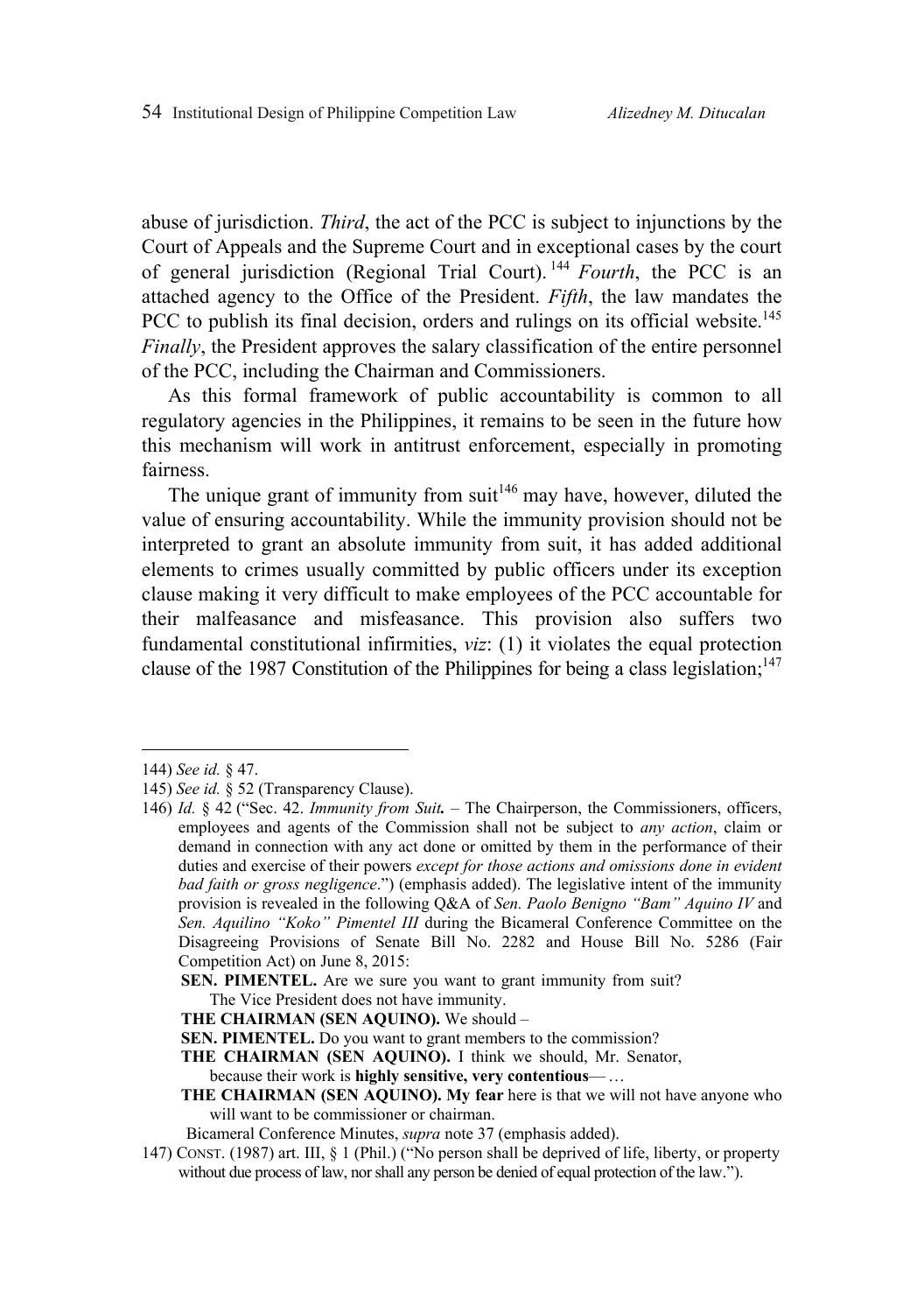and (2) it limits or encroaches upon the constitutional mandate of the Office of the Ombudsman<sup>148</sup>

Corollary to *immunity from suit* provision is the *indemnity* provision under § 43, which grants indemnifications to the Chairperson, Commissioners, officers, employees and agents of the PCC for any and all liabilities, losses, claims, demands, damages, deficiencies, costs and expenses of whatsoever kind and nature arising from a litigation filed against them.<sup>149</sup> This also appears to be in collusion with the equal protection clause. On the one hand, whether the grant of immunity from suit and the indemnity provisions is constitutional is one thing. On the other hand, whether they promote optimum enforcement or independence is another thing. For sure, the immunity and indemnity provisions achieved two things: they strengthened the independence of the PCC and made working at the PCC very attractive.

### **C. Transparency**

Transparency complements the institutional value of accountability. "Comprehensive framework of accountability and transparency actively supports good behaviour and performance by the regulator, as they allow the regulator's performance to be evaluated by the legislature or responsible other authority,"150 or even by the public, in general. They are also considered the "other side of the coin of independence."151

The PCA has strongly laid down the foundation of transparency.<sup>152</sup> This made the PCC have, by far, the best institutional framework on transparency in all quasi-judicial agencies in the Philippines. The minutes of the proceedings of the Bicameral Committee Conference of both Houses of Congress of the Philippines shows that this clause was not originally part of Senate Bill No. 2282 and House Bill 5286, the bills creating the PCC.<sup>153</sup> The clause was introduced by *Congressman Antonio L. Tinio* during the last remaining sessions of the Bicameral Committee Conference. Originally, the two bills only contained a

<sup>148)</sup> *Id.* art. XI, § 13.

<sup>149)</sup> Philippine Competition Act § 43.

<sup>150)</sup> *OECD Principles*, *supra* note 114.

<sup>151)</sup> *Id*.

<sup>152)</sup> Philippine Competition Act § 52 ("Sec. 52. *Transparency Clause. —* Final decisions, orders and rulings of the Commission shall be *published on the official website* subject to Section 34 of this Act. Records of public proceedings shall be made available to the public subject to Section 34 of this Act.") (emphasis added).

<sup>153)</sup> *See* Bicameral Conference Minutes, *supra* note 37, at 147-61.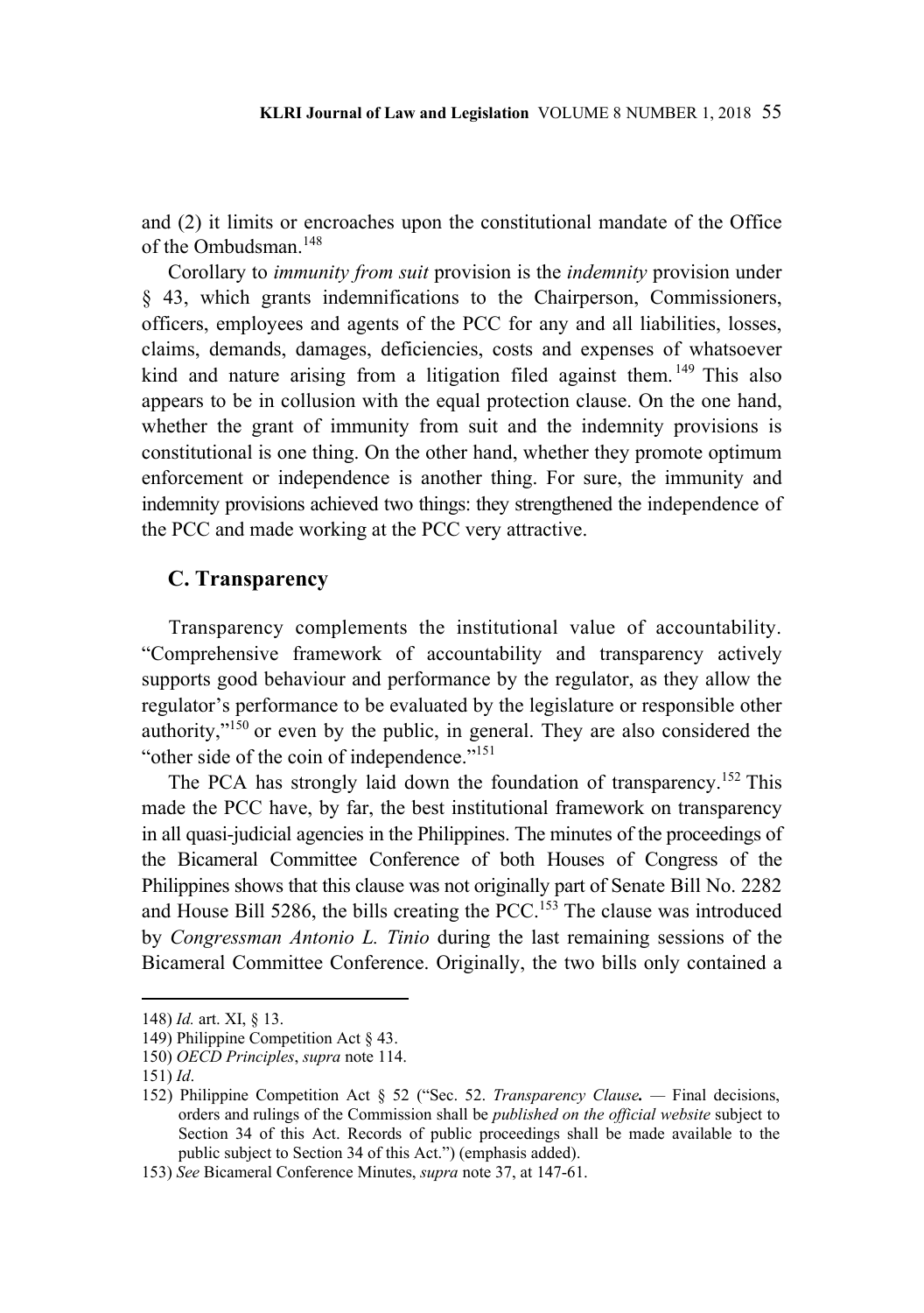general provision in the enumerated powers of the PCC under the proposed § 16(t) of the bills. Section 16 became  $\S$  12 of the law and subsection (t) is no longer in there.

## **D. Confidentiality**

 $\overline{a}$ 

Section 34 of the PCA enjoins confidentiality.<sup>154</sup> A violation of the confidentiality provision shall subject the "violator" to a huge administrative fine, ranging from PhP one million to PhP five million.<sup>155</sup> Who is the possible "violator" referred to in the law and who determines confidentiality? Under Rule XI of the PCC Rules of Procedure, the Enforcement Office initially determines the confidentiality of a business information.<sup>156</sup> Does this mean that the violator referred to in the law is a third person? But the deliberation of the Bicameral Conference Committee reveals that the sanction under § 34 of the PCA is purposely intended for the employees of the PCC. 157 This is logical because the PCC, other than the entity, is the repository of the confidential information and the entity must be protected from possible mishandling or abuse of confidential business information.

Thus, giving the Enforcement Office that determinative function collides with the very intent of  $\S$  34.

<sup>154)</sup> Philippine Competition Act § 34 ("Sec. 34. *Confidentiality of Information*. – Confidential business information submitted by entities, relevant to any inquiry or investigation being conducted pursuant to this Act as well as any deliberation in relation thereto, shall not, in any manner, be directly or indirectly disclosed, published, transferred, copied, or disseminated. Likewise, the Commission shall, to the extent possible, subject such information to the confidentiality rule provided under this section when it issues notices, bulletins, rulings and other documents: *Provided.,* That the confidentiality rule shall not apply if the notifying entity consents to the disclosure, or the document or information is mandatorily required to be disclosed by law or by a valid order of a court of competent jurisdiction or of a government or regulatory agency, including an exchange. The identity of the persons who provide information to the Commission under condition of anonymity, shall remain confidential, unless such confidentiality is expressly waived by these persons. Any violation of this provision shall be imposed a fine of not less than one million pesos (P1,000,000.00) but not more than five million pesos (P5,000,000.00).").

<sup>155)</sup> Bicameral Conference Minutes, *supra* note 37, at 17 (the PCC was authorized to increase the range of imposable fines in the original draft bills).

<sup>156)</sup> PCC RULES OF PROCEDURE, *supra* note 47, Rule XI.

<sup>157)</sup> Bicameral Conference Minutes, *supra* note 37, at 16-18 ("**THE CHAIRMAN (SEN. AQUINO).** I have a question. Who are the **possible violators** of this provision? The Commission, right? **REP. GUTIERREZ.** And employees of the Commission.")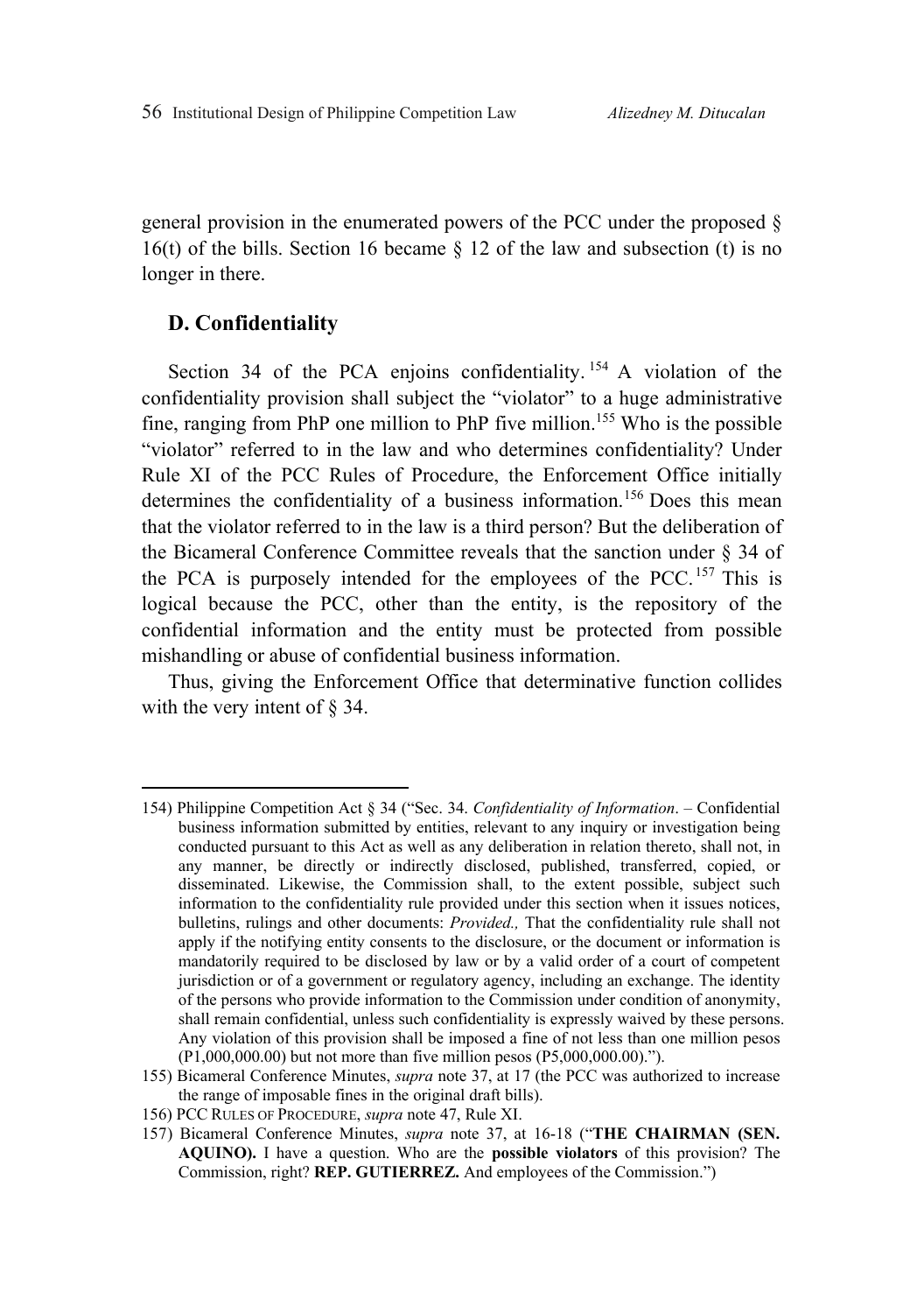### **E. Predictability**

In a legal system based on the rule of law, significant value is placed on the predictability and consistency with which laws are applied.158 In the field of administrative law, the norm of predictability is further qualified by proper exercise of delegated power by the administrative agency exercising quasilegislative power or rule-making power. Under the Philippine jurisprudence, to be valid, administrative regulation must comply with the following requisites: "(1) Its promulgation must be authorized by the legislature; (2) It must be within the scope of the authority given by the legislature; (3) It must be promulgated in accordance with the prescribed procedure; (4) It must be reasonable."159

The importance of predictability was underscored in the controversy that engulfed the sale of San Miguel Corporation's (hereinafter "SMC") telco assets to Philippine Long Distance Telephone Company (hereinafter "PLDT") and Globe Telecommunications (hereinafter "Globe"), the two major telco players in the Philippines. The case is still pending before the Supreme Court. The case sprung from the consummation of the acquisition, which technically violated the waiting period under § 17 of the PCA. But such violation could not be pursued because of the *transitory rule*<sup>160</sup> issued by the PCC in its first year, which technically suspended the mandatory waiting period. Below is a comparison of the transitory rule and the provision of the PCA.

| $\P\P$ 4-6, MC 16-002                    | § 17, REP. ACT NO. 10667                         |
|------------------------------------------|--------------------------------------------------|
| 4. Covered transactions notified through | SEC. 17. COMPULSORY NOTIFICATION. - Parties      |
| paragraphs 1 and 2 above shall be        | to the merger or acquisition agreement           |
| deemed approved.                         | referred to in the preceding section wherein     |
|                                          | the value of the transaction exceeds one billion |
| 5. Covered transactions that are deemed  | pesos $(P1,000,000,000,00)$ are prohibited from  |
| approved under this Memorandum           | consummating their agreement until thirty (30)   |
| Circular shall benefit from Section 23   | days after providing notification to the         |
| of Rep. Act No. 10667 and may not be     | <i>Commission</i> in the form and containing the |
| challenged under this law, except when   | information specified in the regulations issued  |
| the notification<br>required<br>under    | by the Commission: <i>Provided</i> , That the    |

<sup>158)</sup> *See* Fox & Trebilcock, *supra* note 26, at 24.

<sup>159)</sup> *See*, *e.g.*, Exec. Sec'y v. Southwing Heavy Indus., Inc., G.R. No. 164171 (S.C., Mar. 1, 2006) (Phil.), http://sc.judiciary.gov.ph/jurisprudence/2006/feb2006/G.R.%20No.%20164 171.htm.

<sup>160)</sup> PHIL. COMPETITION COMM'N, MEMORANDUM CIRCULAR NO. 16-002 (2016), http://www. officialgazette.gov.ph/downloads/2016/02feb/20160216-MC-16-002.pdf.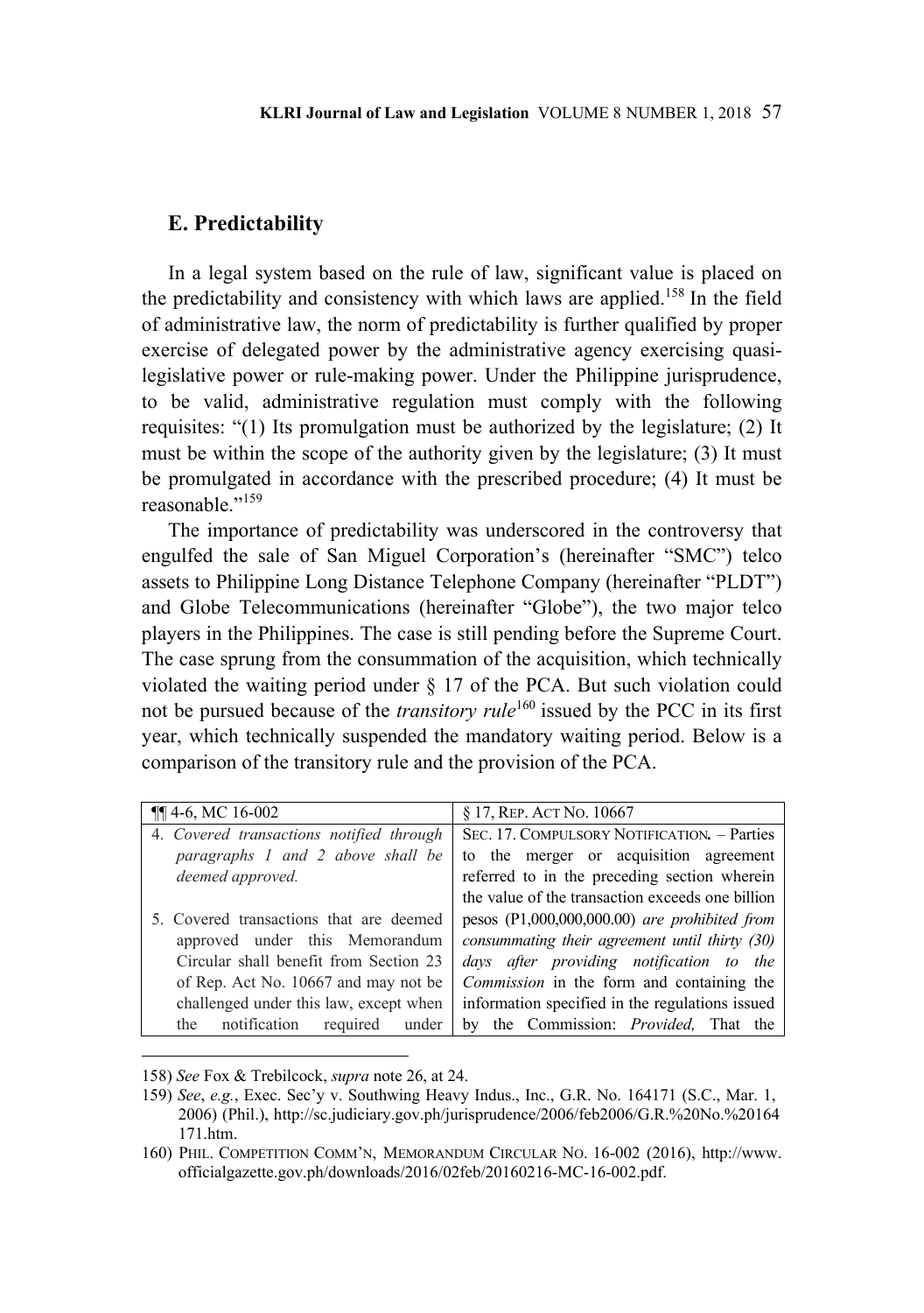| information.                                                                                                                                                                                               | paragraph 2 above contains false material Commission shall promulgate other criteria,<br>such as increased market share in the relevant                                                                      |
|------------------------------------------------------------------------------------------------------------------------------------------------------------------------------------------------------------|--------------------------------------------------------------------------------------------------------------------------------------------------------------------------------------------------------------|
|                                                                                                                                                                                                            | market in excess of minimum thresholds, that                                                                                                                                                                 |
| 6. Covered transactions which are not<br>notified to the Commission in accordance<br>with this Memorandum Circular are<br>subject to the provisions of Section 17<br>of Rep. Act No. 10667. <sup>161</sup> | may be applied specifically to a sector, or<br>across some or all sectors, in determining<br>whether parties to a merger or acquisition<br>shall notify the Commission under this<br>Chapter. <sup>162</sup> |
|                                                                                                                                                                                                            |                                                                                                                                                                                                              |

The problem, or (to say the least) ambiguity, in the Circular is the apparent removal or absence of the mandatory waiting period. In effect, the *transitory rule* suspended the thirty-day waiting period. Under MC-16-002, before the effectivity of the implementing rules and regulations, the parties to an M&A, which falls under "covered transaction," must notify the PCC through a letter addressed to the PCC.<sup>163</sup> The transitory rule states that "covered transactions" notified in accordance with MC-16-002 shall be *deemed approved*. 164 This is what the parties did.

Notwithstanding the clear language of the *contentious* transitory rule, the PCC took the stand to conduct a review of the transaction. PLDT sought the Court of Appeals for injunctions and the writ was granted. On October 18, 2017, the Court of Appeals affirmed the PLDT and Globe's PhP seventybillion buyout deal of the telco assets of SMC.<sup>165</sup> In its 54-page-decision, the Court of Appeals ruled that the acquisition is considered deemed approved by operation of law and should be recognized by the PCC. The Court said,

With the subject notice being compliant with the requirements of MC (Memorandum Circular) 16-002 and there being no false material statement therein, the subject acquisition is deemed approve[d] by operation of law and may no longer be challenged under the PCA (Philippine Competition Act).<sup>166</sup>

<sup>161)</sup> *Id.* (emphasis added).

<sup>162)</sup> Philippine Competition Act §17 (emphasis added).

<sup>163)</sup> MEMORANDUM CIRCULAR 16-002, *supra* note 160.

<sup>164)</sup> *Id.*

<sup>165)</sup> *See* Tetch Torres-Tupas, *CA Affirms PLDT, Globe Buyout Deal of SMC's Telco Assets*, INQUIRER.NET (Oct. 23, 2017, 3:42 PM), http://business.inquirer.net/239099/ca-affirmspldt-globe-buyout-deal-of-smcs-telco-assets#ixzz58HX3ovrH.

<sup>166)</sup> *Id.* (quoting the Court of Appeals).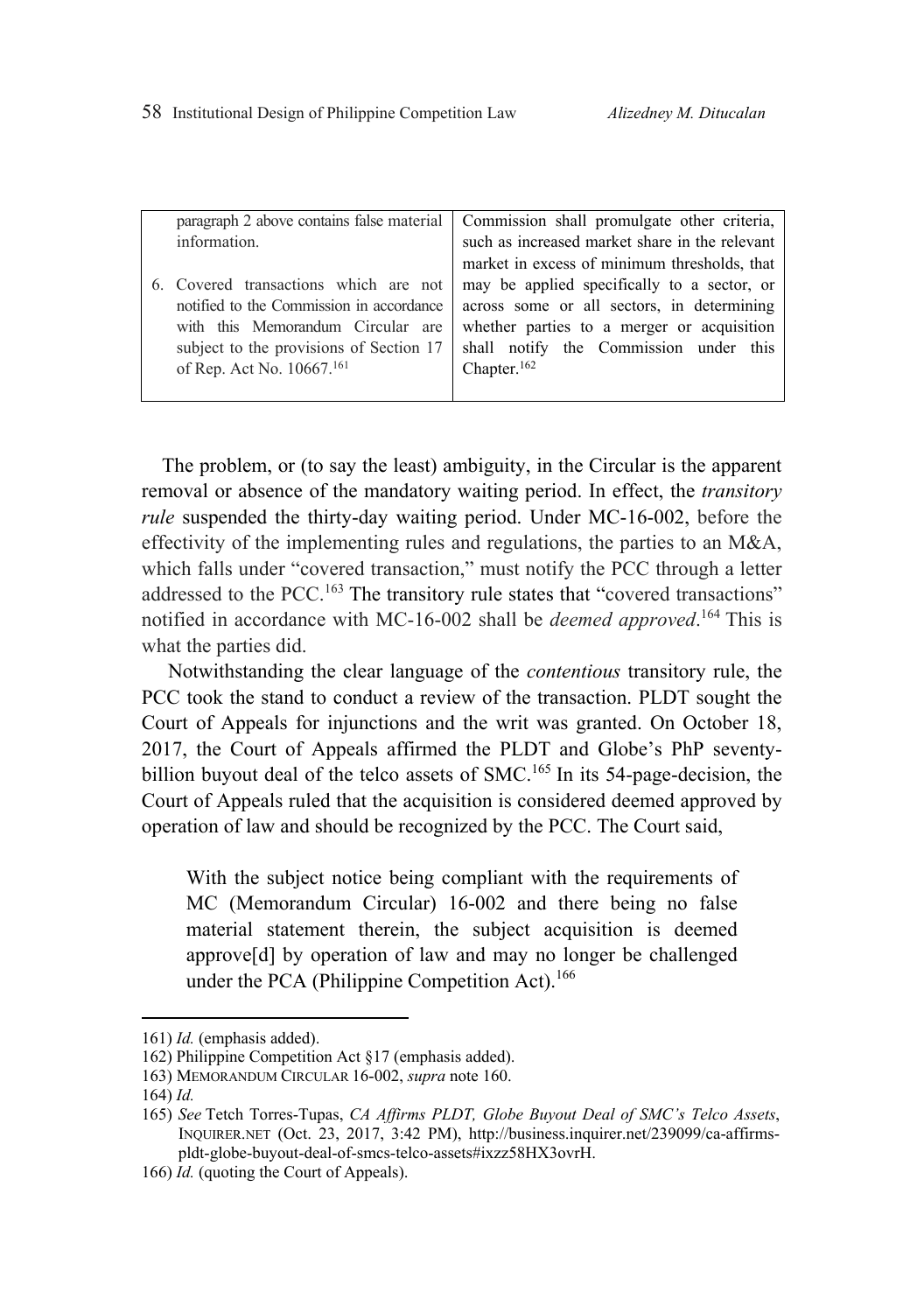The PCC interprets the phrase "deemed approved" otherwise. According to the PCC, "Memoranda Circulars 16-001 and 16-002 are transitory in nature and do not dilute the authority of the PCC to conduct a substantive review under the PCA, especially where national interest and public policy require it."<sup>167</sup> Surely, there is no question about the authority of the PCC to conduct the substantive review as that is statutorily granted.

Obviously, the issue is brought about by the vague Circular. The PCC should not have used the phrase "deemed approved." This lack of predictability has contributed to the weakened overall compliance. <sup>168</sup> But is the PCC allowed to issue a transitory rule that suspends the application of the statutory waiting period? The answer to the question is straightforward. The PCC cannot issue a transitory rule that would suspend a mandatory provision of the law because it would be an invalid exercise of subordinate legislation. The power of the PCC to promulgate rules and regulations in the implementation of a statute is necessarily limited only to carrying into effect what is provided in the legislative enactment. 169 Administrative issuances, like the PCC's memorandum circulars, must not override but must remain consistent and in harmony with the law they seek to apply and implement.<sup>170</sup> Thus, in case of a conflict, the law necessarily prevails.  $171$  Assuming the validity of the transitory rule is put in issue and it is declared invalid based on the principles articulated, the acquisition would still be valid under the *operative fact doctrine*.

Aside from the earlier discussion about the ambiguity in the provision of confidentiality, there is another provision in the PCA that affects predictability. This is the issue of the jurisdiction of the Energy Regulatory Commission (ERC) under Rep. Act No. 9136, a sector regulator, vis-à-vis the primary jurisdiction of the PCC under Rep. Act No. 10667. Perhaps by honest mistake, the

<sup>167)</sup> *Telco Deal Not Deemed Approved, PCC to Do Comprehensive Review*, PHIL. COMPETITION COMMISSION (June 17, 2016), http://phcc.gov.ph/telco-deal-not-deemed-approved-pcccomprehensive-review.

<sup>168)</sup> *See* Maher, *supra* note 128.

<sup>169)</sup> Miners Ass'n of Phil. v. Factoran, G.R. No. 98332, 240 S.C.R.A. 100 (Jan. 16, 1995) (Phil.); Melendres v. COMELEC, G.R. No. 129958, 319 S.C.R.A. 481 (Nov. 25, 1999) (Phil.).

<sup>170)</sup> Comm'r v. Court of Appeals, G.R. No. 108358, 240 S.C.R.A. 368 (Jan. 20, 1995) (Phil.).

<sup>171)</sup> Kilusang Mayo Uno Labor Ctr. v. Garcia, G.R. No. 115381, 239 S.C.R.A. 386 (Dec. 23, 1994) (Phil.).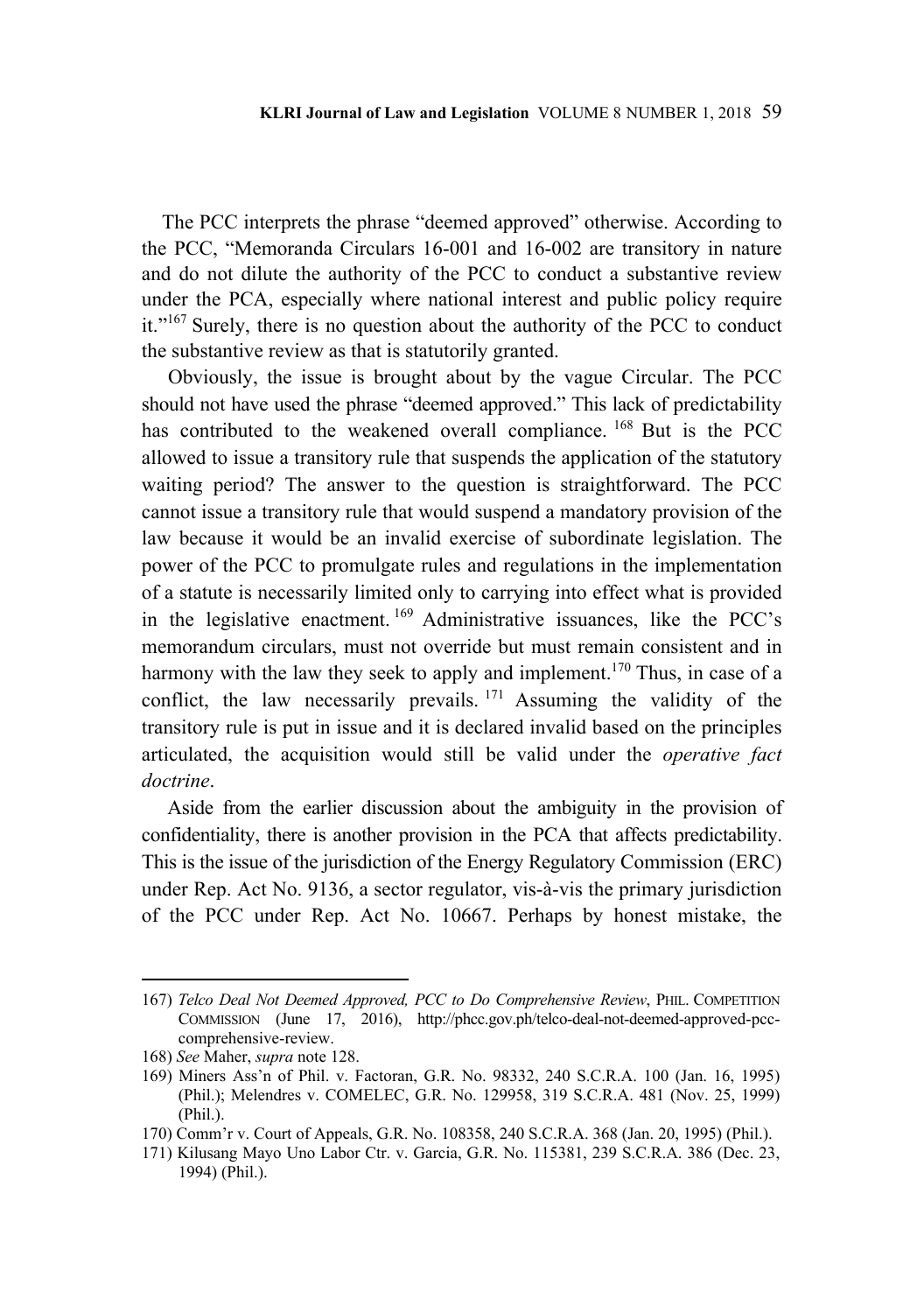Repealing Clause<sup>172</sup> repealed or amended an entirely irrelevant provision of Rep. Act No. 9136. This must be corrected by the Congress as it resulted in a jurisdictional clash between ERC and the PCC.

# **V. Conclusion**

 $\overline{a}$ 

The normative criteria and best practices required in designing a competition law institution are expressly provided in the formal framework of the PCA. The law formally grants independence to the PCC. It provides a framework to promote transparency and accountability. And while the SMC-PLDT-Globe transaction was unfortunate because of a wrong transitory rule, the same should not be taken as a setback in antitrust enforcement in the Philippines. On a positive note, it serves as the first lesson to the PCC. For a young competition authority, the PCC is in a more advantageous and privileged position by having to learn from and through the experiences of advanced competition law regimes, and adopting the well-established best practices in global competition law enforcement.

While the provisions identified to have constitutional objections are not a serious defect that would affect the optimum enforcement of the PCA, the ambiguity in the jurisdiction of the PCC *vis-à-vis* the jurisdiction of the ERC must be *cured* by Congress to avoid a tug of war. The trade-offs of values that we also identified are but natural occurrence in regulatory governance that have to be addressed and balanced on a case-by-case basis.

The lessons from other jurisdictions with matured enforcement evince that creating an effective competition regime is a long and winding journey.173 But caution is necessary for the PCC not to hastily adopt foreign rules simply because they appear to be the better. Benchmarking is good practice, but

<sup>172)</sup> Philippines Competition Act § 55 ("Sec. 55. *Repealing Clause.* – The following laws, and all other laws, decrees, executive orders and regulations, or part or parts thereof inconsistent with any provision of this Act, are hereby repealed, amended or otherwise modified accordingly: . . . (c) Section 43(u) on Functions of the ERC of Republic Act No. 9136, entitled 'An Act Ordaining Reforms in the Electric Power Industry, Amending for the Purpose Certain Laws and for Other Purposes', otherwise known as the 'Electric Power Industry Reform Act of2001', insofar as the provision thereof is inconsistent with this Act;  $\dots$ .").

<sup>173)</sup> *See also* Simon Vande Walle, *Private Enforcement of Antitrust Law in Japan: An Empirical Analysis*, 8 COMPETITION L. REV. 7, 8 (2011).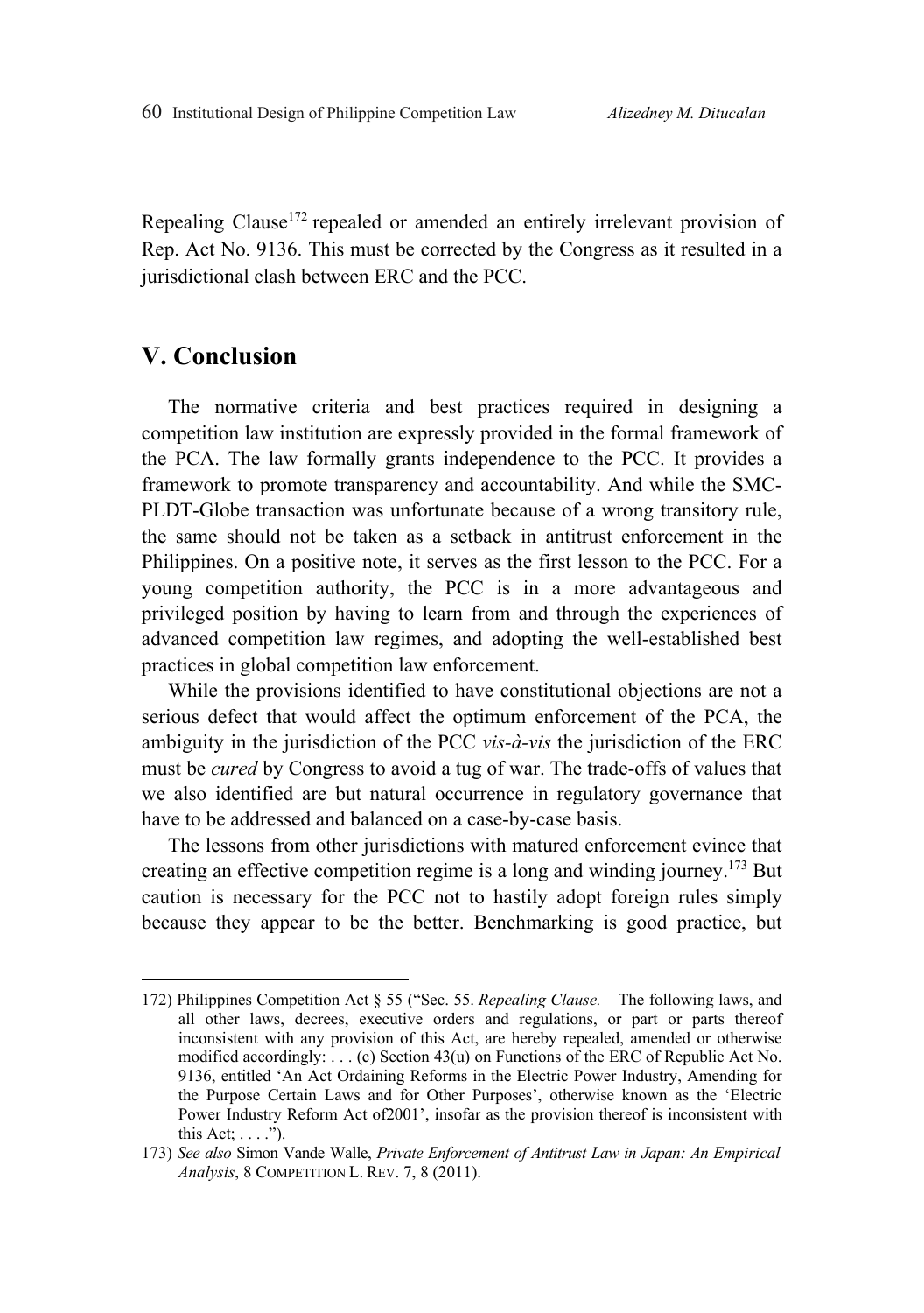contextualization of foreign rules to the local environment before they are transplanted is indispensable.

In a survey of International Competition Network conducted in 2006, the following were identified as special challenges for young competition agencies: (1) Legislation was inadequate in terms of not properly addressing the anticompetitive conduct actually engaged in in (sic) the domestic economy, and in terms of not allowing effective enforcement by the agency; (2) cooperation and coordination with particular government ministries and other regulatory bodies were not sufficient; (3) budget was not large enough for the agency to operate effectively; (4) there were too few skilled professionals; they were either not present in the country or were not attracted to the agency given the civil service salary structures; (5) judiciary was unfamiliar with competition law and its economics; and (6) a "competition culture" among the business community, government, media and general public had not developed.<sup>174</sup>

In the case of the Philippines, the greatest challenges in the Philippine competition enforcement are lack of skilled professionals in competition law, the unfamiliarity of the judiciary with competition law and economics, and the lack of completion culture. As these challenges should be at the frontline of the agenda of the PCC, advocacy must take primacy during the formative years of the PCC.175 This does not, however, mean that enforcement activities against anticompetitive conduct and agreement should take a backseat. Those under the *per se* liability rule must, of course, be enforced without delay. Given the above challenges, the importance of advocacy is a necessary tool to avoid a scenario that competition enforcement, because of the complexity in competition law analysis, might only hurt the economic gains of the Philippine economy. Derek Bok, an antitrust scholar and former president of Harvard University, once lamented that "merger enforcement was so complex that 'consideration of all relevant factors may actually detract from the

<sup>174)</sup> *See* UNCTAD Foundations, *supra* note 111.

<sup>175)</sup> Drawn from his long experience in competition law enforcement, Prof. William Kovacic articulated these tasks that a young competition authority, the PCC in this instance, should undertake in its first decade, *viz*: "(1*) establish credibility and presence* (advocacy, publicity, and good process); (2) *obtain and sustain good leaders and staff*; (3) *control expectations and demands*; (4) *attain autonomy in prosecution*; (5) *persuade the courts*; (6) *build links to other public and non-government institutions*; and (7) *create business and social awareness of competition law*." WILLIAM E. KOVACIC, THE FIRST DECADE: CHALLENGES FACING NEW COMPETITION AGENCIES (2010), https://www.ftc.gov/sites/ default/files/documents/public\_statements/first-decade-challenges-facing-new-competitionagencies/100626belgradecompeition.pdf.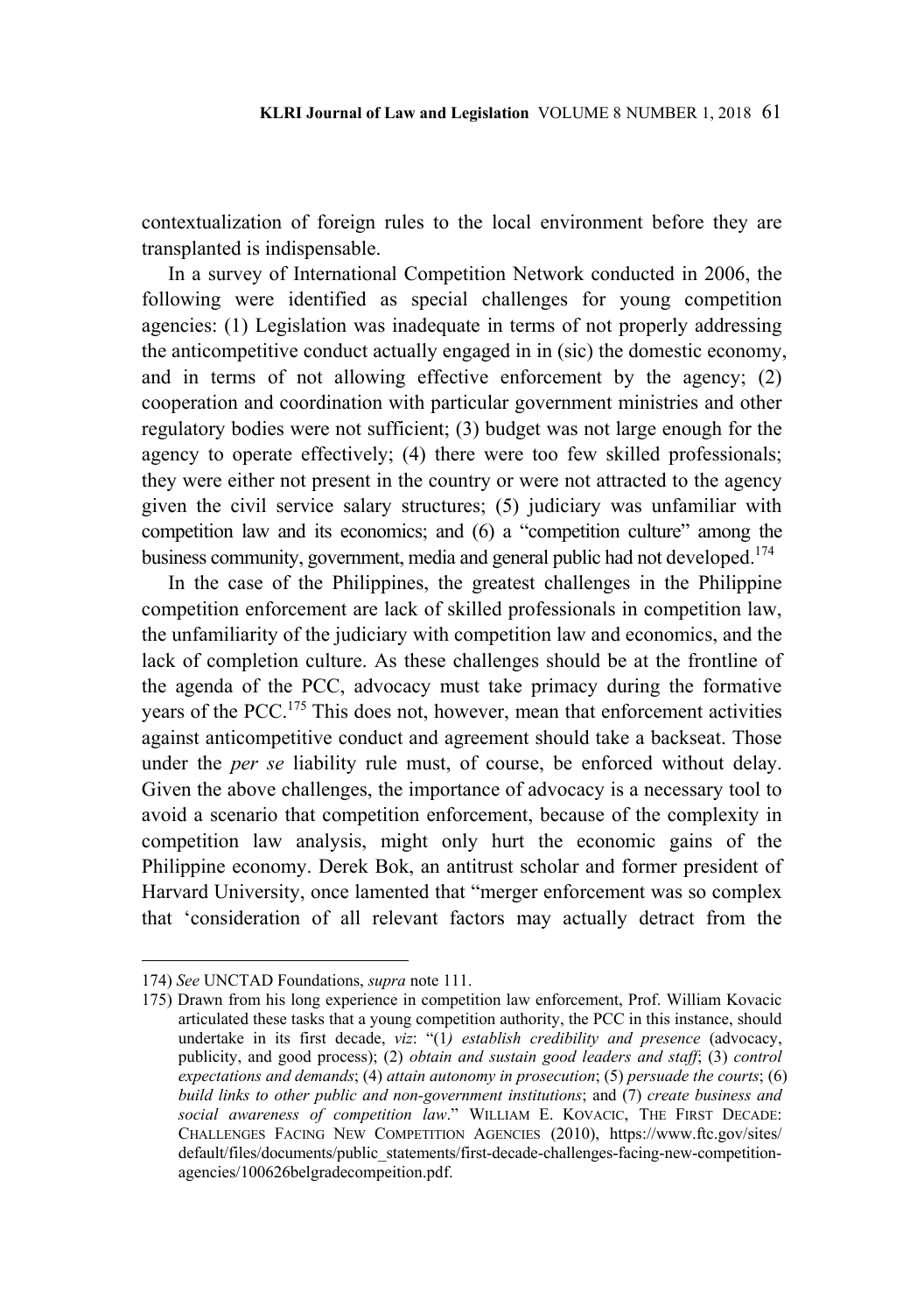accuracy' of the court's decision."176 To borrow the language of Hovenkamp, "if antitrust rule is complex that it cannot reliably produce correct results, then we are better off with no antitrust rule at all, which is the same thing as nonliability."177 Corruption also remains a major problem in the Philippines. The World Economic Forum's 2016-2017 Global Competitive Report placed corruption as among the most problematic factors for doing business in the Philippines.<sup>178</sup> In the Corruption Perception Index 2017, Philippines is also ranked among the worst performing countries.<sup>179</sup> And because of the high severe problem, accountability in government institutions remains weak.

From an institutional perspective, accountability is essential in combatting corruption and regulatory capture. However, looking at the PCC's institutional design, the *immunity from suit* clause may, however, result in a counterintuitive effect in the long run.

In conclusion, it may be fitting to reflect on the observation of Prof. David J. Gerber. He wrote,

Competition has been both God and devil in Western civilization. It has promised and provided wealth, undermined communities and challenged moral codes. Over the course of European history laws have frequently been used to control the enormous potential power of the process, but near the end of the last century the idea of establishing a general law to *protect* the process of competition from restraint and distortion developed and gained force, gradually becoming a central part of the legal and economic order in much Europe and the United States.<sup>180</sup>

<sup>176)</sup> HERBERT HOVENKAMP, THE ANTITRUST ENTERPRISE 45 (2005).

<sup>177)</sup> *Id.*

<sup>178)</sup> WORLD ECON. FORUM, THE GLOBAL COMPETITIVENESS REPORT 2015-2016, at 296-97, http: //www3.weforum.org/docs/gcr/2015-2016/PHL.pdf.

<sup>179)</sup> *Corruption Perceptions Index 2017*, TRANSPARENCY INT'L (Feb. 21, 2018), https://www. transparency.org/news/feature/corruption perceptions index 2017.

<sup>180)</sup> DAVID J. GERBER, LAW AND COMPETITION IN TWENTIETH CENTURY EUROPE: PROTECTING PROMETHEUS (1998).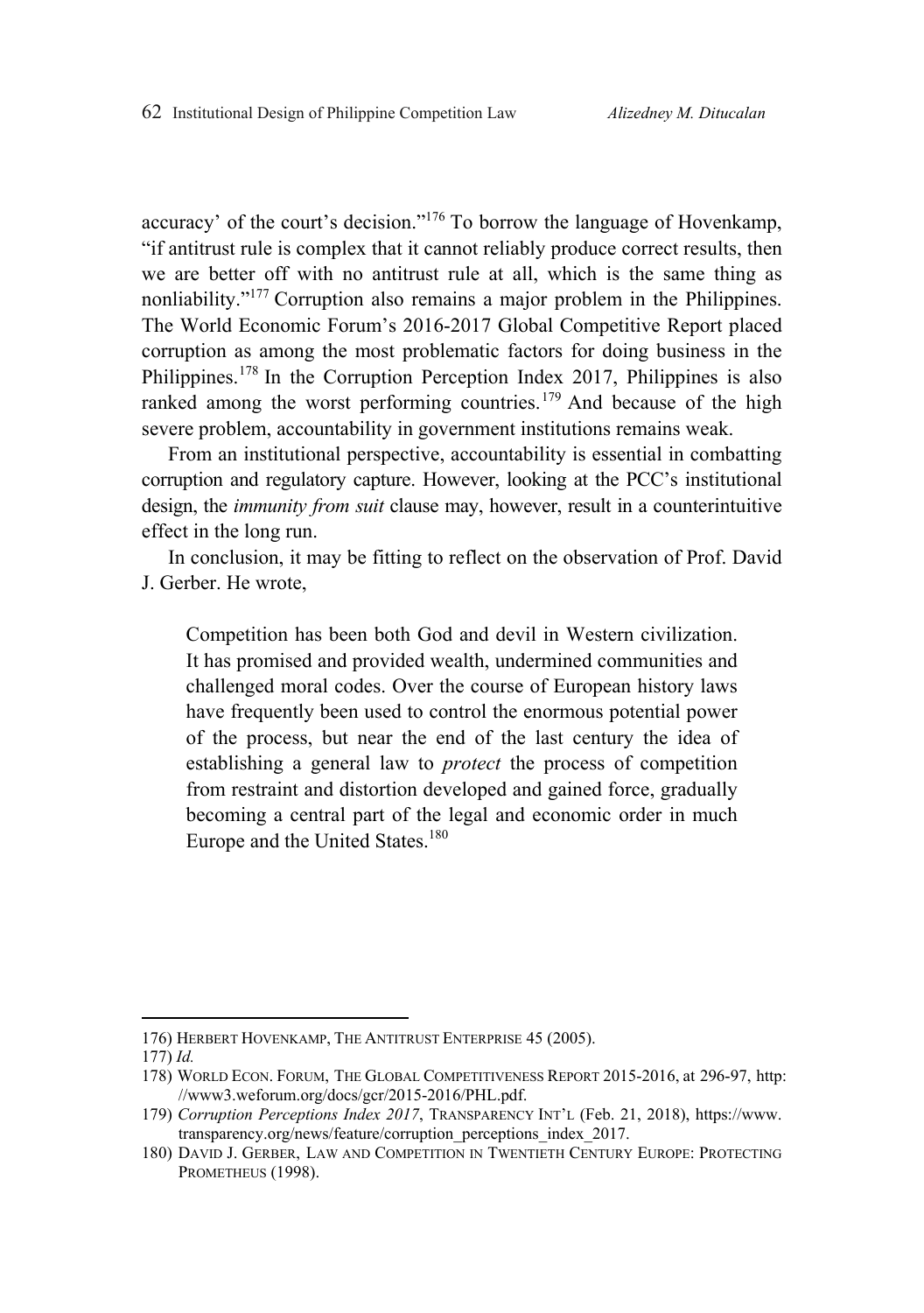# **Bibliography**

# **Books**

- CARLO L.CRUZ, PHILIPPINE ADMINISTRATIVE LAW (2007).
- DANIEL A. CRANE, THE INSTITUTIONAL STRUCTURE OF ANTITRUST ENFORCEMENT (2011).
- DAVID J. GERBER, LAW AND COMPETITION IN TWENTIETH CENTURY EUROPE: PROTECTING PROMETHEUS (1998).
- Eleanor M. Fox & Michael J. Trebilcock, *Introduction: The GAL Competition Project: The Global Convergence of Process Norms*, *in* THE DESIGN OF COMPETITION LAW INSTITUTIONS: GLOBAL NORMS, LOCAL CHOICES 1, 5 (Eleanor M. Fox & Michael J. Trebilcock eds., 2013).
- Erlinda M. Medalla, *Government Policies and Regulations: Interface with Competition Policy*, *in* TOWARD A NATIONAL COMPETITION POLICY FOR THE PHILIPPINES 307 (Erlinda M. Medalla ed., 2002), http://dirp4.pids.gov.ph/ris/books/pidsbk02 competition.pdf.
- GRAHAM T. ALLISON, ESSENCE OF DECISION: EXPLAINING THE CUBAN MISSILE CRISIS (1971).
- Heba Shahein, *Designing Competition Laws in New Jurisdictions: Three Models to Follow*, *in* NEW COMPETITION JURISDICTIONS: SHAPING POLICIES AND BUILDING INSTITUTIONS 35 (Richard Whish & Christopher Townley eds., 2012). HERBERT HOVENKAMP, THE ANTITRUST ENTERPRISE 45 (2005).
- Imelda Maher, *The Institutional Structure of Competition Law*, *in* ASIAN CAPITALISM AND THE REGULATION OF COMPETITION: TOWARDS A REGULATORY GEOGRAPHY OF GLOBAL COMPETITION LAW 55 (Michael W. Dowdle, John Gillespie & Imelda Maher eds., 2013).
- LUIS B. REYES, THE REVISED PENAL CODE: CRIMINAL LAW (2008).
- Mark Williams & Ruby Ann S. Jalit, *The Philippines*, *in* THE POLITICAL ECONOMY OF COMPETITION LAW IN ASIA 161 (Mark Williams ed., 2013).
- RAMON C. AQUINO, THE REVISED PENAL CODE: ARTICLES 114-367 (1961).
- RICHARD A. EINSTEIN & MICHAEL S. GREVE, COMPETITION LAWS IN CONFLICT: ANTITRIUST JURISDICTION IN THE GLOBAL ECONOMY (2004).
- WILLIAM E. KOVACIC, THE FIRST DECADE: CHALLENGES FACING NEW COMPETITION AGENCIES (2010), https://www.ftc.gov/sites/default/files/documents/public\_state ments/first-decade-challenges-facing-new-competition-agencies/100626belgrade compeition.pdf.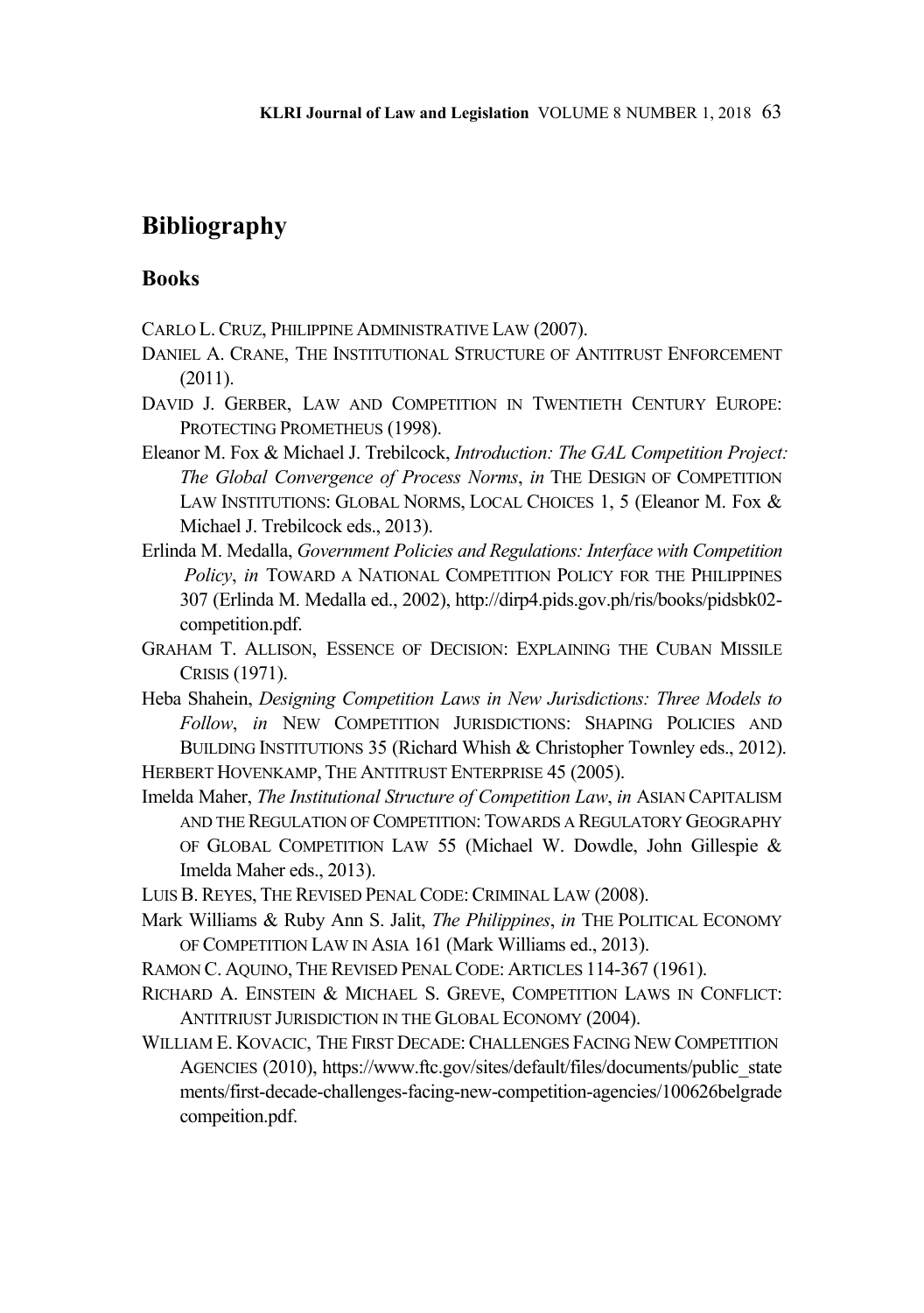# **Periodic Materials**

- Eleanor M. Fox, *Antitrust and Institutions: Design and Change*, 41 LOY. U. CHI. L.J. 473 (2010).
- Mark Thatcher, *Regulation After Delegation: Independent Regulatory Agencies in Europe*, 9 J. EUR. PUB. POL'Y 954 (2002).
- Michael J. Trebilcock & Edward M. Iacobucci, *Designing Competition Law Institutions*, 25 WORLD COMPETITION 361 (2002).
- Michael J. Trebilcock & Edward M. Iacobucci, *Designing Competition Law Institutions: Values, Structure, and Mandate*, 41 LOY. U.CHI. L.J. 455 (2010).
- Michal S. Gal, *When the Going Gets Tight: Institutional Solutions When Antitrust Enforcement Resources Are Scarce*, 41 LOY. U.CHI. L.J. 417 (2010).
- Sofia Alves, Jeroen Capiau & Ailsa Sinclair, *Principles for the Independence of Competition Authorities*, 11 COMPETITION L. INT'L 13 (2015).
- Simon Vande Walle, *Private Enforcement of Antitrust Law in Japan: An Empirical Analysis*, 8 COMPETITION L.REV. 7, 8 (2011).
- William E. Kovacic, *The Institutions of Antitrust Law: How Structure Shapes Substance*, 110 MICH. L. REV. 1019 (2012).

# **Internet Sources**

- ANTHONY AMUNATEGUI ABAD, RECOMMENDATION FOR PHILIPPINE ANTI-TRUST POLICY AND REGULATION (2005) (paper presented during the conference entitled "Policies to Strengthen Productivity in the Philippines," sponsored by the Asia-Europe Meeting (ASEM) Trust Fund, Asian Institute of Management Policy Center, Foreign Investment Advisory Service, Philippines Institute of Development Studies and the World Bank, June 27-28, 2005), https://xa.yimg. com/kq/groups/14704596/1781335377/name/Abad-word.pdf.
- ASSOC. OF SE. ASIAN NATIONS, GUIDELINES ON DEVELOPING CORE COMPETENCIES IN COMPETITION POLICY AND LAW FOR ASEAN (2012), https://aseancompetition.org/file/post\_image/Regional%20Core%20Competencies.pdf.
- Chris Schnabel, *Aquino Signs PH Competition Act, Amended Cabotage Law*, RAPPLER (published July 21, 2015, 11:03 AM, updated July 26, 2015, 1:26 PM), http://www.rappler.com/business/economy-watch/99954-philippinecompetition-act-shipping-law-aquino.
- Lara Tan, *U.N. Chief Condemns Duterte's 'Apparent Endorsement' of Killings*, CNN PHILIPPINES (June 11, 2016, 11:44 AM), http://cnnphilippines.com/news/ 2016/06/10/Duterte-media-killings-extrajudicial-killings-UN.html.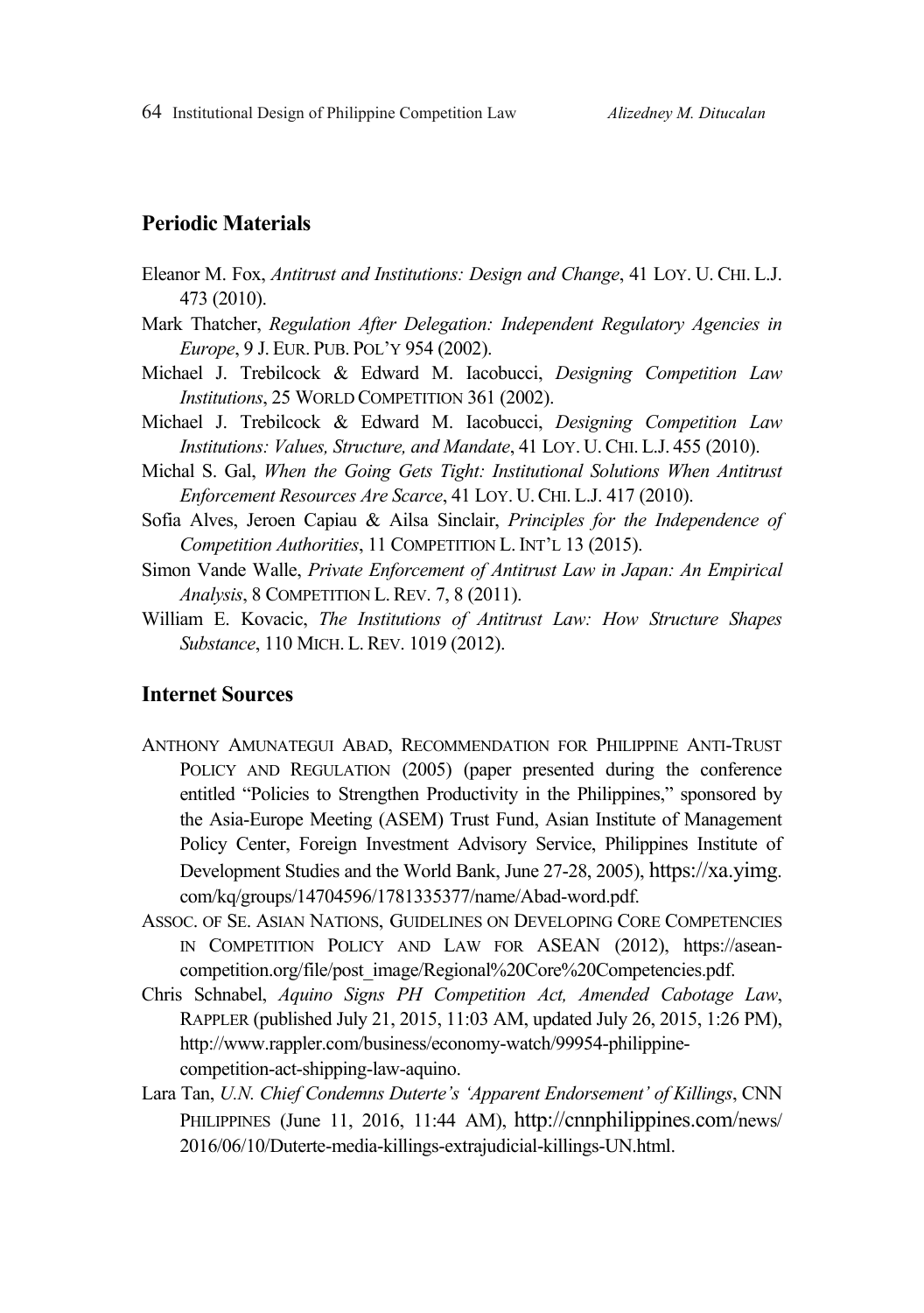- Nestor P. Burgos Jr. & Victor Anthony V. Silva, *Duterte Dares US, Australia to Cut Ties*, INQUIRER.NET (Apr. 22, 2016, 12:38 AM), http://newsinfo.inquirer. net/780825/duterte-dares-us-australia-to-cut-ties.
- ORG. FOR ECON. CO-OPERATION & DEV., CHALLENGES OF INTERNATIONAL CO-OPERATION IN COMPETITION LAW ENFORCEMENT (2014), https://www.oecd.org/ daf/competition/Challenges-Competition-Internat-Coop-2014.pdf.
- SEC. & EXCH. COMM'N, 2014 ANNUAL REPORT (2015), http://www.sec.gov.ph/wpcontent/uploads/2015/10/2014-Fostering-Good-Corporate-Governance.pdf (Phil.).
- Tetch Torres-Tupas, *CA Affirms PLDT, Globe Buyout Deal of SMC's Telco Assets*, INQUIRER.NET (Oct. 23, 2017, 3:42 PM), http://business.inquirer.net/239099/caaffirms-pldt-globe-buyout-deal-of-smcs-telco-assets#ixzz58HX3ovrH.
- TRISTAN A. CATINDIG, THE ASEAN COMPETITION LAW PROJECT: THE PHILIPPINES REPORT (2001), http://www.jftc.go.jp/eacpf/02/philippines\_r.pdf.
- U.S. COUNCIL FOR INT'L BUS., RECOMMENDED FRAMEWORK FOR BEST PRACTICES IN INTERNATIONAL COMPETITION LAW ENFORCEMENT PROCEEDINGS (2009), https://www.uscib.org/docs/2009\_11\_04\_antitrust.pdf.
- Virgil Lopez, *Duterte to UN Rapporteurs: 'Go Home and Get Some Sleep'*, GMA NEWS (June 8, 2016, 3:52 PM), http://www.gmanetwork.com/news/story/ 569215/news/nation/duterte-to-un-rapporteurs-go-home-and-get-some-sleep.
- WORLD ECON. FORUM, THE GLOBAL COMPETITIVENESS REPORT 2015-2016, http://www3.weforum.org/docs/gcr/2015-2016/PHL.pdf.
- *2018 Bar Examinations Mercantile Law*, SUP. CT. PHIL., http://sc.judiciary.gov. ph/baradmission/2018/05%20Mercantile%20Law%20Syllabus%202018.pdf (last visited Apr. 27, 2018).
- *Careers*, PHIL.COMPETITION COMMISSION, http://phcc.gov.ph/careers.
- *Corruption Perceptions Index 2017*, TRANSPARENCY INT'L (Feb. 21, 2018), https://www.transparency.org/news/feature/corruption perceptions index 2017.
- *OECD Best Practice Principles on the Governance of Regulators*, OECD, http://www.oecd.org/gov/regulatory-policy/governance-regulators.htm (last visited Apr. 27, 2018).
- *PCC Adjusts Thresholds for Compulsory M&A Notifications*, PHIL. COMPETITION COMMISSION (Mar. 5, 2018), http://phcc.gov.ph/pcc-adjusts-thresholdscompulsory-ma-notifications.
- *PCC Offices*, PHIL. COMPETITION COMMISSION, http://phcc.gov.ph/about-us/offices (last visited Apr. 27, 2018).
- *PCC Statement on Globe and PLDT Purchase of SMC's Telecoms Business*, PHIL. COMPETITION COMMISSION, http://phcc.gov.ph/pcc-statement-globe-pldtpurchase-smcs-telecoms-business (last visited Apr. 27, 2018).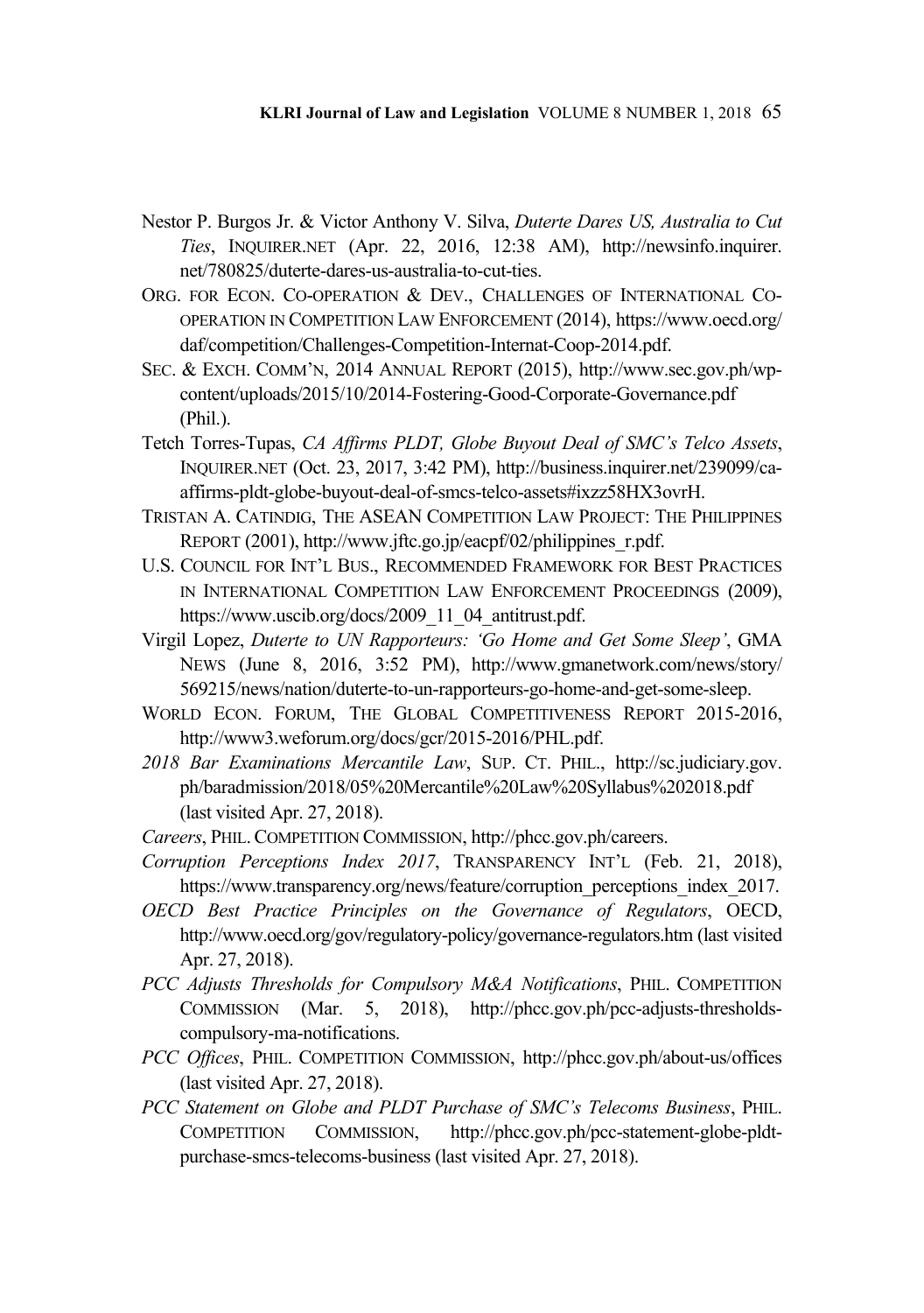66 Institutional Design of Philippine Competition Law *Alizedney M. Ditucalan* 

- *Philippines: Economy*, ASIAN DEV. BANK, www.adb.org/countries/philippines/ economy (last visited Apr. 27, 2018).
- *Rodrigo Duterte, 'Trump' of Philippines, Wins Presidential Election*, NBC NEWS (May 10, 2016, 5:35 AM), http://www.nbcnews.com/news/world/rodrigoduterte-trump-philippines-wins-presidential-election-n571021.
- *Telco Deal Not Deemed Approved, PCC to Do Comprehensive Review*, PHIL. COMPETITION COMMISSION (June 17, 2016), http://phcc.gov.ph/telco-deal-notdeemed-approved-pcc-comprehensive-review.

## **Cases**

- Bautista v. Court of Appeals, G.R. No. 143375 (July 6, 2001) (Phil.), http://sc.judiciary.gov.ph/jurisprudence/2001/jul2001/143375.htm.
- Beja v. Court of Appeals, G.R. No. 97149 (S.C., Mar. 31, 1992) (Phil.), https://www.lawphil.net/judjuris/juri1992/mar1992/gr\_97149\_1992.html.
- Comm'r v. Court of Appeals, G.R. No. 108358, 240 S.C.R.A. 368 (Jan. 20, 1995) (Phil.).
- Exec. Sec'y v. Southwing Heavy Indus., Inc., G.R. No. 164171 (S.C., Mar. 1, 2006) (Phil.), http://sc.judiciary.gov.ph/jurisprudence/2006/feb2006/G.R.%20No.% 2016 4171.htm.
- Gokongwei v. Sec. & Exch. Comm'n, G.R. No. L-45911, 89 S.C.R.A. 339 (Apr. 11, 1979) (Phil.).
- Kilusang Mayo Uno Labor Ctr. v. Garcia, G.R. No. 115381, 239 S.C.R.A. 386 (Dec. 23, 1994) (Phil.).
- Melendres v. COMELEC, G.R. No. 129958, 319 S.C.R.A. 481 (Nov. 25, 1999) (Phil.).
- Mendoza v. People, G.R. No. 197293 (Apr. 21, 2014) (Phil.), https://www. lawphil.net/judjuris/juri2014/apr2014/gr\_197293\_2014.html.
- Miners Ass'n of Phil. v. Factoran, G.R. No. 98332, 240 S.C.R.A. 100 (Jan. 16, 1995) (Phil.).
- Rivera v. Court of Appeals, G.R. No. 115625, (S.C., Jan. 23, 1998) (Phil.), http://sc.judiciary.gov.ph/jurisprudence/1998/jan1998/115625.htm.
- Tatad v. Dep't of Energy, G.R. No. 14360 (S.C., Nov. 5, 1997) (Phil.), https://www.lawphil.net/judjuris/juri1997/nov1997/gr\_124360\_1997.html.
- U.S. v. Fulgueras, G.R. No. 2176, (S.C., Apr. 18, 1905) (Phil.), https://www.lawph il. net/judjuris/juri1905/apr1905/gr\_2176\_1905.html.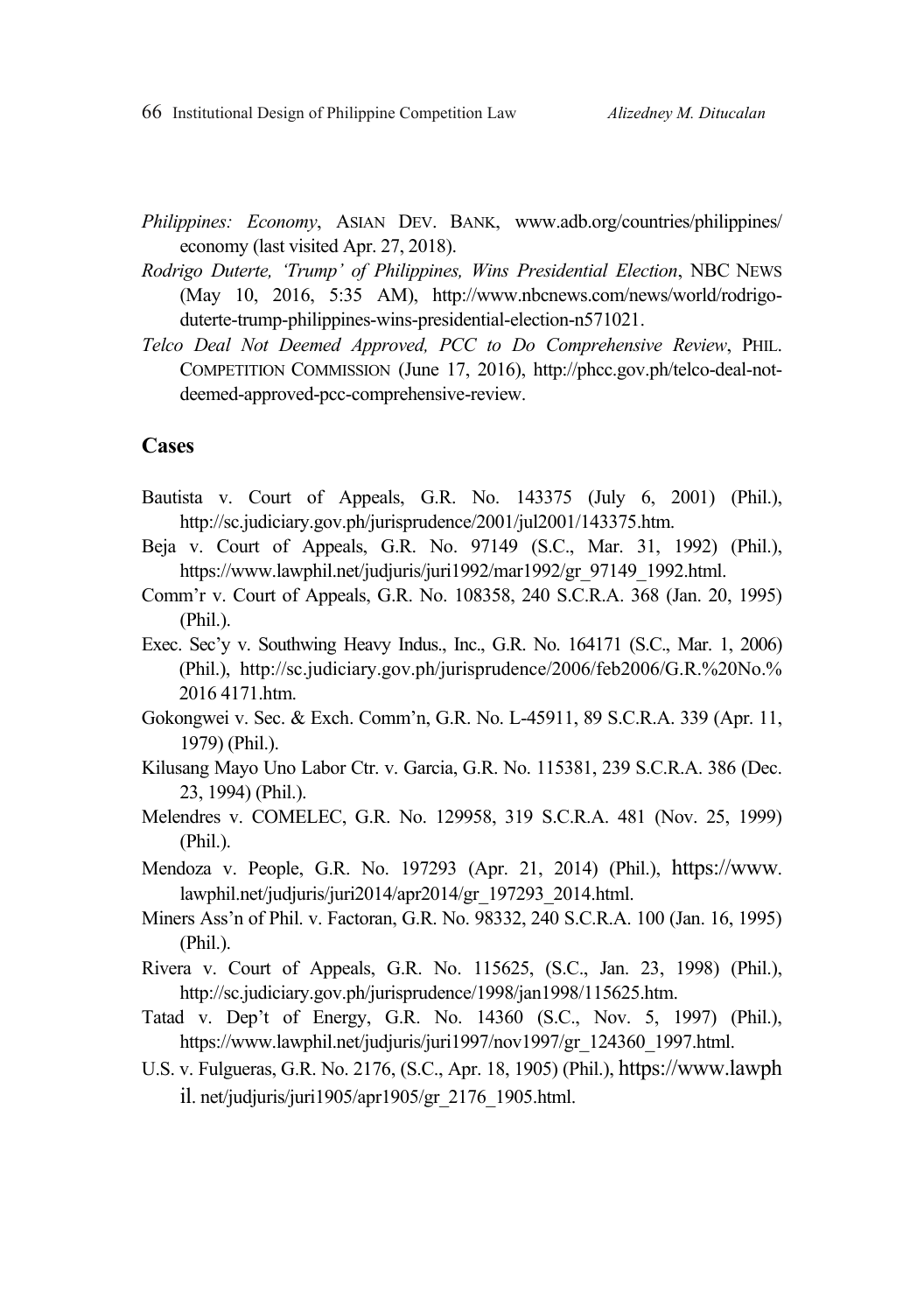# **Legislatures, Regulations and Other Legislative Materials**

- A Decree to Consolidate and Codify All the Insurance Laws of the Philippines, Pres. Dec. 1460 (June 11, 1978) (Phil.), https://www.lawphil.net/ statutes/presdecs/ pd1978/pd\_1460\_1978.html.
- An Act Allowing the Long-Term Lease of Private Lands by Foreign Investors, Rep. Act No. 7652 (June 4, 1993) (Phil.), http://www.officialgazette. gov.ph/ 1993/06/04/republic-act-no-7652.
- An Act Amending Certain Provisions of Republic Act No. 7581, Entitled "An Act Providing Protection to Consumers by Stabilizing the Prices of Basic Necessities and Prime Commodities and by Prescribing Measures Against Undue Price Increases During Emergency Situations and Like Occasions" and for Other Purposes, Rep. Act No. 10623 (Sept. 6, 2013) (Phil.), http://www.officialgazette. gov.ph/2013/09/06/republic-act-no-10623.
- An Act Amending Republic Act No. 5980, as Amended, Otherwise Known as the Financing Company Act, Rep. Act No. 8556 (Feb. 26, 1998) (Phil.), http://www.bsp.gov.ph/downloads/laws/RA8556.pdf.
- An Act Amending Sections 11, 14, 19, 51 and 53 of Batas Pambansa Blg. 68 or the Corporation Code of the Philippines, (2016), B.P.Blg. 68 (Phil.), http://www. congress.gov.ph/legisdocs/basic\_17/HB01324.pdf.
- An Act Amending the Cooperative Code of the Philippines to be Known as the "Philippine Cooperative Code of 2008", Rep. Act No. 9520 (Feb. 17, 2009) (Phil.), http://www.cda.gov.ph/resources/issuances/philippine-cooperative-codeof-2008/republic-act-9520
- An Act Deregulating the Downstream Oil Industry, and for Other Purposes, Rep. Act No. 8479 (Feb. 10, 1998) (Phil.), http://www.officialgazette.gov.ph/ 1998/ 02/10/republic-act-no-8479.
- An Act Establishing Reforms in the Regulation of Rent of Certain Residential Units, Providing the Mechanisms Therefor and for Other Purposes, Rep. Act No. 9653 (July 14, 2009) (Phil.), https://www.lawphil.net/statutes/ repacts/ra2009/ ra\_9653\_2009.html.
- An Act Establishing the Pre-Need Code of the Philippines, Rep. Act No. 9829 (Dec. 3, 2009) (Phil.), https://www.lawphil.net/statutes/repacts/ra2009/ra\_9829\_2009. html.
- An Act Liberalizing the Entity and Scope of Operations of Foreign Banks in the Philippines and for Other Purposes, Rep. Act No. 7721 (May 18, 1994) (Phil.), http://www.bsp.gov.ph/downloads/laws/RA7721.pdf.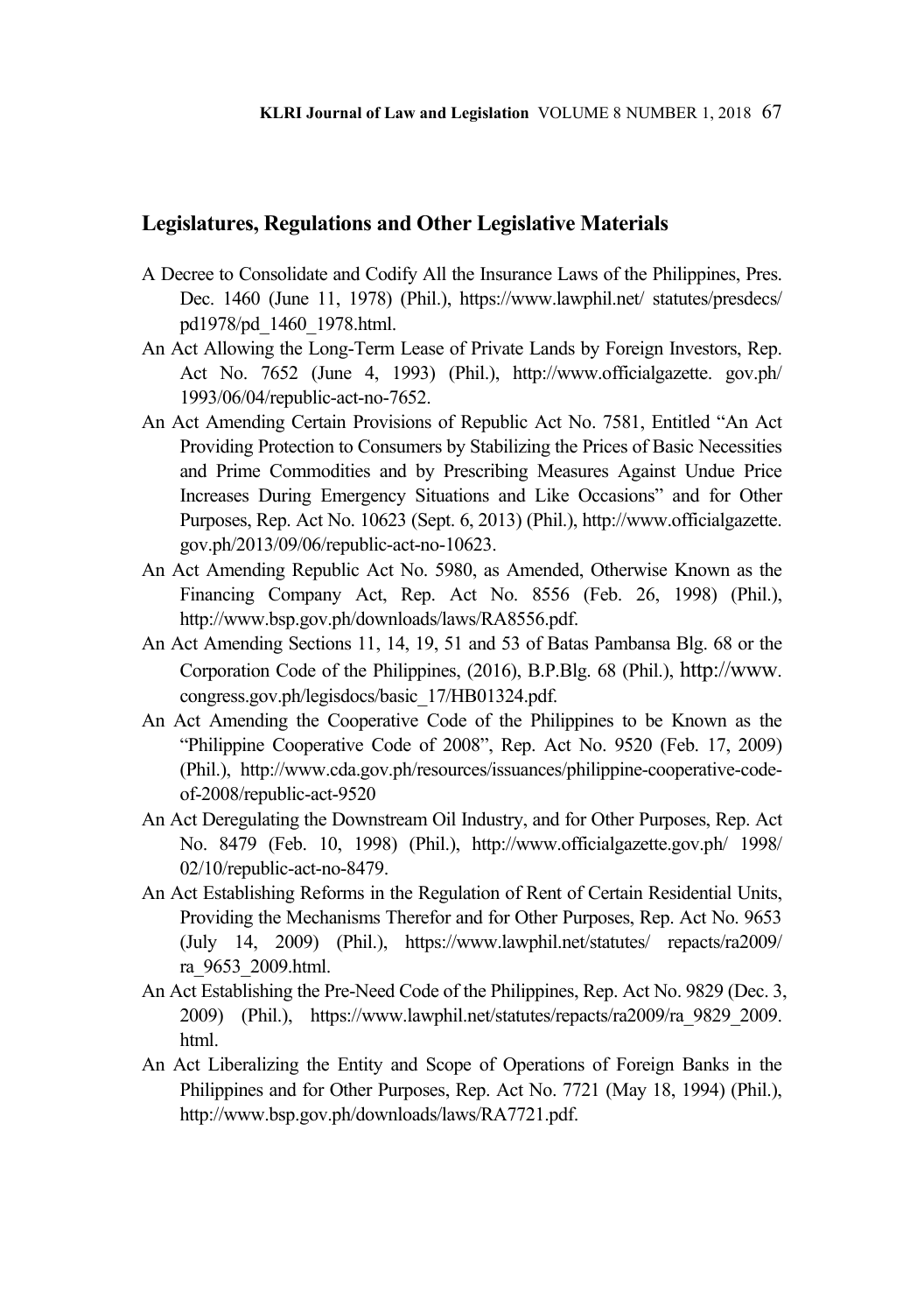- An Act Ordaining Reforms in the Electric Power Industry, Amending for the Purpose Certain Laws and for Other Purposes, Rep. Act No. 9136 (June 8, 2001) (Phil.), http://www.officialgazette.gov.ph/2001/06/08/republic-act-no-9136.
- An Act Prescribing the Intellectual Property Code and Establishing the Intellectual Property Office, Providing for Its Powers and Functions, and for Other Purposes, Rep. Act No. 8293 (June 6, 1997) (Phil.), https://www.lawphil.net/statutes/ repacts/ ra1997/ra\_8293\_1997.html.
- An Act to Prohibit Monopolies and Combinations in Restraint of Trade, Act No. 3247, (Dec. 1, 1925) (Phil.), http://www.chanrobles.com/acts/actsno3247.html.
- An Act to Promote and Govern the Development of Philippine Telecommunications and the Delivery of Public Telecommunications Services, Rep. Act No. 7925 (Mar. 1, 1995) (Phil.), https://www.lawphil.net/statutes/repacts/ra1995/ ra\_7925 \_1995.html.
- An Act to Promote Foreign Investments, Prescribe the Procedures for Registering Enterprises Doing Business in the Philippines, and for Other Purposes, Rep. Act No. 7042 (June 13, 1991) (Phil.), https://www.lawphil.net/statutes/repacts/ra 1991/ ra\_ 7042\_1991.html.
- An Act Promoting the Development of Philippine Domestic Shipping, Shipbuilding, Ship Repair and Ship Breaking, Ordaining Reforms in Government Policies Towards Shipping in the Philippines and for Other Purposes, Rep. Act No. 9295 (May 3, 2004) (Phil.), https://www.lawphil.net/statutes/repacts/ra2004/ra\_ 9295\_ 2004.html.
- An Act Protecting Local Industries by Providing Safeguard Measures to Be Undertaken in Response to Increased Imports and Providing Penalties for Violation Thereof, Rep. Act No. 8800 (July 19, 2000) (Phil.), http://tariffcom mission.gov.ph/ra-8800.
- An Act Providing for a National Competition Policy Prohibiting Anti-Competitive Agreements, Abuse of Dominant Position and Anti-Competitive Mergers and Acquisitions, Establishing the Philippine Competition Commission and Appropriating Funds Therefor, § 5, Rep. Act No. 10667 (July 21, 2015) (Phil.), http://www.officialgazette.gov.ph/2015/07/21/republic-act-no-10667.
- An Act Providing for Cheaper and Quality Medicines, Amending for the Purpose Republic Act No. 8293 or the Intellectual Property Code, Republic Act No. 6675 or the Generics Act of 1988, and Republic Act No. 5921 or the Pharmacy Law, and for Other Purposes, Rep. Act No. 9502 (June 6, 2008) (Phil.), https://www. lawphil.net/statutes/repacts/ra2008/ra\_9502\_2008.html.
- An Act Providing for the Modernization, Standardization and Regulation of the Procurement Activities of the Government and for Other Purposes, Rep. Act No. 9184 (Jan. 10, 2003) (Phil.), https://www.lawphil.net/statutes/repacts/ra2003/ ra\_9184\_2003.html.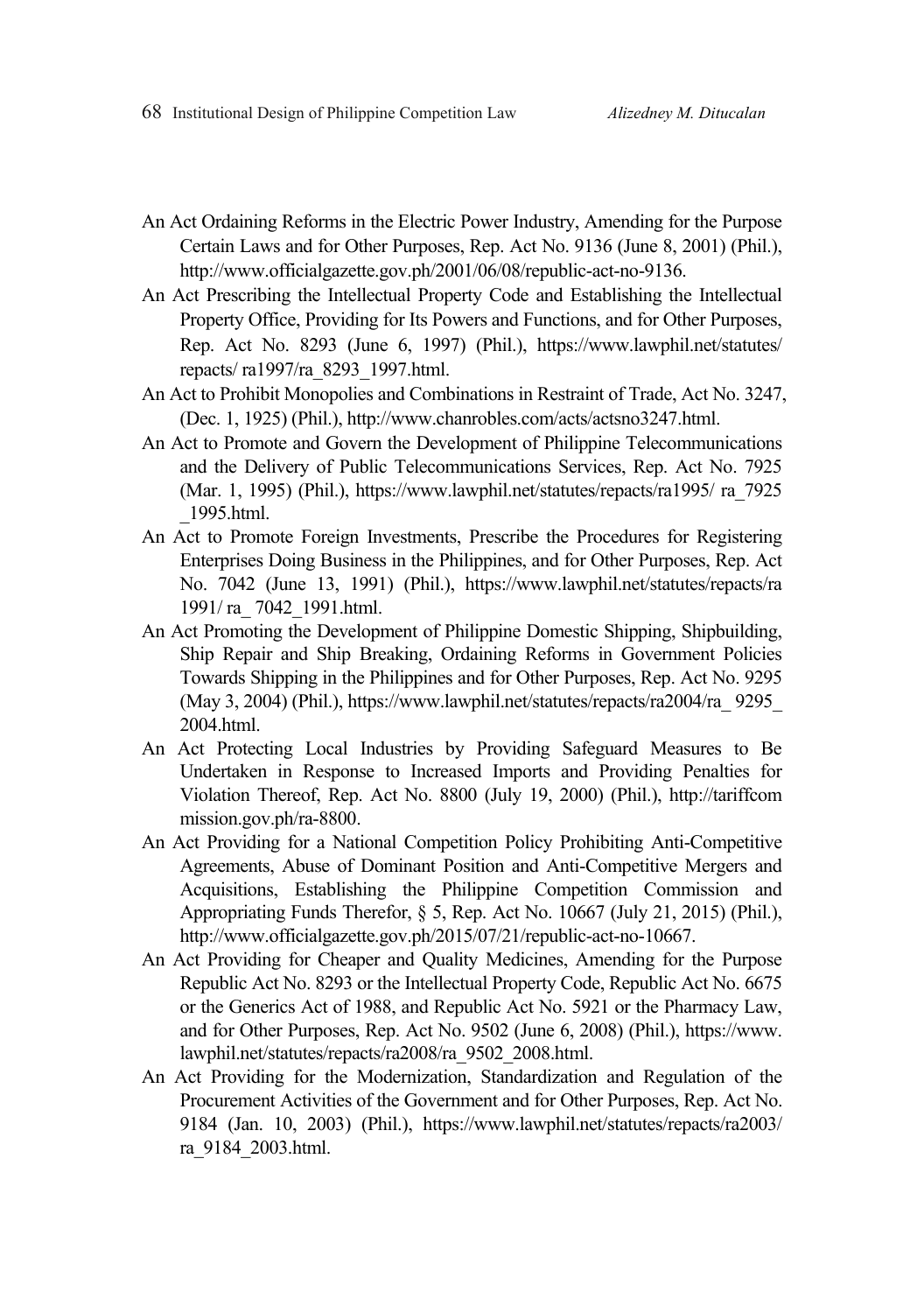- An Act Providing for the Regulation of the Organization and Operations of Banks, Quasi-Banks, Trust Entities and for Other Purposes, Rep. Act No. 8791 (May 23, 2000) (Phil.), https://www.lawphil.net/statutes/repacts/ra2000/ra\_8791\_ 2000. html.
- An Act Providing the Regulatory Framework for Securitization and Granting for the Purpose Exemptions from the Operation of Certain Laws, Rep. Act No. 9267 (Mar. 19, 2004) (Phil.), https://www.lawphil.net/statutes/repacts/ra2004/ra\_ 9267\_2004.html.
- An Act Providing the Rules for the Imposition of an Anti-Dumping Duty, Amending for the Purpose Section 301, Part 2, Title II, Book 1 of the Tariff and Customs Code of the Philippines, as Amended by Republic Act No. 7843, and for Other Purposes, Rep. Act No. 8752 (Aug. 12, 1999) (Phil.), https://www.lawphil.net/ statutes/repacts/ra1999/ra\_8752\_1999.html.
- An Act Regulating the Practice of Real Estate Service in the Philippines, Creating for the Purpose a Professional Regulatory Board of Real Estate Service, Appropriating Funds Therefor and for Other Purposes, Rep. Act No. 9646 (June 29, 2009) (Phil.), https://www.lawphil.net/statutes/repacts/ra2009/ra\_9646\_ 2009.html.
- An Act Strengthening and Rationalizing the Regulatory Capacity of the Bureau of Food and Drugs (BFAD) by Establishing Adequate Testing Laboratories and Field Offices, Upgrading Its Equipment, Augmenting Its Human Resource Complement, Giving Authority to Retain Its Income, Renaming It the Food and Drug Administration (FDA), Amending Certain Sections of Republic Act No. 3720, as Amended, and Appropriating Funds Thereof, Rep. Act No. 9711 (Aug. 18, 2009) (Phil.), https://www.lawphil.net/statutes/repacts/ra2009/ra\_9711\_ 2009.html.
- An Act, to Recognize the Civil Aeronautics Board and the Civil Aeronautics Administration to Provide for the Regulation of Civil Aeronautics in the Philippines and Authorizing the Appropriation of Funds Therefor, Rep. Act No. 776 (June 20, 1952) (Phil.), http://www.cab.gov.ph/mandates/category/republicact-no-776-2.
- CIVIL CODE, Rep. Act 386, as amended (Phil.), http://www.gov.ph/downloads/1949/ 06jun/19490618-RA-0386-JPL.pdf.
- CONST. (1987) (Phil.).
- Council Regulation 1/2003, art. 7(4), 2002 O.J. (L 1) 1 (EC).
- Designating the Department of Justice as the Competition Authority, Exec. Ord. No. 45 (June 9, 2011) (Phil.), http://www.officialgazette.gov.ph/2011/06/09/ executive-order-no-45-s-2011.
- H.B. No. 5286, 16th Cong., 2d Reg. Sess. (2015) (Phil.).